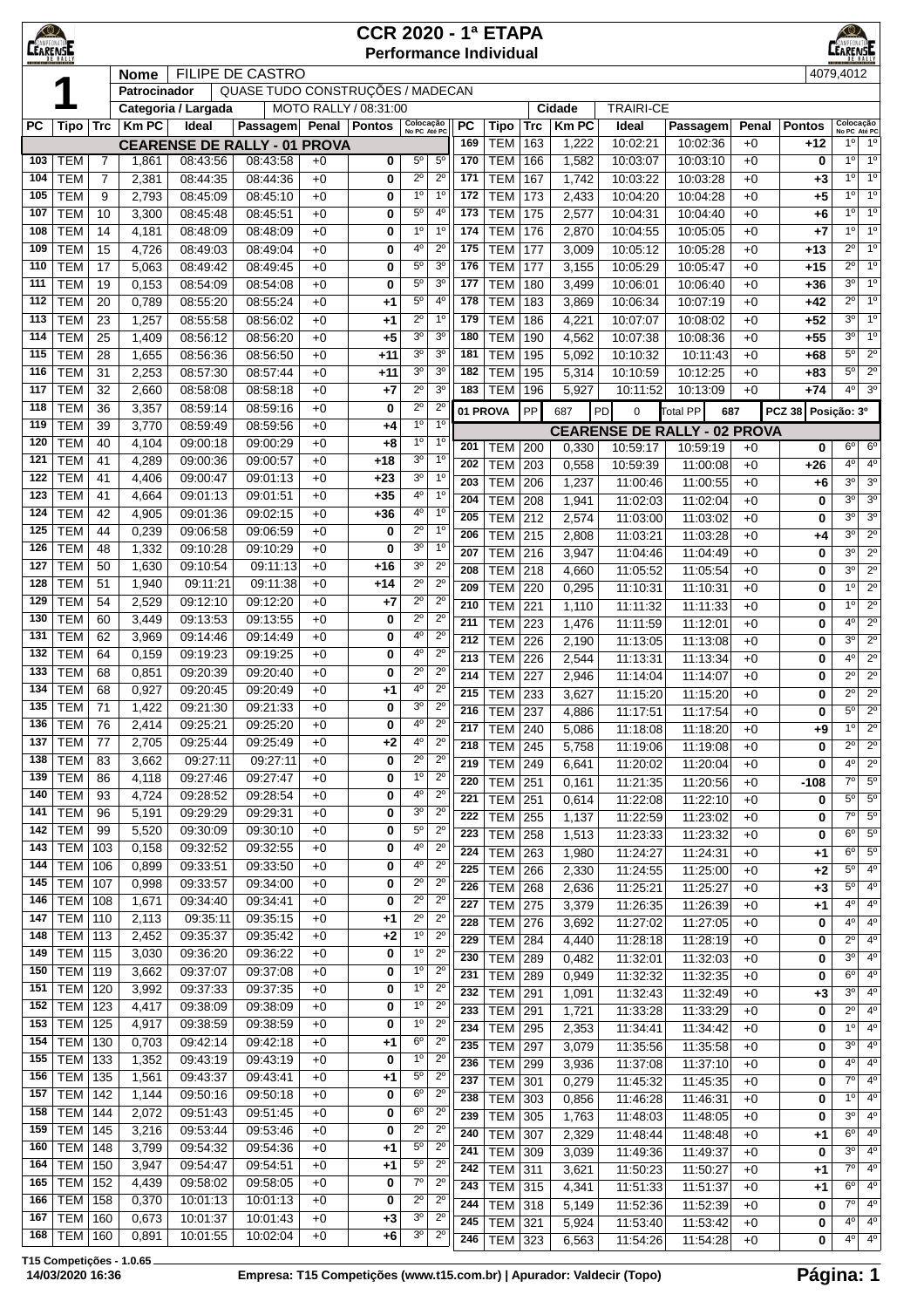| <b>CEARENSE</b><br><b>EARENSE</b><br><b>Performance Individual</b><br>FILIPE DE CASTRO<br>4079,4012<br><b>Nome</b><br>QUASE TUDO CONSTRUÇÕES / MADECAN<br>Patrocinador<br>MOTO RALLY / 08:31:00<br><b>TRAIRI-CE</b><br>Categoria / Largada<br>Cidade<br>Colocação<br>No PC Até PC<br>Colocação<br>No PC Até PC<br>$Trc$   Km PC<br>PC<br><b>Tipo</b><br><b>Trc</b><br><b>Km PC</b><br>Ideal<br>PC<br>Passagem<br>Penal<br>Pontos<br>Tipo<br>Ideal<br><b>Passagem</b><br>Penal<br><b>Pontos</b><br><b>TEM</b><br>0,326<br>11:59:01<br>11:59:02<br>4º<br>$4^{\circ}$<br>247<br>326<br>$+0$<br>0<br>12:00:42<br>$5^{\circ}$<br>$4^{\circ}$<br>TEM<br>332<br>1,309<br>12:00:39<br>$+0$<br>0<br>248<br>$2^{\circ}$<br>4°<br>249<br>TEM  <br>335<br>1,908<br>12:01:22<br>12:01:22<br>$+0$<br>0<br>40<br>4°<br>250<br><b>TEM</b><br>338<br>2,621<br>12:02:27<br>12:02:29<br>$+0$<br>0<br>3 <sup>o</sup><br>4°<br><b>TEM</b><br>3,221<br>12:03:26<br>12:03:33<br>$+0$<br>251<br>342<br>+4<br>$2^{\circ}$<br>4 <sup>0</sup><br>252<br>TEM<br>343<br>3,473<br>12:03:44<br>12:03:51<br>$+0$<br>+4<br>$2^{\circ}$<br>4 <sup>0</sup><br>TEM<br>344<br>3,956<br>12:04:18<br>12:04:23<br>$+0$<br>$+2$<br>253<br>$+0$<br>$2^{\circ}$<br>$4^{\circ}$<br>254<br>TEM<br>347<br>4,518<br>12:05:01<br>12:05:06<br>+2<br>$2^{\circ}$<br>4°<br><b>TEM</b><br>12:05:29<br>12:05:33<br>$+0$<br>255<br>348<br>4,935<br>+1<br>$2^{\circ}$<br>$4^{\circ}$<br>256<br>TEM<br>351<br>5,293<br>12:06:00<br>12:06:00<br>$+0$<br>0<br>$5^{\circ}$<br>$4^{\circ}$<br>257<br>TEM<br>354<br>0,217<br>12:07:38<br>12:07:42<br>$+0$<br>+1<br>$4^{\circ}$<br>4°<br>258<br>TEM<br>355<br>12:07:58<br>12:08:01<br>$+0$<br>0<br>0,486<br>$2^{\circ}$<br>259<br><b>TEM</b><br>356<br>0,762<br>12:08:20<br>12:08:23<br>$+0$<br>4°<br>0<br>$5^{\circ}$<br>$4^{\circ}$<br><b>TEM</b><br>358<br>1,501<br>12:09:24<br>$+0$<br>260<br>12:09:21<br>0<br>4 <sup>0</sup><br>4 <sup>0</sup><br><b>TEM</b><br>360<br>1,982<br>12:09:57<br>12:10:00<br>$+0$<br>261<br>0<br>$5^{\circ}$<br>4 <sup>0</sup><br>2,729<br>TEM<br>364<br>12:11:34<br>12:11:37<br>$+0$<br>0<br>262<br>12:12:36<br>$+0$<br>40<br>$4^{\circ}$<br>263<br>TEM<br>365<br>3,456<br>12:12:33<br>0<br>40<br>4°<br><b>TEM</b><br>368<br>4,425<br>12:13:53<br>12:13:52<br>$+0$<br>0<br>264<br>$5^{\circ}$<br>$4^{\circ}$<br>TEM<br>265<br>370<br>4,857<br>12:14:31<br>12:14:35<br>$+0$<br>+1<br>$2^{\circ}$<br>$4^{\circ}$<br><b>TEM 374</b><br>0,548<br>12:18:30<br>12:18:29<br>$+0$<br>0<br>266<br>$1^{\circ}$<br>4°<br>267<br>TEM<br>377<br>0,828<br>12:18:55<br>12:18:57<br>$+0$<br>0<br>4°<br><b>TEM</b><br>381<br>1,292<br>12:19:41<br>12:19:42<br>$+0$<br>$1^{\circ}$<br>268<br>0<br>1 <sup>0</sup><br>4°<br>269<br><b>TEM</b><br>1,744<br>$+0$<br>383<br>12:20:19<br>12:20:23<br>+1<br>1 <sup>0</sup><br>$+0$<br>$4^{\circ}$<br>270<br><b>TEM</b><br>385<br>2,102<br>12:20:56<br>12:21:03<br>+4<br>1 <sup>0</sup><br>4 <sup>0</sup><br>TEM<br>387<br>2,626<br>12:21:38<br>12:21:38<br>$+0$<br>0<br>271<br>12:21:54<br>$+0$<br>1 <sup>0</sup><br>$4^{\circ}$<br>272<br>TEM<br>389<br>2,773<br>12:21:51<br>0<br>TEM<br>$1^{\circ}$<br>4°<br>273<br>393<br>3,114<br>12:22:25<br>12:22:28<br>$+0$<br>0<br>$1^{\circ}$<br>4°<br>274<br>TEM  <br>12:23:16<br>12:23:19<br>$+0$<br>0<br>398<br>3,638<br>$2^{\circ}$<br>$4^{\circ}$<br>275<br>TEM<br>4,225<br>12:24:19<br>12:24:21<br>0<br>402<br>$+0$<br>$2^{\circ}$<br>$4^{\circ}$<br>276<br>TEM<br>12:25:17<br>$+0$<br>+2<br>405<br>4,730<br>12:25:12<br>$2^{\circ}$<br>$4^{\circ}$<br>277<br>TEM<br>407<br>5,174<br>12:25:55<br>12:25:56<br>$+0$<br>0<br>$2^{\circ}$<br>3 <sup>o</sup><br>TEM  <br>5,516<br>12:26:27<br>12:26:38<br>$+0$<br>278<br>410<br>+8<br>$1^{\circ}$<br>3 <sup>o</sup><br>279   TEM   413<br>5,890<br>12:27:00<br>12:27:13<br>$+0$<br>$+10$<br>280 TEM 415 6,148<br>12:27:25<br>12:27:42<br>$+0$<br>$+14$<br>1 <sup>0</sup><br>3 <sup>o</sup><br>$1^{\circ}$<br>3 <sup>o</sup><br>281<br>$\overline{\text{TEM}}$ 416<br>$+0$<br>$+13$<br>6,441<br>12:27:52<br>12:28:08<br><b>TEM</b><br>$1^{\circ}$<br>1 <sup>0</sup><br>282<br>420<br>6,808<br>12:28:24<br>12:28:43<br>$+0$<br>$+16$<br>283   TEM   423<br>$1^{\rm o}$<br>1 <sup>0</sup><br>7,101<br>12:29:01<br>12:29:28<br>$+0$<br>$+24$<br>$2^{\circ}$<br>TEM<br>$1^{\circ}$<br>284<br>425<br>7,503<br>12:29:44<br>12:30:01<br>$+0$<br>+14<br>$2^{\circ}$<br>$2^{\circ}$<br>285<br><b>TEM</b><br>428<br>7,976<br>12:30:26<br>12:30:36<br>$+0$<br>$+7$<br>12:31:32<br>$2^{\circ}$<br>$2^{\circ}$<br>286<br><b>TEM</b><br>431<br>8,746<br>12:31:35<br>$+0$<br>0<br>$7^\circ$<br>$2^{\circ}$<br><b>TEM</b><br>434<br>0,182<br>12:37:07<br>12:37:10<br>287<br>$+0$<br>0<br>$5^{\circ}$<br>$2^{\circ}$<br>288<br><b>TEM</b><br>438<br>0,877<br>12:38:00<br>12:38:06<br>$+0$<br>+3<br>3 <sup>o</sup><br>$2^{\circ}$<br>289<br><b>TEM</b><br>441<br>1,891<br>12:39:25<br>12:39:26<br>$+0$<br>0<br>40<br>$2^{\circ}$<br>2,798<br>12:40:37<br>290   TEM<br>443<br>12:40:40<br>$+0$<br>0<br>PP<br>PD<br><b>Total PP</b><br><b>PCZ 58</b><br>02 PROVA<br>0<br>Posição: 2º<br>297<br>297<br><b>TOTAL</b><br><b>Total PP</b><br><b>PCZ 96</b><br>PP<br>984<br>PD<br>0<br>984 | $\bigcirc$ |  |  |  |  |  |  | <b>CCR 2020 - 1ª ETAPA</b> |  |  |  |  | $\bigcirc$ |
|------------------------------------------------------------------------------------------------------------------------------------------------------------------------------------------------------------------------------------------------------------------------------------------------------------------------------------------------------------------------------------------------------------------------------------------------------------------------------------------------------------------------------------------------------------------------------------------------------------------------------------------------------------------------------------------------------------------------------------------------------------------------------------------------------------------------------------------------------------------------------------------------------------------------------------------------------------------------------------------------------------------------------------------------------------------------------------------------------------------------------------------------------------------------------------------------------------------------------------------------------------------------------------------------------------------------------------------------------------------------------------------------------------------------------------------------------------------------------------------------------------------------------------------------------------------------------------------------------------------------------------------------------------------------------------------------------------------------------------------------------------------------------------------------------------------------------------------------------------------------------------------------------------------------------------------------------------------------------------------------------------------------------------------------------------------------------------------------------------------------------------------------------------------------------------------------------------------------------------------------------------------------------------------------------------------------------------------------------------------------------------------------------------------------------------------------------------------------------------------------------------------------------------------------------------------------------------------------------------------------------------------------------------------------------------------------------------------------------------------------------------------------------------------------------------------------------------------------------------------------------------------------------------------------------------------------------------------------------------------------------------------------------------------------------------------------------------------------------------------------------------------------------------------------------------------------------------------------------------------------------------------------------------------------------------------------------------------------------------------------------------------------------------------------------------------------------------------------------------------------------------------------------------------------------------------------------------------------------------------------------------------------------------------------------------------------------------------------------------------------------------------------------------------------------------------------------------------------------------------------------------------------------------------------------------------------------------------------------------------------------------------------------------------------------------------------------------------------------------------------------------------------------------------------------------------------------------------------------------------------------------------------------------------------------------------------------------------------------------------------------------------------------------------------------------------------------------------------------------------------------------------------------------------------------------------------------------------------------------------------------------------------------------------------------------------------------------------------------------------------------------------------------------------------------------------------------------------------------------------------------------------------------------------------------------------------------------------------------------------------------------------------------------------------------------------------------------------------------------------------------------------------------------------------------------------------------|------------|--|--|--|--|--|--|----------------------------|--|--|--|--|------------|
|                                                                                                                                                                                                                                                                                                                                                                                                                                                                                                                                                                                                                                                                                                                                                                                                                                                                                                                                                                                                                                                                                                                                                                                                                                                                                                                                                                                                                                                                                                                                                                                                                                                                                                                                                                                                                                                                                                                                                                                                                                                                                                                                                                                                                                                                                                                                                                                                                                                                                                                                                                                                                                                                                                                                                                                                                                                                                                                                                                                                                                                                                                                                                                                                                                                                                                                                                                                                                                                                                                                                                                                                                                                                                                                                                                                                                                                                                                                                                                                                                                                                                                                                                                                                                                                                                                                                                                                                                                                                                                                                                                                                                                                                                                                                                                                                                                                                                                                                                                                                                                                                                                                                                                                                      |            |  |  |  |  |  |  |                            |  |  |  |  |            |
|                                                                                                                                                                                                                                                                                                                                                                                                                                                                                                                                                                                                                                                                                                                                                                                                                                                                                                                                                                                                                                                                                                                                                                                                                                                                                                                                                                                                                                                                                                                                                                                                                                                                                                                                                                                                                                                                                                                                                                                                                                                                                                                                                                                                                                                                                                                                                                                                                                                                                                                                                                                                                                                                                                                                                                                                                                                                                                                                                                                                                                                                                                                                                                                                                                                                                                                                                                                                                                                                                                                                                                                                                                                                                                                                                                                                                                                                                                                                                                                                                                                                                                                                                                                                                                                                                                                                                                                                                                                                                                                                                                                                                                                                                                                                                                                                                                                                                                                                                                                                                                                                                                                                                                                                      |            |  |  |  |  |  |  |                            |  |  |  |  |            |
|                                                                                                                                                                                                                                                                                                                                                                                                                                                                                                                                                                                                                                                                                                                                                                                                                                                                                                                                                                                                                                                                                                                                                                                                                                                                                                                                                                                                                                                                                                                                                                                                                                                                                                                                                                                                                                                                                                                                                                                                                                                                                                                                                                                                                                                                                                                                                                                                                                                                                                                                                                                                                                                                                                                                                                                                                                                                                                                                                                                                                                                                                                                                                                                                                                                                                                                                                                                                                                                                                                                                                                                                                                                                                                                                                                                                                                                                                                                                                                                                                                                                                                                                                                                                                                                                                                                                                                                                                                                                                                                                                                                                                                                                                                                                                                                                                                                                                                                                                                                                                                                                                                                                                                                                      |            |  |  |  |  |  |  |                            |  |  |  |  |            |
|                                                                                                                                                                                                                                                                                                                                                                                                                                                                                                                                                                                                                                                                                                                                                                                                                                                                                                                                                                                                                                                                                                                                                                                                                                                                                                                                                                                                                                                                                                                                                                                                                                                                                                                                                                                                                                                                                                                                                                                                                                                                                                                                                                                                                                                                                                                                                                                                                                                                                                                                                                                                                                                                                                                                                                                                                                                                                                                                                                                                                                                                                                                                                                                                                                                                                                                                                                                                                                                                                                                                                                                                                                                                                                                                                                                                                                                                                                                                                                                                                                                                                                                                                                                                                                                                                                                                                                                                                                                                                                                                                                                                                                                                                                                                                                                                                                                                                                                                                                                                                                                                                                                                                                                                      |            |  |  |  |  |  |  |                            |  |  |  |  |            |
|                                                                                                                                                                                                                                                                                                                                                                                                                                                                                                                                                                                                                                                                                                                                                                                                                                                                                                                                                                                                                                                                                                                                                                                                                                                                                                                                                                                                                                                                                                                                                                                                                                                                                                                                                                                                                                                                                                                                                                                                                                                                                                                                                                                                                                                                                                                                                                                                                                                                                                                                                                                                                                                                                                                                                                                                                                                                                                                                                                                                                                                                                                                                                                                                                                                                                                                                                                                                                                                                                                                                                                                                                                                                                                                                                                                                                                                                                                                                                                                                                                                                                                                                                                                                                                                                                                                                                                                                                                                                                                                                                                                                                                                                                                                                                                                                                                                                                                                                                                                                                                                                                                                                                                                                      |            |  |  |  |  |  |  |                            |  |  |  |  |            |
|                                                                                                                                                                                                                                                                                                                                                                                                                                                                                                                                                                                                                                                                                                                                                                                                                                                                                                                                                                                                                                                                                                                                                                                                                                                                                                                                                                                                                                                                                                                                                                                                                                                                                                                                                                                                                                                                                                                                                                                                                                                                                                                                                                                                                                                                                                                                                                                                                                                                                                                                                                                                                                                                                                                                                                                                                                                                                                                                                                                                                                                                                                                                                                                                                                                                                                                                                                                                                                                                                                                                                                                                                                                                                                                                                                                                                                                                                                                                                                                                                                                                                                                                                                                                                                                                                                                                                                                                                                                                                                                                                                                                                                                                                                                                                                                                                                                                                                                                                                                                                                                                                                                                                                                                      |            |  |  |  |  |  |  |                            |  |  |  |  |            |
|                                                                                                                                                                                                                                                                                                                                                                                                                                                                                                                                                                                                                                                                                                                                                                                                                                                                                                                                                                                                                                                                                                                                                                                                                                                                                                                                                                                                                                                                                                                                                                                                                                                                                                                                                                                                                                                                                                                                                                                                                                                                                                                                                                                                                                                                                                                                                                                                                                                                                                                                                                                                                                                                                                                                                                                                                                                                                                                                                                                                                                                                                                                                                                                                                                                                                                                                                                                                                                                                                                                                                                                                                                                                                                                                                                                                                                                                                                                                                                                                                                                                                                                                                                                                                                                                                                                                                                                                                                                                                                                                                                                                                                                                                                                                                                                                                                                                                                                                                                                                                                                                                                                                                                                                      |            |  |  |  |  |  |  |                            |  |  |  |  |            |
|                                                                                                                                                                                                                                                                                                                                                                                                                                                                                                                                                                                                                                                                                                                                                                                                                                                                                                                                                                                                                                                                                                                                                                                                                                                                                                                                                                                                                                                                                                                                                                                                                                                                                                                                                                                                                                                                                                                                                                                                                                                                                                                                                                                                                                                                                                                                                                                                                                                                                                                                                                                                                                                                                                                                                                                                                                                                                                                                                                                                                                                                                                                                                                                                                                                                                                                                                                                                                                                                                                                                                                                                                                                                                                                                                                                                                                                                                                                                                                                                                                                                                                                                                                                                                                                                                                                                                                                                                                                                                                                                                                                                                                                                                                                                                                                                                                                                                                                                                                                                                                                                                                                                                                                                      |            |  |  |  |  |  |  |                            |  |  |  |  |            |
|                                                                                                                                                                                                                                                                                                                                                                                                                                                                                                                                                                                                                                                                                                                                                                                                                                                                                                                                                                                                                                                                                                                                                                                                                                                                                                                                                                                                                                                                                                                                                                                                                                                                                                                                                                                                                                                                                                                                                                                                                                                                                                                                                                                                                                                                                                                                                                                                                                                                                                                                                                                                                                                                                                                                                                                                                                                                                                                                                                                                                                                                                                                                                                                                                                                                                                                                                                                                                                                                                                                                                                                                                                                                                                                                                                                                                                                                                                                                                                                                                                                                                                                                                                                                                                                                                                                                                                                                                                                                                                                                                                                                                                                                                                                                                                                                                                                                                                                                                                                                                                                                                                                                                                                                      |            |  |  |  |  |  |  |                            |  |  |  |  |            |
|                                                                                                                                                                                                                                                                                                                                                                                                                                                                                                                                                                                                                                                                                                                                                                                                                                                                                                                                                                                                                                                                                                                                                                                                                                                                                                                                                                                                                                                                                                                                                                                                                                                                                                                                                                                                                                                                                                                                                                                                                                                                                                                                                                                                                                                                                                                                                                                                                                                                                                                                                                                                                                                                                                                                                                                                                                                                                                                                                                                                                                                                                                                                                                                                                                                                                                                                                                                                                                                                                                                                                                                                                                                                                                                                                                                                                                                                                                                                                                                                                                                                                                                                                                                                                                                                                                                                                                                                                                                                                                                                                                                                                                                                                                                                                                                                                                                                                                                                                                                                                                                                                                                                                                                                      |            |  |  |  |  |  |  |                            |  |  |  |  |            |
|                                                                                                                                                                                                                                                                                                                                                                                                                                                                                                                                                                                                                                                                                                                                                                                                                                                                                                                                                                                                                                                                                                                                                                                                                                                                                                                                                                                                                                                                                                                                                                                                                                                                                                                                                                                                                                                                                                                                                                                                                                                                                                                                                                                                                                                                                                                                                                                                                                                                                                                                                                                                                                                                                                                                                                                                                                                                                                                                                                                                                                                                                                                                                                                                                                                                                                                                                                                                                                                                                                                                                                                                                                                                                                                                                                                                                                                                                                                                                                                                                                                                                                                                                                                                                                                                                                                                                                                                                                                                                                                                                                                                                                                                                                                                                                                                                                                                                                                                                                                                                                                                                                                                                                                                      |            |  |  |  |  |  |  |                            |  |  |  |  |            |
|                                                                                                                                                                                                                                                                                                                                                                                                                                                                                                                                                                                                                                                                                                                                                                                                                                                                                                                                                                                                                                                                                                                                                                                                                                                                                                                                                                                                                                                                                                                                                                                                                                                                                                                                                                                                                                                                                                                                                                                                                                                                                                                                                                                                                                                                                                                                                                                                                                                                                                                                                                                                                                                                                                                                                                                                                                                                                                                                                                                                                                                                                                                                                                                                                                                                                                                                                                                                                                                                                                                                                                                                                                                                                                                                                                                                                                                                                                                                                                                                                                                                                                                                                                                                                                                                                                                                                                                                                                                                                                                                                                                                                                                                                                                                                                                                                                                                                                                                                                                                                                                                                                                                                                                                      |            |  |  |  |  |  |  |                            |  |  |  |  |            |
|                                                                                                                                                                                                                                                                                                                                                                                                                                                                                                                                                                                                                                                                                                                                                                                                                                                                                                                                                                                                                                                                                                                                                                                                                                                                                                                                                                                                                                                                                                                                                                                                                                                                                                                                                                                                                                                                                                                                                                                                                                                                                                                                                                                                                                                                                                                                                                                                                                                                                                                                                                                                                                                                                                                                                                                                                                                                                                                                                                                                                                                                                                                                                                                                                                                                                                                                                                                                                                                                                                                                                                                                                                                                                                                                                                                                                                                                                                                                                                                                                                                                                                                                                                                                                                                                                                                                                                                                                                                                                                                                                                                                                                                                                                                                                                                                                                                                                                                                                                                                                                                                                                                                                                                                      |            |  |  |  |  |  |  |                            |  |  |  |  |            |
|                                                                                                                                                                                                                                                                                                                                                                                                                                                                                                                                                                                                                                                                                                                                                                                                                                                                                                                                                                                                                                                                                                                                                                                                                                                                                                                                                                                                                                                                                                                                                                                                                                                                                                                                                                                                                                                                                                                                                                                                                                                                                                                                                                                                                                                                                                                                                                                                                                                                                                                                                                                                                                                                                                                                                                                                                                                                                                                                                                                                                                                                                                                                                                                                                                                                                                                                                                                                                                                                                                                                                                                                                                                                                                                                                                                                                                                                                                                                                                                                                                                                                                                                                                                                                                                                                                                                                                                                                                                                                                                                                                                                                                                                                                                                                                                                                                                                                                                                                                                                                                                                                                                                                                                                      |            |  |  |  |  |  |  |                            |  |  |  |  |            |
|                                                                                                                                                                                                                                                                                                                                                                                                                                                                                                                                                                                                                                                                                                                                                                                                                                                                                                                                                                                                                                                                                                                                                                                                                                                                                                                                                                                                                                                                                                                                                                                                                                                                                                                                                                                                                                                                                                                                                                                                                                                                                                                                                                                                                                                                                                                                                                                                                                                                                                                                                                                                                                                                                                                                                                                                                                                                                                                                                                                                                                                                                                                                                                                                                                                                                                                                                                                                                                                                                                                                                                                                                                                                                                                                                                                                                                                                                                                                                                                                                                                                                                                                                                                                                                                                                                                                                                                                                                                                                                                                                                                                                                                                                                                                                                                                                                                                                                                                                                                                                                                                                                                                                                                                      |            |  |  |  |  |  |  |                            |  |  |  |  |            |
|                                                                                                                                                                                                                                                                                                                                                                                                                                                                                                                                                                                                                                                                                                                                                                                                                                                                                                                                                                                                                                                                                                                                                                                                                                                                                                                                                                                                                                                                                                                                                                                                                                                                                                                                                                                                                                                                                                                                                                                                                                                                                                                                                                                                                                                                                                                                                                                                                                                                                                                                                                                                                                                                                                                                                                                                                                                                                                                                                                                                                                                                                                                                                                                                                                                                                                                                                                                                                                                                                                                                                                                                                                                                                                                                                                                                                                                                                                                                                                                                                                                                                                                                                                                                                                                                                                                                                                                                                                                                                                                                                                                                                                                                                                                                                                                                                                                                                                                                                                                                                                                                                                                                                                                                      |            |  |  |  |  |  |  |                            |  |  |  |  |            |
|                                                                                                                                                                                                                                                                                                                                                                                                                                                                                                                                                                                                                                                                                                                                                                                                                                                                                                                                                                                                                                                                                                                                                                                                                                                                                                                                                                                                                                                                                                                                                                                                                                                                                                                                                                                                                                                                                                                                                                                                                                                                                                                                                                                                                                                                                                                                                                                                                                                                                                                                                                                                                                                                                                                                                                                                                                                                                                                                                                                                                                                                                                                                                                                                                                                                                                                                                                                                                                                                                                                                                                                                                                                                                                                                                                                                                                                                                                                                                                                                                                                                                                                                                                                                                                                                                                                                                                                                                                                                                                                                                                                                                                                                                                                                                                                                                                                                                                                                                                                                                                                                                                                                                                                                      |            |  |  |  |  |  |  |                            |  |  |  |  |            |
|                                                                                                                                                                                                                                                                                                                                                                                                                                                                                                                                                                                                                                                                                                                                                                                                                                                                                                                                                                                                                                                                                                                                                                                                                                                                                                                                                                                                                                                                                                                                                                                                                                                                                                                                                                                                                                                                                                                                                                                                                                                                                                                                                                                                                                                                                                                                                                                                                                                                                                                                                                                                                                                                                                                                                                                                                                                                                                                                                                                                                                                                                                                                                                                                                                                                                                                                                                                                                                                                                                                                                                                                                                                                                                                                                                                                                                                                                                                                                                                                                                                                                                                                                                                                                                                                                                                                                                                                                                                                                                                                                                                                                                                                                                                                                                                                                                                                                                                                                                                                                                                                                                                                                                                                      |            |  |  |  |  |  |  |                            |  |  |  |  |            |
|                                                                                                                                                                                                                                                                                                                                                                                                                                                                                                                                                                                                                                                                                                                                                                                                                                                                                                                                                                                                                                                                                                                                                                                                                                                                                                                                                                                                                                                                                                                                                                                                                                                                                                                                                                                                                                                                                                                                                                                                                                                                                                                                                                                                                                                                                                                                                                                                                                                                                                                                                                                                                                                                                                                                                                                                                                                                                                                                                                                                                                                                                                                                                                                                                                                                                                                                                                                                                                                                                                                                                                                                                                                                                                                                                                                                                                                                                                                                                                                                                                                                                                                                                                                                                                                                                                                                                                                                                                                                                                                                                                                                                                                                                                                                                                                                                                                                                                                                                                                                                                                                                                                                                                                                      |            |  |  |  |  |  |  |                            |  |  |  |  |            |
|                                                                                                                                                                                                                                                                                                                                                                                                                                                                                                                                                                                                                                                                                                                                                                                                                                                                                                                                                                                                                                                                                                                                                                                                                                                                                                                                                                                                                                                                                                                                                                                                                                                                                                                                                                                                                                                                                                                                                                                                                                                                                                                                                                                                                                                                                                                                                                                                                                                                                                                                                                                                                                                                                                                                                                                                                                                                                                                                                                                                                                                                                                                                                                                                                                                                                                                                                                                                                                                                                                                                                                                                                                                                                                                                                                                                                                                                                                                                                                                                                                                                                                                                                                                                                                                                                                                                                                                                                                                                                                                                                                                                                                                                                                                                                                                                                                                                                                                                                                                                                                                                                                                                                                                                      |            |  |  |  |  |  |  |                            |  |  |  |  |            |
|                                                                                                                                                                                                                                                                                                                                                                                                                                                                                                                                                                                                                                                                                                                                                                                                                                                                                                                                                                                                                                                                                                                                                                                                                                                                                                                                                                                                                                                                                                                                                                                                                                                                                                                                                                                                                                                                                                                                                                                                                                                                                                                                                                                                                                                                                                                                                                                                                                                                                                                                                                                                                                                                                                                                                                                                                                                                                                                                                                                                                                                                                                                                                                                                                                                                                                                                                                                                                                                                                                                                                                                                                                                                                                                                                                                                                                                                                                                                                                                                                                                                                                                                                                                                                                                                                                                                                                                                                                                                                                                                                                                                                                                                                                                                                                                                                                                                                                                                                                                                                                                                                                                                                                                                      |            |  |  |  |  |  |  |                            |  |  |  |  |            |
|                                                                                                                                                                                                                                                                                                                                                                                                                                                                                                                                                                                                                                                                                                                                                                                                                                                                                                                                                                                                                                                                                                                                                                                                                                                                                                                                                                                                                                                                                                                                                                                                                                                                                                                                                                                                                                                                                                                                                                                                                                                                                                                                                                                                                                                                                                                                                                                                                                                                                                                                                                                                                                                                                                                                                                                                                                                                                                                                                                                                                                                                                                                                                                                                                                                                                                                                                                                                                                                                                                                                                                                                                                                                                                                                                                                                                                                                                                                                                                                                                                                                                                                                                                                                                                                                                                                                                                                                                                                                                                                                                                                                                                                                                                                                                                                                                                                                                                                                                                                                                                                                                                                                                                                                      |            |  |  |  |  |  |  |                            |  |  |  |  |            |
|                                                                                                                                                                                                                                                                                                                                                                                                                                                                                                                                                                                                                                                                                                                                                                                                                                                                                                                                                                                                                                                                                                                                                                                                                                                                                                                                                                                                                                                                                                                                                                                                                                                                                                                                                                                                                                                                                                                                                                                                                                                                                                                                                                                                                                                                                                                                                                                                                                                                                                                                                                                                                                                                                                                                                                                                                                                                                                                                                                                                                                                                                                                                                                                                                                                                                                                                                                                                                                                                                                                                                                                                                                                                                                                                                                                                                                                                                                                                                                                                                                                                                                                                                                                                                                                                                                                                                                                                                                                                                                                                                                                                                                                                                                                                                                                                                                                                                                                                                                                                                                                                                                                                                                                                      |            |  |  |  |  |  |  |                            |  |  |  |  |            |
|                                                                                                                                                                                                                                                                                                                                                                                                                                                                                                                                                                                                                                                                                                                                                                                                                                                                                                                                                                                                                                                                                                                                                                                                                                                                                                                                                                                                                                                                                                                                                                                                                                                                                                                                                                                                                                                                                                                                                                                                                                                                                                                                                                                                                                                                                                                                                                                                                                                                                                                                                                                                                                                                                                                                                                                                                                                                                                                                                                                                                                                                                                                                                                                                                                                                                                                                                                                                                                                                                                                                                                                                                                                                                                                                                                                                                                                                                                                                                                                                                                                                                                                                                                                                                                                                                                                                                                                                                                                                                                                                                                                                                                                                                                                                                                                                                                                                                                                                                                                                                                                                                                                                                                                                      |            |  |  |  |  |  |  |                            |  |  |  |  |            |
|                                                                                                                                                                                                                                                                                                                                                                                                                                                                                                                                                                                                                                                                                                                                                                                                                                                                                                                                                                                                                                                                                                                                                                                                                                                                                                                                                                                                                                                                                                                                                                                                                                                                                                                                                                                                                                                                                                                                                                                                                                                                                                                                                                                                                                                                                                                                                                                                                                                                                                                                                                                                                                                                                                                                                                                                                                                                                                                                                                                                                                                                                                                                                                                                                                                                                                                                                                                                                                                                                                                                                                                                                                                                                                                                                                                                                                                                                                                                                                                                                                                                                                                                                                                                                                                                                                                                                                                                                                                                                                                                                                                                                                                                                                                                                                                                                                                                                                                                                                                                                                                                                                                                                                                                      |            |  |  |  |  |  |  |                            |  |  |  |  |            |
|                                                                                                                                                                                                                                                                                                                                                                                                                                                                                                                                                                                                                                                                                                                                                                                                                                                                                                                                                                                                                                                                                                                                                                                                                                                                                                                                                                                                                                                                                                                                                                                                                                                                                                                                                                                                                                                                                                                                                                                                                                                                                                                                                                                                                                                                                                                                                                                                                                                                                                                                                                                                                                                                                                                                                                                                                                                                                                                                                                                                                                                                                                                                                                                                                                                                                                                                                                                                                                                                                                                                                                                                                                                                                                                                                                                                                                                                                                                                                                                                                                                                                                                                                                                                                                                                                                                                                                                                                                                                                                                                                                                                                                                                                                                                                                                                                                                                                                                                                                                                                                                                                                                                                                                                      |            |  |  |  |  |  |  |                            |  |  |  |  |            |
|                                                                                                                                                                                                                                                                                                                                                                                                                                                                                                                                                                                                                                                                                                                                                                                                                                                                                                                                                                                                                                                                                                                                                                                                                                                                                                                                                                                                                                                                                                                                                                                                                                                                                                                                                                                                                                                                                                                                                                                                                                                                                                                                                                                                                                                                                                                                                                                                                                                                                                                                                                                                                                                                                                                                                                                                                                                                                                                                                                                                                                                                                                                                                                                                                                                                                                                                                                                                                                                                                                                                                                                                                                                                                                                                                                                                                                                                                                                                                                                                                                                                                                                                                                                                                                                                                                                                                                                                                                                                                                                                                                                                                                                                                                                                                                                                                                                                                                                                                                                                                                                                                                                                                                                                      |            |  |  |  |  |  |  |                            |  |  |  |  |            |
|                                                                                                                                                                                                                                                                                                                                                                                                                                                                                                                                                                                                                                                                                                                                                                                                                                                                                                                                                                                                                                                                                                                                                                                                                                                                                                                                                                                                                                                                                                                                                                                                                                                                                                                                                                                                                                                                                                                                                                                                                                                                                                                                                                                                                                                                                                                                                                                                                                                                                                                                                                                                                                                                                                                                                                                                                                                                                                                                                                                                                                                                                                                                                                                                                                                                                                                                                                                                                                                                                                                                                                                                                                                                                                                                                                                                                                                                                                                                                                                                                                                                                                                                                                                                                                                                                                                                                                                                                                                                                                                                                                                                                                                                                                                                                                                                                                                                                                                                                                                                                                                                                                                                                                                                      |            |  |  |  |  |  |  |                            |  |  |  |  |            |
|                                                                                                                                                                                                                                                                                                                                                                                                                                                                                                                                                                                                                                                                                                                                                                                                                                                                                                                                                                                                                                                                                                                                                                                                                                                                                                                                                                                                                                                                                                                                                                                                                                                                                                                                                                                                                                                                                                                                                                                                                                                                                                                                                                                                                                                                                                                                                                                                                                                                                                                                                                                                                                                                                                                                                                                                                                                                                                                                                                                                                                                                                                                                                                                                                                                                                                                                                                                                                                                                                                                                                                                                                                                                                                                                                                                                                                                                                                                                                                                                                                                                                                                                                                                                                                                                                                                                                                                                                                                                                                                                                                                                                                                                                                                                                                                                                                                                                                                                                                                                                                                                                                                                                                                                      |            |  |  |  |  |  |  |                            |  |  |  |  |            |
|                                                                                                                                                                                                                                                                                                                                                                                                                                                                                                                                                                                                                                                                                                                                                                                                                                                                                                                                                                                                                                                                                                                                                                                                                                                                                                                                                                                                                                                                                                                                                                                                                                                                                                                                                                                                                                                                                                                                                                                                                                                                                                                                                                                                                                                                                                                                                                                                                                                                                                                                                                                                                                                                                                                                                                                                                                                                                                                                                                                                                                                                                                                                                                                                                                                                                                                                                                                                                                                                                                                                                                                                                                                                                                                                                                                                                                                                                                                                                                                                                                                                                                                                                                                                                                                                                                                                                                                                                                                                                                                                                                                                                                                                                                                                                                                                                                                                                                                                                                                                                                                                                                                                                                                                      |            |  |  |  |  |  |  |                            |  |  |  |  |            |
|                                                                                                                                                                                                                                                                                                                                                                                                                                                                                                                                                                                                                                                                                                                                                                                                                                                                                                                                                                                                                                                                                                                                                                                                                                                                                                                                                                                                                                                                                                                                                                                                                                                                                                                                                                                                                                                                                                                                                                                                                                                                                                                                                                                                                                                                                                                                                                                                                                                                                                                                                                                                                                                                                                                                                                                                                                                                                                                                                                                                                                                                                                                                                                                                                                                                                                                                                                                                                                                                                                                                                                                                                                                                                                                                                                                                                                                                                                                                                                                                                                                                                                                                                                                                                                                                                                                                                                                                                                                                                                                                                                                                                                                                                                                                                                                                                                                                                                                                                                                                                                                                                                                                                                                                      |            |  |  |  |  |  |  |                            |  |  |  |  |            |
|                                                                                                                                                                                                                                                                                                                                                                                                                                                                                                                                                                                                                                                                                                                                                                                                                                                                                                                                                                                                                                                                                                                                                                                                                                                                                                                                                                                                                                                                                                                                                                                                                                                                                                                                                                                                                                                                                                                                                                                                                                                                                                                                                                                                                                                                                                                                                                                                                                                                                                                                                                                                                                                                                                                                                                                                                                                                                                                                                                                                                                                                                                                                                                                                                                                                                                                                                                                                                                                                                                                                                                                                                                                                                                                                                                                                                                                                                                                                                                                                                                                                                                                                                                                                                                                                                                                                                                                                                                                                                                                                                                                                                                                                                                                                                                                                                                                                                                                                                                                                                                                                                                                                                                                                      |            |  |  |  |  |  |  |                            |  |  |  |  |            |
|                                                                                                                                                                                                                                                                                                                                                                                                                                                                                                                                                                                                                                                                                                                                                                                                                                                                                                                                                                                                                                                                                                                                                                                                                                                                                                                                                                                                                                                                                                                                                                                                                                                                                                                                                                                                                                                                                                                                                                                                                                                                                                                                                                                                                                                                                                                                                                                                                                                                                                                                                                                                                                                                                                                                                                                                                                                                                                                                                                                                                                                                                                                                                                                                                                                                                                                                                                                                                                                                                                                                                                                                                                                                                                                                                                                                                                                                                                                                                                                                                                                                                                                                                                                                                                                                                                                                                                                                                                                                                                                                                                                                                                                                                                                                                                                                                                                                                                                                                                                                                                                                                                                                                                                                      |            |  |  |  |  |  |  |                            |  |  |  |  |            |
|                                                                                                                                                                                                                                                                                                                                                                                                                                                                                                                                                                                                                                                                                                                                                                                                                                                                                                                                                                                                                                                                                                                                                                                                                                                                                                                                                                                                                                                                                                                                                                                                                                                                                                                                                                                                                                                                                                                                                                                                                                                                                                                                                                                                                                                                                                                                                                                                                                                                                                                                                                                                                                                                                                                                                                                                                                                                                                                                                                                                                                                                                                                                                                                                                                                                                                                                                                                                                                                                                                                                                                                                                                                                                                                                                                                                                                                                                                                                                                                                                                                                                                                                                                                                                                                                                                                                                                                                                                                                                                                                                                                                                                                                                                                                                                                                                                                                                                                                                                                                                                                                                                                                                                                                      |            |  |  |  |  |  |  |                            |  |  |  |  |            |
|                                                                                                                                                                                                                                                                                                                                                                                                                                                                                                                                                                                                                                                                                                                                                                                                                                                                                                                                                                                                                                                                                                                                                                                                                                                                                                                                                                                                                                                                                                                                                                                                                                                                                                                                                                                                                                                                                                                                                                                                                                                                                                                                                                                                                                                                                                                                                                                                                                                                                                                                                                                                                                                                                                                                                                                                                                                                                                                                                                                                                                                                                                                                                                                                                                                                                                                                                                                                                                                                                                                                                                                                                                                                                                                                                                                                                                                                                                                                                                                                                                                                                                                                                                                                                                                                                                                                                                                                                                                                                                                                                                                                                                                                                                                                                                                                                                                                                                                                                                                                                                                                                                                                                                                                      |            |  |  |  |  |  |  |                            |  |  |  |  |            |
|                                                                                                                                                                                                                                                                                                                                                                                                                                                                                                                                                                                                                                                                                                                                                                                                                                                                                                                                                                                                                                                                                                                                                                                                                                                                                                                                                                                                                                                                                                                                                                                                                                                                                                                                                                                                                                                                                                                                                                                                                                                                                                                                                                                                                                                                                                                                                                                                                                                                                                                                                                                                                                                                                                                                                                                                                                                                                                                                                                                                                                                                                                                                                                                                                                                                                                                                                                                                                                                                                                                                                                                                                                                                                                                                                                                                                                                                                                                                                                                                                                                                                                                                                                                                                                                                                                                                                                                                                                                                                                                                                                                                                                                                                                                                                                                                                                                                                                                                                                                                                                                                                                                                                                                                      |            |  |  |  |  |  |  |                            |  |  |  |  |            |
|                                                                                                                                                                                                                                                                                                                                                                                                                                                                                                                                                                                                                                                                                                                                                                                                                                                                                                                                                                                                                                                                                                                                                                                                                                                                                                                                                                                                                                                                                                                                                                                                                                                                                                                                                                                                                                                                                                                                                                                                                                                                                                                                                                                                                                                                                                                                                                                                                                                                                                                                                                                                                                                                                                                                                                                                                                                                                                                                                                                                                                                                                                                                                                                                                                                                                                                                                                                                                                                                                                                                                                                                                                                                                                                                                                                                                                                                                                                                                                                                                                                                                                                                                                                                                                                                                                                                                                                                                                                                                                                                                                                                                                                                                                                                                                                                                                                                                                                                                                                                                                                                                                                                                                                                      |            |  |  |  |  |  |  |                            |  |  |  |  |            |
|                                                                                                                                                                                                                                                                                                                                                                                                                                                                                                                                                                                                                                                                                                                                                                                                                                                                                                                                                                                                                                                                                                                                                                                                                                                                                                                                                                                                                                                                                                                                                                                                                                                                                                                                                                                                                                                                                                                                                                                                                                                                                                                                                                                                                                                                                                                                                                                                                                                                                                                                                                                                                                                                                                                                                                                                                                                                                                                                                                                                                                                                                                                                                                                                                                                                                                                                                                                                                                                                                                                                                                                                                                                                                                                                                                                                                                                                                                                                                                                                                                                                                                                                                                                                                                                                                                                                                                                                                                                                                                                                                                                                                                                                                                                                                                                                                                                                                                                                                                                                                                                                                                                                                                                                      |            |  |  |  |  |  |  |                            |  |  |  |  |            |
|                                                                                                                                                                                                                                                                                                                                                                                                                                                                                                                                                                                                                                                                                                                                                                                                                                                                                                                                                                                                                                                                                                                                                                                                                                                                                                                                                                                                                                                                                                                                                                                                                                                                                                                                                                                                                                                                                                                                                                                                                                                                                                                                                                                                                                                                                                                                                                                                                                                                                                                                                                                                                                                                                                                                                                                                                                                                                                                                                                                                                                                                                                                                                                                                                                                                                                                                                                                                                                                                                                                                                                                                                                                                                                                                                                                                                                                                                                                                                                                                                                                                                                                                                                                                                                                                                                                                                                                                                                                                                                                                                                                                                                                                                                                                                                                                                                                                                                                                                                                                                                                                                                                                                                                                      |            |  |  |  |  |  |  |                            |  |  |  |  |            |
|                                                                                                                                                                                                                                                                                                                                                                                                                                                                                                                                                                                                                                                                                                                                                                                                                                                                                                                                                                                                                                                                                                                                                                                                                                                                                                                                                                                                                                                                                                                                                                                                                                                                                                                                                                                                                                                                                                                                                                                                                                                                                                                                                                                                                                                                                                                                                                                                                                                                                                                                                                                                                                                                                                                                                                                                                                                                                                                                                                                                                                                                                                                                                                                                                                                                                                                                                                                                                                                                                                                                                                                                                                                                                                                                                                                                                                                                                                                                                                                                                                                                                                                                                                                                                                                                                                                                                                                                                                                                                                                                                                                                                                                                                                                                                                                                                                                                                                                                                                                                                                                                                                                                                                                                      |            |  |  |  |  |  |  |                            |  |  |  |  |            |
|                                                                                                                                                                                                                                                                                                                                                                                                                                                                                                                                                                                                                                                                                                                                                                                                                                                                                                                                                                                                                                                                                                                                                                                                                                                                                                                                                                                                                                                                                                                                                                                                                                                                                                                                                                                                                                                                                                                                                                                                                                                                                                                                                                                                                                                                                                                                                                                                                                                                                                                                                                                                                                                                                                                                                                                                                                                                                                                                                                                                                                                                                                                                                                                                                                                                                                                                                                                                                                                                                                                                                                                                                                                                                                                                                                                                                                                                                                                                                                                                                                                                                                                                                                                                                                                                                                                                                                                                                                                                                                                                                                                                                                                                                                                                                                                                                                                                                                                                                                                                                                                                                                                                                                                                      |            |  |  |  |  |  |  |                            |  |  |  |  |            |
|                                                                                                                                                                                                                                                                                                                                                                                                                                                                                                                                                                                                                                                                                                                                                                                                                                                                                                                                                                                                                                                                                                                                                                                                                                                                                                                                                                                                                                                                                                                                                                                                                                                                                                                                                                                                                                                                                                                                                                                                                                                                                                                                                                                                                                                                                                                                                                                                                                                                                                                                                                                                                                                                                                                                                                                                                                                                                                                                                                                                                                                                                                                                                                                                                                                                                                                                                                                                                                                                                                                                                                                                                                                                                                                                                                                                                                                                                                                                                                                                                                                                                                                                                                                                                                                                                                                                                                                                                                                                                                                                                                                                                                                                                                                                                                                                                                                                                                                                                                                                                                                                                                                                                                                                      |            |  |  |  |  |  |  |                            |  |  |  |  |            |
|                                                                                                                                                                                                                                                                                                                                                                                                                                                                                                                                                                                                                                                                                                                                                                                                                                                                                                                                                                                                                                                                                                                                                                                                                                                                                                                                                                                                                                                                                                                                                                                                                                                                                                                                                                                                                                                                                                                                                                                                                                                                                                                                                                                                                                                                                                                                                                                                                                                                                                                                                                                                                                                                                                                                                                                                                                                                                                                                                                                                                                                                                                                                                                                                                                                                                                                                                                                                                                                                                                                                                                                                                                                                                                                                                                                                                                                                                                                                                                                                                                                                                                                                                                                                                                                                                                                                                                                                                                                                                                                                                                                                                                                                                                                                                                                                                                                                                                                                                                                                                                                                                                                                                                                                      |            |  |  |  |  |  |  |                            |  |  |  |  |            |
|                                                                                                                                                                                                                                                                                                                                                                                                                                                                                                                                                                                                                                                                                                                                                                                                                                                                                                                                                                                                                                                                                                                                                                                                                                                                                                                                                                                                                                                                                                                                                                                                                                                                                                                                                                                                                                                                                                                                                                                                                                                                                                                                                                                                                                                                                                                                                                                                                                                                                                                                                                                                                                                                                                                                                                                                                                                                                                                                                                                                                                                                                                                                                                                                                                                                                                                                                                                                                                                                                                                                                                                                                                                                                                                                                                                                                                                                                                                                                                                                                                                                                                                                                                                                                                                                                                                                                                                                                                                                                                                                                                                                                                                                                                                                                                                                                                                                                                                                                                                                                                                                                                                                                                                                      |            |  |  |  |  |  |  |                            |  |  |  |  |            |
|                                                                                                                                                                                                                                                                                                                                                                                                                                                                                                                                                                                                                                                                                                                                                                                                                                                                                                                                                                                                                                                                                                                                                                                                                                                                                                                                                                                                                                                                                                                                                                                                                                                                                                                                                                                                                                                                                                                                                                                                                                                                                                                                                                                                                                                                                                                                                                                                                                                                                                                                                                                                                                                                                                                                                                                                                                                                                                                                                                                                                                                                                                                                                                                                                                                                                                                                                                                                                                                                                                                                                                                                                                                                                                                                                                                                                                                                                                                                                                                                                                                                                                                                                                                                                                                                                                                                                                                                                                                                                                                                                                                                                                                                                                                                                                                                                                                                                                                                                                                                                                                                                                                                                                                                      |            |  |  |  |  |  |  |                            |  |  |  |  |            |
|                                                                                                                                                                                                                                                                                                                                                                                                                                                                                                                                                                                                                                                                                                                                                                                                                                                                                                                                                                                                                                                                                                                                                                                                                                                                                                                                                                                                                                                                                                                                                                                                                                                                                                                                                                                                                                                                                                                                                                                                                                                                                                                                                                                                                                                                                                                                                                                                                                                                                                                                                                                                                                                                                                                                                                                                                                                                                                                                                                                                                                                                                                                                                                                                                                                                                                                                                                                                                                                                                                                                                                                                                                                                                                                                                                                                                                                                                                                                                                                                                                                                                                                                                                                                                                                                                                                                                                                                                                                                                                                                                                                                                                                                                                                                                                                                                                                                                                                                                                                                                                                                                                                                                                                                      |            |  |  |  |  |  |  |                            |  |  |  |  |            |
|                                                                                                                                                                                                                                                                                                                                                                                                                                                                                                                                                                                                                                                                                                                                                                                                                                                                                                                                                                                                                                                                                                                                                                                                                                                                                                                                                                                                                                                                                                                                                                                                                                                                                                                                                                                                                                                                                                                                                                                                                                                                                                                                                                                                                                                                                                                                                                                                                                                                                                                                                                                                                                                                                                                                                                                                                                                                                                                                                                                                                                                                                                                                                                                                                                                                                                                                                                                                                                                                                                                                                                                                                                                                                                                                                                                                                                                                                                                                                                                                                                                                                                                                                                                                                                                                                                                                                                                                                                                                                                                                                                                                                                                                                                                                                                                                                                                                                                                                                                                                                                                                                                                                                                                                      |            |  |  |  |  |  |  |                            |  |  |  |  |            |
|                                                                                                                                                                                                                                                                                                                                                                                                                                                                                                                                                                                                                                                                                                                                                                                                                                                                                                                                                                                                                                                                                                                                                                                                                                                                                                                                                                                                                                                                                                                                                                                                                                                                                                                                                                                                                                                                                                                                                                                                                                                                                                                                                                                                                                                                                                                                                                                                                                                                                                                                                                                                                                                                                                                                                                                                                                                                                                                                                                                                                                                                                                                                                                                                                                                                                                                                                                                                                                                                                                                                                                                                                                                                                                                                                                                                                                                                                                                                                                                                                                                                                                                                                                                                                                                                                                                                                                                                                                                                                                                                                                                                                                                                                                                                                                                                                                                                                                                                                                                                                                                                                                                                                                                                      |            |  |  |  |  |  |  |                            |  |  |  |  |            |
|                                                                                                                                                                                                                                                                                                                                                                                                                                                                                                                                                                                                                                                                                                                                                                                                                                                                                                                                                                                                                                                                                                                                                                                                                                                                                                                                                                                                                                                                                                                                                                                                                                                                                                                                                                                                                                                                                                                                                                                                                                                                                                                                                                                                                                                                                                                                                                                                                                                                                                                                                                                                                                                                                                                                                                                                                                                                                                                                                                                                                                                                                                                                                                                                                                                                                                                                                                                                                                                                                                                                                                                                                                                                                                                                                                                                                                                                                                                                                                                                                                                                                                                                                                                                                                                                                                                                                                                                                                                                                                                                                                                                                                                                                                                                                                                                                                                                                                                                                                                                                                                                                                                                                                                                      |            |  |  |  |  |  |  |                            |  |  |  |  |            |
|                                                                                                                                                                                                                                                                                                                                                                                                                                                                                                                                                                                                                                                                                                                                                                                                                                                                                                                                                                                                                                                                                                                                                                                                                                                                                                                                                                                                                                                                                                                                                                                                                                                                                                                                                                                                                                                                                                                                                                                                                                                                                                                                                                                                                                                                                                                                                                                                                                                                                                                                                                                                                                                                                                                                                                                                                                                                                                                                                                                                                                                                                                                                                                                                                                                                                                                                                                                                                                                                                                                                                                                                                                                                                                                                                                                                                                                                                                                                                                                                                                                                                                                                                                                                                                                                                                                                                                                                                                                                                                                                                                                                                                                                                                                                                                                                                                                                                                                                                                                                                                                                                                                                                                                                      |            |  |  |  |  |  |  |                            |  |  |  |  |            |
|                                                                                                                                                                                                                                                                                                                                                                                                                                                                                                                                                                                                                                                                                                                                                                                                                                                                                                                                                                                                                                                                                                                                                                                                                                                                                                                                                                                                                                                                                                                                                                                                                                                                                                                                                                                                                                                                                                                                                                                                                                                                                                                                                                                                                                                                                                                                                                                                                                                                                                                                                                                                                                                                                                                                                                                                                                                                                                                                                                                                                                                                                                                                                                                                                                                                                                                                                                                                                                                                                                                                                                                                                                                                                                                                                                                                                                                                                                                                                                                                                                                                                                                                                                                                                                                                                                                                                                                                                                                                                                                                                                                                                                                                                                                                                                                                                                                                                                                                                                                                                                                                                                                                                                                                      |            |  |  |  |  |  |  |                            |  |  |  |  |            |
|                                                                                                                                                                                                                                                                                                                                                                                                                                                                                                                                                                                                                                                                                                                                                                                                                                                                                                                                                                                                                                                                                                                                                                                                                                                                                                                                                                                                                                                                                                                                                                                                                                                                                                                                                                                                                                                                                                                                                                                                                                                                                                                                                                                                                                                                                                                                                                                                                                                                                                                                                                                                                                                                                                                                                                                                                                                                                                                                                                                                                                                                                                                                                                                                                                                                                                                                                                                                                                                                                                                                                                                                                                                                                                                                                                                                                                                                                                                                                                                                                                                                                                                                                                                                                                                                                                                                                                                                                                                                                                                                                                                                                                                                                                                                                                                                                                                                                                                                                                                                                                                                                                                                                                                                      |            |  |  |  |  |  |  |                            |  |  |  |  |            |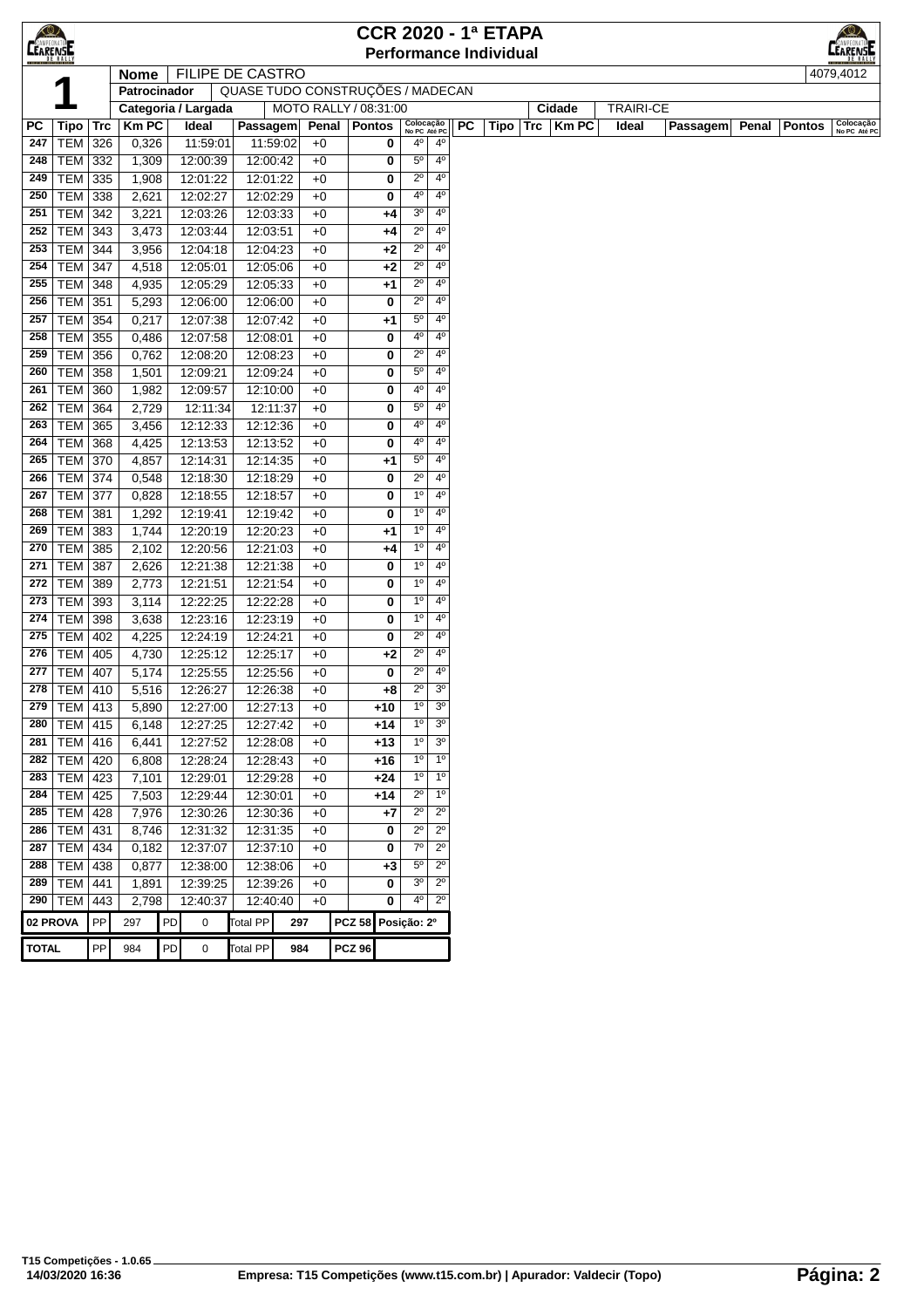| $\bigcirc$<br>CEARENSE |                          |                |                |                      |                                                 |              | <b>CCR 2020 - 1ª ETAPA</b><br><b>Performance Individual</b> |                               |                                  |                         |                           |            |                |                                     |                      |              |                  | EARENSE                                     |                                  |
|------------------------|--------------------------|----------------|----------------|----------------------|-------------------------------------------------|--------------|-------------------------------------------------------------|-------------------------------|----------------------------------|-------------------------|---------------------------|------------|----------------|-------------------------------------|----------------------|--------------|------------------|---------------------------------------------|----------------------------------|
|                        |                          |                | <b>Nome</b>    |                      | PEDRO LEONARDO                                  |              |                                                             |                               |                                  |                         |                           |            |                |                                     |                      |              |                  | 4324,4135                                   |                                  |
|                        |                          |                | Patrocinador   |                      | F5 MAKING, TÊXTIL PROMESSA                      |              |                                                             |                               |                                  |                         |                           |            |                |                                     |                      |              |                  |                                             |                                  |
|                        |                          |                |                | Categoria / Largada  |                                                 |              | MOTO RALLY / 08:32:00                                       |                               |                                  |                         |                           |            | Cidade         | NATAL-RN                            |                      |              |                  |                                             |                                  |
| <b>PC</b>              | Tipo   Trc               |                | <b>Km PC</b>   | Ideal                | Passagem                                        | Penal        | Pontos                                                      | Colocação<br>No PC Até PC     |                                  | <b>PC</b><br>169        | <b>Tipo</b><br><b>TEM</b> | Trc<br>163 | <b>Km PC</b>   | Ideal<br>10:03:21                   | Passagem             | Penal        | <b>Pontos</b>    | Colocação<br>No PC Até PC<br>0 <sup>o</sup> | $0^{\circ}$                      |
| 103                    | <b>TEM</b>               | $\overline{7}$ | 1,861          | 08:44:56             | <b>CEARENSE DE RALLY - 01 PROVA</b><br>08:45:01 | $+0$         | $+2$                                                        | $7^{\circ}$                   | $7^\circ$                        | 170                     | <b>TEM</b>                | 166        | 1,222<br>1,582 | 10:04:07                            | 00:00:00<br>10:07:51 | $+0$<br>$+0$ | *1.800<br>$+221$ | $7^\circ$                                   | $5^{\circ}$                      |
| 104                    | <b>TEM</b>               | $\overline{7}$ | 2,381          | 08:45:35             | 08:45:41                                        | $+0$         | +3                                                          | $7^\circ$                     | $7^\circ$                        | 171                     | <b>TEM</b>                | 167        | 1,742          | 10:04:22                            | 10:07:23             | $+0$         | $+178$           | $7^\circ$                                   | $5^{\circ}$                      |
| 105                    | <b>TEM</b>               | 9              | 2,793          | 08:46:09             | 08:46:10                                        | $+0$         | 0                                                           | 40                            | $7^{\circ}$                      | 172                     | <b>TEM</b>                | 173        | 2,433          | 10:05:20                            | 10:10:19             | $+0$         | $+296$           | $7^\circ$                                   | $5^{\circ}$                      |
| 107                    | <b>TEM</b>               | 10             | 3,300          | 08:46:48             | 08:46:49                                        | $+0$         | 0                                                           | 1 <sup>0</sup>                | $7^{\circ}$                      | 173                     | <b>TEM</b>                | 175        | 2,577          | 10:05:31                            | 10:10:30             | $+0$         | $+296$           | $7^\circ$                                   | $5^{\circ}$                      |
| 108                    | <b>TEM</b>               | 14             | 4,181          | 08:49:09             | 08:49:10                                        | $+0$         | 0                                                           | 3 <sup>o</sup>                | $7^\circ$                        | 174                     | <b>TEM</b>                | 176        | 2,870          | 10:05:55                            | 10:10:58             | $+0$         | $+300$           | $7^\circ$                                   | $5^{\circ}$                      |
| 109                    | <b>TEM</b>               | 15             | 4,726          | 08:50:03             | 08:50:03                                        | $+0$         | 0                                                           | $2^{\circ}$                   | 6 <sup>o</sup>                   | 175                     | <b>TEM</b>                | 177        | 3,009          | 10:06:12                            | 10:11:22             | $+0$         | $+307$           | $7^\circ$                                   | $5^{\circ}$                      |
| 110                    | <b>TEM</b>               | 17             | 5,063          | 08:50:42             | 08:50:43                                        | $+0$         | 0                                                           | 1 <sup>0</sup>                | $5^{\circ}$                      | 176                     | <b>TEM</b>                | 177        | 3,155          | 10:06:29                            | 10:11:44             | $+0$         | $+312$           | $7^\circ$                                   | $5^{\circ}$                      |
| 111<br>112             | <b>TEM</b><br><b>TEM</b> | 19<br>20       | 0,153<br>0,789 | 08:55:09<br>08:56:20 | 08:55:06<br>08:56:24                            | $+0$<br>$+0$ | 0<br>+1                                                     | $6^{\circ}$<br>4°             | $5^{\circ}$<br>5 <sup>o</sup>    | 177<br>178              | <b>TEM</b><br><b>TEM</b>  | 180<br>183 | 3,499<br>3,869 | 10:07:01<br>10:07:34                | 10:12:31<br>10:13:29 | $+0$<br>$+0$ | $+327$<br>$+352$ | $7^\circ$<br>7°                             | $5^{\circ}$<br>$5^{\circ}$       |
| 113                    | <b>TEM</b>               | 23             | 1,257          | 08:56:58             | 08:57:01                                        | $+0$         | 0                                                           | 1 <sup>0</sup>                | 4 <sup>0</sup>                   | 179                     | <b>TEM</b>                | 186        | 4,221          | 10:08:07                            | 10:14:10             | $+0$         | $+360$           | $7^\circ$                                   | $5^{\circ}$                      |
| 114                    | <b>TEM</b>               | 25             | 1,409          | 08:57:12             | 08:57:16                                        | $+0$         | +1                                                          | $1^{\circ}$                   | $2^{\circ}$                      | 180                     | <b>TEM</b>                | 190        | 4,562          | 10:08:38                            | 10:14:53             | $+0$         | $+372$           | $7^\circ$                                   | $5^{\circ}$                      |
| 115                    | <b>TEM</b>               | 28             | 1,655          | 08:57:36             | 08:57:48                                        | $+0$         | +9                                                          | $2^{\circ}$                   | $2^{\circ}$                      | 181                     | <b>TEM</b>                | 195        | 5,092          | 10:11:32                            | 10:15:50             | $+0$         | $+255$           | 7 <sup>0</sup>                              | $5^{\circ}$                      |
| 116                    | <b>TEM</b>               | 31             | 2,253          | 08:58:30             | 08:58:41                                        | $+0$         | +8                                                          | $2^{\circ}$                   | $2^{\circ}$                      | 182                     | <b>TEM</b>                | 195        | 5,314          | 10:11:59                            | 10:17:08             | $+0$         | $+306$           | $7^\circ$                                   | $5^{\circ}$                      |
| 117                    | <b>TEM</b>               | 32             | 2,660          | 08:59:08             | 08:59:20                                        | $+0$         | +9                                                          | 3 <sup>o</sup>                | $2^{\circ}$                      | 183                     | <b>TEM</b>                | 196        | 5,927          | 10:12:52                            | 10:17:58             | $+0$         | $+303$           | $7^{\circ}$                                 | $5^{\circ}$                      |
| 118                    | <b>TEM</b>               | 36             | 3,357          | 09:00:14             | 09:00:23                                        | $+0$         | $+6$                                                        | $5^{\circ}$                   | 3 <sup>o</sup>                   |                         | 01 PROVA                  | PP         | 6.892          | PD<br>0                             | <b>Total PP</b>      | 6.892        | <b>PCZ 35</b>    | Posição: 5º                                 |                                  |
| 119                    | <b>TEM</b>               | 39             | 3,770          | 09:00:49             | 09:01:03                                        | $+0$         | $+11$                                                       | 4°                            | 3 <sup>o</sup>                   |                         |                           |            |                | <b>CEARENSE DE RALLY - 02 PROVA</b> |                      |              |                  |                                             |                                  |
| 120<br>121             | <b>TEM</b><br><b>TEM</b> | 40<br>41       | 4,104<br>4,289 | 09:01:18<br>09:01:36 | 09:01:35<br>09:01:58                            | $+0$<br>$+0$ | $+14$<br>$+19$                                              | 4°<br>4 <sup>0</sup>          | 3 <sup>o</sup><br>3 <sup>o</sup> | 201                     | <b>TEM</b>                | 200        | 0,330          | 11:00:17                            | 11:00:16             | $+0$         | 0                | $5^{\circ}$                                 | $5^{\circ}$                      |
| 122                    | <b>TEM</b>               | 41             | 4,406          | 09:01:47             | 09:02:14                                        | $+0$         | $+24$                                                       | $4^{\circ}$                   | 3 <sup>0</sup>                   | 202<br>203              | <b>TEM</b>                | 203        | 0,558          | 11:00:39                            | 11:00:50             | $+0$         | +8               | $2^{\circ}$<br>1 <sup>°</sup>               | $2^{\circ}$<br>$\overline{2^0}$  |
| 123                    | <b>TEM</b>               | 41             | 4,664          | 09:02:13             | 09:03:11                                        | $+0$         | $+55$                                                       | $5^{\circ}$                   | $5^{\circ}$                      | 204                     | <b>TEM</b><br><b>TEM</b>  | 206<br>208 | 1,237<br>1,941 | 11:01:46<br>11:03:03                | 11:01:48<br>11:03:03 | $+0$<br>$+0$ | 0<br>0           | $2^{\circ}$                                 | $2^{\circ}$                      |
| 124                    | <b>TEM</b>               | 42             | 4,905          | 09:02:36             | 09:03:35                                        | $+0$         | +56                                                         | $5^{\circ}$                   | 5 <sup>o</sup>                   | 205                     | <b>TEM</b>                | 212        | 2,574          | 11:04:00                            | 11:04:03             | $+0$         | 0                | $5^{\circ}$                                 | $2^{\circ}$                      |
| 125                    | <b>TEM</b>               | 44             | 0,239          | 09:07:58             | 09:07:58                                        | $+0$         | 0                                                           | 3 <sup>o</sup>                | 5 <sup>o</sup>                   | 206                     | <b>TEM</b>                | 215        | 2,808          | 11:04:21                            | 11:04:56             | $+0$         | +32              | $6^{\circ}$                                 | 3 <sup>o</sup>                   |
| 126                    | <b>TEM</b>               | 48             | 1,332          | 09:11:28             | 09:11:28                                        | $+0$         | 0                                                           | $2^{\circ}$                   | 5 <sup>o</sup>                   | 207                     | <b>TEM</b>                | 216        | 3,947          | 11:05:46                            | 11:06:02             | $+0$         | +13              | $\overline{7^{\circ}}$                      | 3 <sup>o</sup>                   |
| 127                    | <b>TEM</b>               | 50             | 1,630          | 09:11:54             | 09:14:28                                        | $+0$         | $+151$                                                      | $6^{\circ}$                   | $5^{\circ}$                      | 208                     | <b>TEM</b>                | 218        | 4,660          | 11:06:52                            | 11:06:58             | $+0$         | $+3$             | $7^\circ$                                   | 3 <sup>o</sup>                   |
| 128                    | <b>TEM</b>               | 51             | 1,940          | 09:12:21             | 09:14:56                                        | $+0$         | $+152$                                                      | $6^{\circ}$                   | $5^{\circ}$<br>$5^{\circ}$       | 209                     | <b>TEM</b>                | 220        | 0,295          | 11:11:31                            | 11:11:33             | $+0$         | 0                | $6^{\circ}$                                 | 3 <sup>0</sup>                   |
| 129<br>130             | <b>TEM</b><br><b>TEM</b> | 54<br>60       | 2,529<br>3,449 | 09:13:10<br>09:14:53 | 09:15:48<br>09:16:47                            | $+0$<br>$+0$ | $+155$<br>$+111$                                            | $6^{\circ}$<br>$6^{\circ}$    | $5^{\circ}$                      | 210                     | <b>TEM</b>                | 221        | 1,110          | 11:12:32                            | 11:12:31             | $+0$         | 0                | 30                                          | 3 <sup>0</sup>                   |
| 131                    | <b>TEM</b>               | 62             | 3,969          | 09:15:46             | 09:17:29                                        | $+0$         | +100                                                        | $6^{\circ}$                   | $5^{\circ}$                      | 211<br>$\overline{212}$ | <b>TEM</b>                | 223        | 1,476          | 11:12:59                            | 11:13:00             | $+0$         | 0                | 1 <sup>°</sup><br>5 <sup>o</sup>            | 3 <sup>0</sup><br>3 <sup>0</sup> |
| 132                    | <b>TEM</b>               | 64             | 0,159          | 09:20:23             | 09:20:24                                        | $+0$         | 0                                                           | 3 <sup>o</sup>                | $5^{\circ}$                      | 213                     | <b>TEM</b><br><b>TEM</b>  | 226<br>226 | 2,190<br>2,544 | 11:14:05<br>11:14:31                | 11:14:08<br>11:14:34 | $+0$<br>$+0$ | 0<br>0           | $5^{\circ}$                                 | 3 <sup>0</sup>                   |
| 133                    | <b>TEM</b>               | 68             | 0,851          | 09:21:39             | 09:21:39                                        | $+0$         | 0                                                           | 1 <sup>0</sup>                | $5^{\circ}$                      | 214                     | <b>TEM</b>                | 227        | 2,946          | 11:15:04                            | 11:15:08             | $+0$         | +1               | 40                                          | 3 <sup>0</sup>                   |
| 134                    | <b>TEM</b>               | 68             | 0,927          | 09:21:45             | 09:21:48                                        | $+0$         | 0                                                           | 3 <sup>o</sup>                | $5^{\circ}$                      | 215                     | TEM                       | 233        | 3,627          | 11:16:20                            | 11:16:22             | $+0$         | 0                | $\overline{5^0}$                            | 3 <sup>0</sup>                   |
| 135                    | <b>TEM</b>               | 71             | 1,422          | 09:22:30             | 09:22:33                                        | $+0$         | 0                                                           | $5^{\circ}$                   | $5^{\circ}$                      | 216                     | <b>TEM 237</b>            |            | 4,886          | 11:18:51                            | 11:18:50             | $+0$         | 0                | $\overline{3^0}$                            | $\overline{3^0}$                 |
| 136                    | <b>TEM</b>               | 76             | 2,414          | 09:26:21             | 09:26:19                                        | $+0$         | 0                                                           | 6 <sup>o</sup>                | $5^{\circ}$                      | 217                     | <b>TEM 240</b>            |            | 5,086          | 11:19:08                            | 11:19:21             | $+0$         | +10              | $4^{\circ}$                                 | 3 <sup>o</sup>                   |
| 137                    | <b>TEM</b>               | 77             | 2,705          | 09:26:44<br>09:28:11 | 09:26:48                                        | $+0$         | $+1$                                                        | 3 <sup>o</sup><br>4°          | $5^{\circ}$<br>$5^{\circ}$       | 218                     | <b>TEM</b>                | 245        | 5,758          | 11:20:06                            | 11:20:08             | $+0$         | 0                | 1 <sup>0</sup>                              | 3 <sup>o</sup>                   |
| 138<br>139             | <b>TEM</b><br><b>TEM</b> | 83<br>86       | 3,662<br>4,118 | 09:28:46             | 09:28:10<br>09:28:48                            | $+0$<br>$+0$ | 0<br>0                                                      | 4°                            | $5^{\circ}$                      | 219                     | <b>TEM</b>                | 249        | 6,641          | 11:21:02                            | 11:21:03             | $+0$         | 0                | 3 <sup>0</sup>                              | $3^{\circ}$                      |
| 140                    | <b>TEM</b>               | 93             | 4,724          | 09:29:52             | 09:29:52                                        | $+0$         | 0                                                           | 1 <sup>0</sup>                | 5 <sup>o</sup>                   | 220<br>221              | <b>TEM</b><br>TEM         | 251<br>251 | 0,161          | 11:22:35<br>11:23:08                | 11:22:36<br>11:23:08 | $+0$<br>$+0$ | 0<br>0           | $2^{\circ}$<br>3 <sup>o</sup>               | $2^{\circ}$<br>$2^{\circ}$       |
| 141                    | <b>TEM</b>               | 96             | 5,191          | 09:30:29             | 09:30:29                                        | $+0$         | 0                                                           | $1^{\circ}$                   | 5 <sup>0</sup>                   | 222                     | TEM                       | 255        | 0,614<br>1,137 | 11:23:59                            | 11:23:58             | $+0$         | 0                | $5^{\circ}$                                 | $2^{\circ}$                      |
| 142                    | <b>TEM</b>               | 99             | 5,520          | 09:31:09             | 09:31:10                                        | $+0$         | 0                                                           | 3 <sup>o</sup>                | $5^{\circ}$                      | 223                     | <b>TEM</b>                | 258        | 1,513          | 11:24:33                            | 11:24:33             | $+0$         | 0                | 3 <sup>o</sup>                              | $2^{\circ}$                      |
| 143                    | <b>TEM</b>               | 103            | 0,158          | 09:33:52             | 09:33:55                                        | $+0$         | 0                                                           | $6^{\rm o}$                   | $5^{\circ}$                      | 224                     | <b>TEM</b>                | 263        | 1,980          | 11:25:27                            | 11:25:27             | $+0$         | 0                | $1^{\circ}$                                 | $2^{\circ}$                      |
| 144                    | <b>TEM</b>               | 106            | 0,899          | 09:34:51             | 09:34:50                                        | $+0$         | 0                                                           | $5^{\rm o}$                   | 5 <sup>o</sup>                   | $\overline{225}$        | TEM                       | 266        | 2,330          | 11:25:55                            | 11:25:58             | $+0$         | 0                | $\overline{2^{\circ}}$                      | $2^{\circ}$                      |
| 145                    | <b>TEM</b>               | 107            | 0,998          | 09:34:57             | 09:34:59                                        | $+0$         | 0                                                           | 1 <sup>0</sup>                | 5 <sup>0</sup>                   | 226                     | TEM                       | 268        | 2,636          | 11:26:21                            | 11:26:25             | $+0$         | $+1$             | 1 <sup>0</sup>                              | $2^{\circ}$                      |
| 146<br>147             | <b>TEM</b><br><b>TEM</b> | 108<br>110     | 1,671<br>2,113 | 09:35:40<br>09:36:11 | 09:35:38<br>09:36:16                            | $+0$<br>$+0$ | 0<br>+2                                                     | $6^{\circ}$<br>4°             | $5^\circ$<br>$5^{\circ}$         | 227                     | TEM                       | 275        | 3,379          | 11:27:35                            | 11:27:37             | $+0$         | 0                | $2^{\circ}$                                 | $2^{\circ}$                      |
| 148                    | <b>TEM</b>               | 113            | 2,452          | 09:36:37             | 09:36:46                                        | $+0$         | +6                                                          | $5^{\rm o}$                   | 5 <sup>o</sup>                   | 228<br>229              | <b>TEM</b>                | 276        | 3,692          | 11:28:02                            | 11:28:04             | $+0$         | 0                | 1 <sup>°</sup><br>3 <sup>0</sup>            | $2^{\circ}$<br>$2^{\circ}$       |
| 149                    | <b>TEM</b>               | 115            | 3,030          | 09:37:20             | 09:37:24                                        | $+0$         | +1                                                          | 3 <sup>o</sup>                | 5 <sup>o</sup>                   | 230                     | <b>TEM</b><br><b>TEM</b>  | 284<br>289 | 4,440<br>0,482 | 11:29:18<br>11:33:01                | 11:29:21<br>11:33:01 | $+0$<br>$+0$ | 0<br>0           | 1 <sup>0</sup>                              | $2^{\circ}$                      |
| 150                    | TEM                      | 119            | 3,662          | 09:38:07             | 09:38:10                                        | $+0$         | 0                                                           | $2^{\circ}$                   | $5^{\circ}$                      | 231                     | TEM                       | 289        | 0,949          | 11:33:32                            | 11:33:33             | $+0$         | 0                | $2^{\circ}$                                 | $2^{\circ}$                      |
| 151                    | TEM                      | 120            | 3,992          | 09:38:33             | 09:38:37                                        | $+0$         | $+1$                                                        | 4°                            | $5^{\circ}$                      | 232                     | <b>TEM</b>                | 291        | 1,091          | 11:33:43                            | 11:33:49             | $+0$         | $+3$             | $\overline{2^{\circ}}$                      | $\overline{2^0}$                 |
| 152                    | <b>TEM</b>               | 123            | 4,417          | 09:39:09             | 09:39:10                                        | $+0$         | 0                                                           | $2^{\circ}$                   | $5^{\circ}$                      | 233                     | TEM                       | 291        | 1,721          | 11:34:28                            | 11:34:29             | $+0$         | 0                | 1 <sup>0</sup>                              | $2^{\circ}$                      |
| 153                    | <b>TEM</b>               | 125            | 4,917          | 09:39:59             | 09:40:02                                        | $+0$         | 0                                                           | 4 <sup>o</sup>                | 5 <sup>o</sup>                   | 234                     | TEM                       | 295        | 2,353          | 11:35:41                            | 11:35:36             | $+0$         | -6               | $7^\circ$                                   | $2^{\circ}$                      |
| 154                    | <b>TEM</b>               | 130            | 0,703          | 09:43:14             | 09:43:16                                        | $+0$         | 0                                                           | 3 <sup>o</sup>                | $5^{\circ}$                      | 235                     | TEM                       | 297        | 3,079          | 11:36:56                            | 11:36:58             | $+0$         | 0                | $2^{\circ}$                                 | $\overline{2^0}$                 |
| 155<br>156             | <b>TEM</b><br><b>TEM</b> | 133<br>135     | 1,352<br>1,561 | 09:44:19<br>09:44:37 | 09:44:21<br>09:44:38                            | $+0$<br>$+0$ | 0<br>0                                                      | $6^{\circ}$<br>$1^{\circ}$    | $5^\circ$<br>5 <sup>o</sup>      | 236                     | TEM                       | 299        | 3,936          | 11:38:08                            | 11:38:11             | $+0$         | 0                | 5 <sup>o</sup>                              | $2^{\circ}$                      |
| 157                    | <b>TEM</b>               | 142            | 1,144          | 09:51:16             | 09:51:16                                        | $+0$         | 0                                                           | $2^{\circ}$                   | 5 <sup>o</sup>                   | 237<br>238              | TEM<br><b>TEM</b>         | 301        | 0,279          | 11:46:32                            | 11:46:32             | $+0$         | 0                | 10<br>4 <sup>0</sup>                        | $2^{\circ}$<br>$2^{\circ}$       |
| 158                    | <b>TEM</b>               | 144            | 2,072          | 09:52:43             | 09:52:43                                        | $+0$         | 0                                                           | 4 <sup>o</sup>                | $5^{\circ}$                      | 239                     | TEM                       | 303<br>305 | 0,856<br>1,763 | 11:47:28<br>11:49:03                | 11:47:32<br>11:49:06 | $+0$<br>$+0$ | $+1$<br>0        | $6^{\circ}$                                 | $2^{\circ}$                      |
| 159                    | <b>TEM</b>               | 145            | 3,216          | 09:54:44             | 09:54:47                                        | $+0$         | 0                                                           | 4°                            | $5^{\circ}$                      | 240                     | TEM                       | 307        | 2,329          | 11:49:44                            | 11:49:47             | $+0$         | 0                | $4^{\circ}$                                 | $2^{\circ}$                      |
| 160                    | <b>TEM</b>               | 148            | 3,799          | 09:55:32             | 09:55:37                                        | $+0$         | $+2$                                                        | $6^{\circ}$                   | $5^{\circ}$                      | 241                     | <b>TEM</b>                | 309        | 3,039          | 11:50:36                            | 11:50:38             | $+0$         | 0                | $6^{\circ}$                                 | $2^{\circ}$                      |
| 164                    | <b>TEM</b>               | 150            | 3,947          | 09:55:47             | 09:55:50                                        | $+0$         | 0                                                           | $2^{\circ}$                   | 5 <sup>0</sup>                   | 242                     | TEM                       | 311        | 3,621          | 11:51:23                            | 11:51:22             | $+0$         | 0                | $2^{\circ}$                                 | $2^{\circ}$                      |
| 165                    | <b>TEM</b>               | 152            | 4,439          | 09:59:02             | 09:59:05                                        | $+0$         | 0                                                           | $6^{\rm o}$                   | $5^{\circ}$                      | 243                     | <b>TEM</b>                | 315        | 4,341          | 11:52:33                            | 11:52:33             | $+0$         | 0                | $2^{\circ}$                                 | $2^{\circ}$                      |
| 166<br>167             | <b>TEM</b><br><b>TEM</b> | 158<br>160     | 0,370<br>0,673 | 10:02:13<br>10:02:37 | 10:02:13<br>10:02:43                            | $+0$         | 0                                                           | 1 <sup>o</sup><br>$2^{\circ}$ | $5^{\circ}$<br>$5^\circ$         | 244                     | TEM                       | 318        | 5,149          | 11:53:36                            | 11:53:37             | $+0$         | 0                | 3 <sup>0</sup>                              | $\overline{2^{\circ}}$           |
| 168                    | <b>TEM</b>               | 160            | 0,891          | 10:02:55             | 10:03:02                                        | $+0$<br>$+0$ | $+3$<br>+4                                                  | $2^{\circ}$                   | $5^{\circ}$                      | 245                     | <b>TEM 321</b>            |            | 5,924          | 11:54:40                            | 11:54:39             | $+0$         | 0                | $5^{\circ}$                                 | $2^{\circ}$                      |
|                        |                          |                |                |                      |                                                 |              |                                                             |                               |                                  | 246                     | TEM                       | 323        | 6,563          | 11:55:26                            | 11:55:25             | $+0$         | 0                | $5^{\circ}$                                 | $2^{\circ}$                      |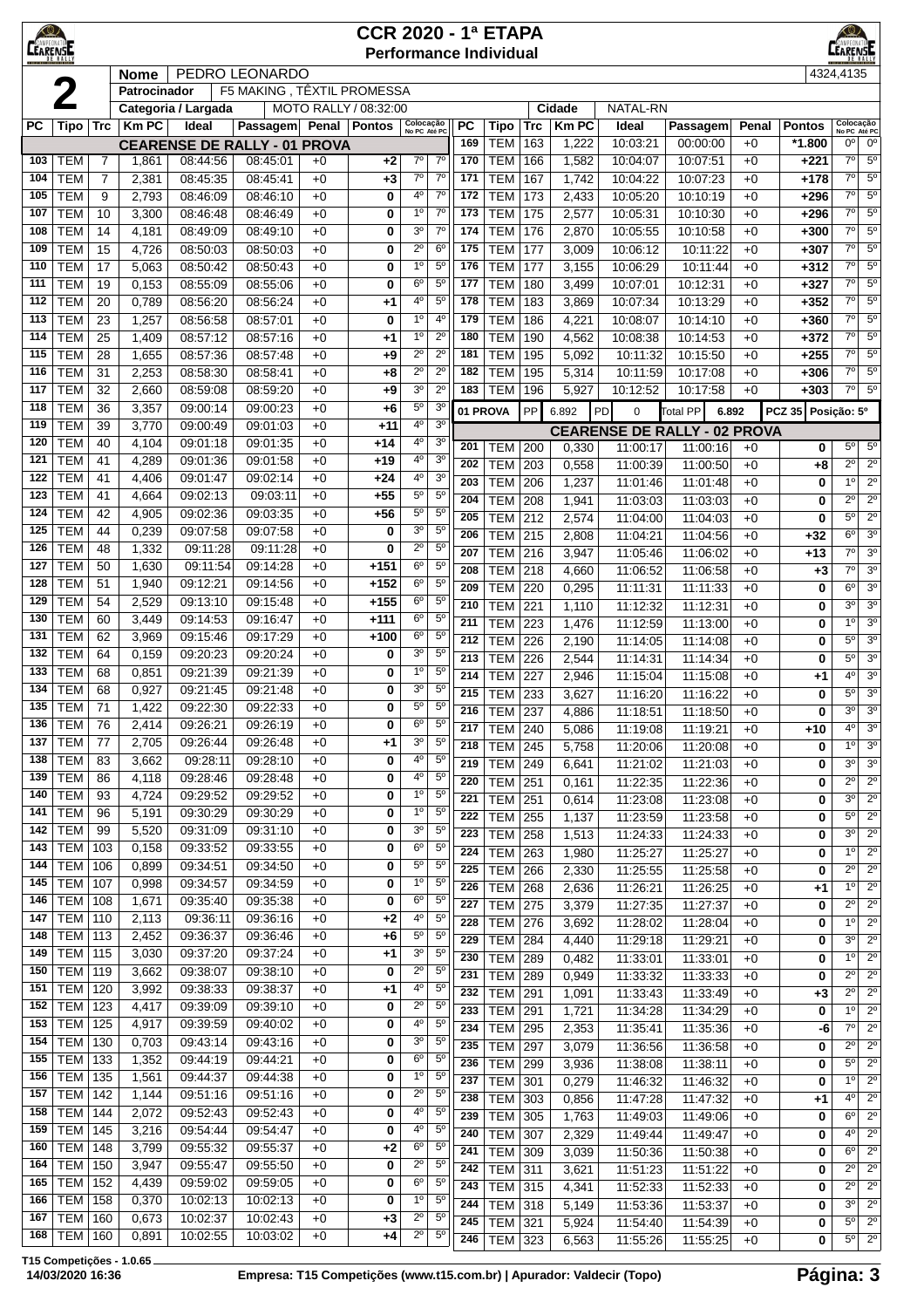| <b>CEARENEE</b> |                              |     |                |    |                      |                            |       |              |                       |        |                            |                               |           | <b>CCR 2020 - 1ª ETAPA</b>    |             |          |          |              |               | $\circ$                   |
|-----------------|------------------------------|-----|----------------|----|----------------------|----------------------------|-------|--------------|-----------------------|--------|----------------------------|-------------------------------|-----------|-------------------------------|-------------|----------|----------|--------------|---------------|---------------------------|
|                 |                              |     |                |    |                      |                            |       |              |                       |        |                            |                               |           | <b>Performance Individual</b> |             |          |          |              |               | <b>EARENSE</b>            |
|                 |                              |     | <b>Nome</b>    |    | PEDRO LEONARDO       |                            |       |              |                       |        |                            |                               |           |                               |             |          |          |              |               | 4324,4135                 |
|                 |                              |     | Patrocinador   |    |                      | F5 MAKING, TÊXTIL PROMESSA |       |              |                       |        |                            |                               |           |                               |             |          |          |              |               |                           |
|                 |                              |     |                |    | Categoria / Largada  |                            |       |              | MOTO RALLY / 08:32:00 |        |                            |                               |           |                               | Cidade      | NATAL-RN |          |              |               |                           |
| PC              | Tipo                         | Trc | <b>Km PC</b>   |    | Ideal                | Passagem                   |       |              | Penal   Pontos        |        | Colocação<br>No PC Até PC  |                               | <b>PC</b> | Tipo                          | Trc   Km PC | Ideal    | Passagem | <b>Penal</b> | <b>Pontos</b> | Colocação<br>No PC Até PC |
| 247             | <b>TEM</b>                   | 326 | 0,326          |    | 12:00:01             | 12:00:05                   |       | $+0$         |                       | +1     | $7^\circ$                  | $2^{\circ}$                   |           |                               |             |          |          |              |               |                           |
| 248             | <b>TEM</b>                   | 332 | 1,309          |    | 12:01:39             | 12:01:42                   |       | $+0$         |                       | 0      | $6^{\circ}$                | $2^{\circ}$                   |           |                               |             |          |          |              |               |                           |
| 249             | TEM 335                      |     | 1,908          |    | 12:02:22             | 12:02:24                   |       | $+0$         |                       | 0      | $5^{\circ}$                | $2^{\circ}$                   |           |                               |             |          |          |              |               |                           |
| 250             | TEM                          | 338 | 2,621          |    | 12:03:27             | 12:03:28                   |       | $+0$         |                       | 0      | $2^{\circ}$                | $2^{\circ}$                   |           |                               |             |          |          |              |               |                           |
| 251             | <b>TEM</b>                   | 342 | 3,221          |    | 12:04:26             | 12:04:32                   |       | $+0$         |                       | $+3$   | $2^{\circ}$                | $2^{\circ}$                   |           |                               |             |          |          |              |               |                           |
| 252             | <b>TEM</b>                   | 343 | 3,473          |    | 12:04:44             | 12:04:51                   |       | $+0$         |                       | +4     | $1^{\circ}$                | $2^{\circ}$                   |           |                               |             |          |          |              |               |                           |
| 253             | <b>TEM</b>                   | 344 | 3,956          |    | 12:05:18             | 12:05:25                   |       | $+0$         |                       | +4     | 3 <sup>o</sup>             | $2^{\circ}$                   |           |                               |             |          |          |              |               |                           |
| 254             | <b>TEM 347</b>               |     | 4,518          |    | 12:06:01             | 12:06:09                   |       | $+0$         |                       | +5     | 3 <sup>0</sup>             | $2^{\circ}$                   |           |                               |             |          |          |              |               |                           |
| 255             | <b>TEM 348</b>               |     | 4,935          |    | 12:06:29             | 12:06:36                   |       | $+0$         |                       | +4     | 3 <sup>o</sup>             | $2^{\circ}$                   |           |                               |             |          |          |              |               |                           |
| 256             | <b>TEM</b>                   | 351 | 5,293          |    | 12:07:00             | 12:07:02                   |       | $+0$         |                       | 0      | 3 <sup>o</sup>             | $2^{\circ}$                   |           |                               |             |          |          |              |               |                           |
| 257             | TEM                          | 354 | 0,217          |    | 12:08:38             | 12:08:40                   |       | $+0$         |                       | 0      | 3 <sup>o</sup>             | $2^{\circ}$                   |           |                               |             |          |          |              |               |                           |
| 258             | TEM                          | 355 | 0,486          |    | 12:08:58             | 12:08:58                   |       | $+0$         |                       | 0      | $2^{\circ}$                | $2^{\circ}$                   |           |                               |             |          |          |              |               |                           |
| 259             | TEM                          | 356 | 0,762          |    | 12:09:20             | 12:09:22                   |       | $+0$         |                       | 0      | $1^{\circ}$                | $2^{\circ}$                   |           |                               |             |          |          |              |               |                           |
| 260             | <b>TEM</b>                   | 358 | 1,501          |    | 12:10:21             | 12:10:20                   |       | $+0$         |                       | 0      | $2^{\circ}$                | $2^{\circ}$                   |           |                               |             |          |          |              |               |                           |
| 261             | <b>TEM</b>                   | 360 | 1,982          |    | 12:10:57             | 12:10:59                   |       | $+0$         |                       | 0      | $2^{\circ}$                | $2^{\circ}$                   |           |                               |             |          |          |              |               |                           |
| 262             | <b>TEM</b>                   | 364 | 2,729          |    | 12:12:34             | 12:12:36                   |       | $+0$         |                       | 0      | 3 <sup>o</sup>             | $2^{\circ}$                   |           |                               |             |          |          |              |               |                           |
| 263             | TEM 365                      |     | 3,456          |    | 12:13:33             | 12:13:36                   |       | $+0$         |                       | 0      | 3 <sup>0</sup>             | $2^{\circ}$                   |           |                               |             |          |          |              |               |                           |
| 264             | <b>TEM 368</b>               |     | 4,425          |    | 12:14:53             | 12:14:53                   |       | $+0$         |                       | 0      | $2^{\circ}$                | $2^{\circ}$                   |           |                               |             |          |          |              |               |                           |
| 265             | <b>TEM 370</b>               |     | 4,857          |    | 12:15:31             | 12:15:35                   |       | $+0$         |                       | +1     | 4°                         | $2^{\circ}$                   |           |                               |             |          |          |              |               |                           |
| 266             | TEM                          | 374 | 0,548          |    | 12:19:30             | 12:19:28                   |       | $+0$         |                       | 0      | $5^{\circ}$                | $2^{\circ}$                   |           |                               |             |          |          |              |               |                           |
| 267             | <b>TEM 377</b>               |     | 0,828          |    | 12:19:55             | 12:19:58                   |       | $+0$         |                       | 0      | 4°                         | $2^{\circ}$                   |           |                               |             |          |          |              |               |                           |
| 268             | <b>TEM 381</b>               |     | 1,292          |    | 12:20:41             | 12:20:44                   |       | $+0$         |                       | 0      | $2^{\circ}$                | $2^{\circ}$                   |           |                               |             |          |          |              |               |                           |
| 269             | <b>TEM</b>                   | 383 | 1,744          |    | 12:21:19             | 12:21:24                   |       | $+0$         |                       | +2     | $2^{\circ}$                | $2^{\circ}$                   |           |                               |             |          |          |              |               |                           |
| 270             | TEM                          | 385 | 2,102          |    | 12:21:56             | 12:22:06                   |       | $+0$         |                       | +7     | $2^{\circ}$                | $2^{\circ}$                   |           |                               |             |          |          |              |               |                           |
| 271             | <b>TEM</b>                   | 387 | 2,626          |    | 12:22:38             | 12:22:40                   |       | $+0$         |                       | 0      | $2^{\circ}$                | $2^{\circ}$                   |           |                               |             |          |          |              |               |                           |
| 272             | <b>TEM 389</b>               |     | 2,773          |    | 12:22:51             | 12:22:56                   |       | $+0$         |                       | +2     | $2^{\circ}$                | $2^{\circ}$                   |           |                               |             |          |          |              |               |                           |
| 273             | TEM 393                      |     | 3,114          |    | 12:23:25             | 12:23:41                   |       | $+0$         |                       | $+13$  | 4°                         | $2^{\circ}$                   |           |                               |             |          |          |              |               |                           |
| 274             | <b>TEM 398</b>               |     | 3,638          |    | 12:24:16             | 12:24:37                   |       | $+0$         |                       | $+18$  | $5^\circ$                  | $2^{\circ}$                   |           |                               |             |          |          |              |               |                           |
| 275             | TEM                          | 402 | 4,225          |    | 12:25:19             | 12:25:28                   |       | +0           |                       | $+6$   | $4^{\circ}$                | $2^{\circ}$                   |           |                               |             |          |          |              |               |                           |
| 276             | <b>TEM</b>                   | 405 | 4,730          |    | 12:26:12             | 12:26:17                   |       | $+0$         |                       | +2     | 3 <sup>o</sup>             | $2^{\circ}$                   |           |                               |             |          |          |              |               |                           |
| 277             | <b>TEM 407</b>               |     | 5,174          |    | 12:26:55             | 12:26:58                   |       | $+0$         |                       | 0      | $4^{\rm o}$                | $2^{\circ}$                   |           |                               |             |          |          |              |               |                           |
| 278             | <b>TEM 410</b>               |     | 5,516          |    | 12:27:27             | 12:27:07                   |       | $+0$         |                       | -51    | $5^{\circ}$                | 4°                            |           |                               |             |          |          |              |               |                           |
| 279             | <b>TEM 413</b>               |     | 5,890          |    | 12:28:00             | 12:28:57                   |       | $+0$         |                       | $+54$  | $5^{\circ}$                | $4^{\circ}$                   |           |                               |             |          |          |              |               |                           |
|                 | 280 TEM 415                  |     | 6,148          |    | 12:28:25             | 12:29:40                   |       | $+0$         |                       | $+72$  | $5^{\circ}$                |                               |           |                               |             |          |          |              |               |                           |
| 281             | <b>TEM 416</b>               |     | 6,441          |    | 12:28:52             | 12:30:08                   |       | +0           |                       | $+73$  | $5^{\circ}$                | $4^{\circ}$                   |           |                               |             |          |          |              |               |                           |
| 282             | TEM   420                    |     | 6,808          |    | 12:29:24             | 12:30:43                   |       | $+0$         |                       | $+76$  | $5^{\circ}$                | $4^{\circ}$                   |           |                               |             |          |          |              |               |                           |
|                 | 283   TEM   423              |     | 7,101          |    | 12:30:01             | 12:31:24                   |       | $+0$         |                       | +80    | $5^{\circ}$                | 4°                            |           |                               |             |          |          |              |               |                           |
| 284             | <b>TEM 425</b>               |     | 7,503          |    | 12:30:44             | 12:31:57                   |       | +0           |                       | $+70$  | $5^{\circ}$<br>$5^{\circ}$ | $5^{\circ}$<br>5 <sup>o</sup> |           |                               |             |          |          |              |               |                           |
| 285             | $TEM$ 428                    |     | 7,976          |    | 12:31:26             | 12:32:31                   |       | +0           |                       | $+62$  |                            |                               |           |                               |             |          |          |              |               |                           |
| 286             | TEM 431                      |     | 8,746          |    | 12:32:32             | 12:33:32                   |       | $+0$         |                       | $+57$  | $5^{\circ}$<br>$4^{\rm o}$ | $5^{\circ}$<br>$5^{\circ}$    |           |                               |             |          |          |              |               |                           |
| 287             | <b>TEM 434</b><br><b>TEM</b> | 438 | 0,182<br>0,877 |    | 12:38:07<br>12:39:00 | 12:38:08<br>12:39:01       |       | $+0$<br>$+0$ |                       | 0      | $1^{\circ}$                | $5^{\circ}$                   |           |                               |             |          |          |              |               |                           |
| 288<br>289      | <b>TEM</b>                   | 441 | 1,891          |    |                      |                            |       | $+0$         |                       | 0      | $4^{\circ}$                | $5^{\circ}$                   |           |                               |             |          |          |              |               |                           |
|                 | 290   TEM                    | 443 | 2,798          |    | 12:40:25<br>12:41:37 | 12:40:25<br>12:41:40       |       | $+0$         |                       | 0<br>0 | $6^{\circ}$                | $5^{\circ}$                   |           |                               |             |          |          |              |               |                           |
|                 |                              |     |                |    |                      |                            |       |              |                       |        |                            |                               |           |                               |             |          |          |              |               |                           |
| 02 PROVA        |                              | PP  | 745            | PD | 0                    | <b>Total PP</b>            | 745   |              | <b>PCZ 57</b>         |        | Posição: 5º                |                               |           |                               |             |          |          |              |               |                           |
| <b>TOTAL</b>    |                              | PP  | 7.637          | PD | 0                    | <b>Total PP</b>            | 7.637 |              | <b>PCZ 92</b>         |        |                            |                               |           |                               |             |          |          |              |               |                           |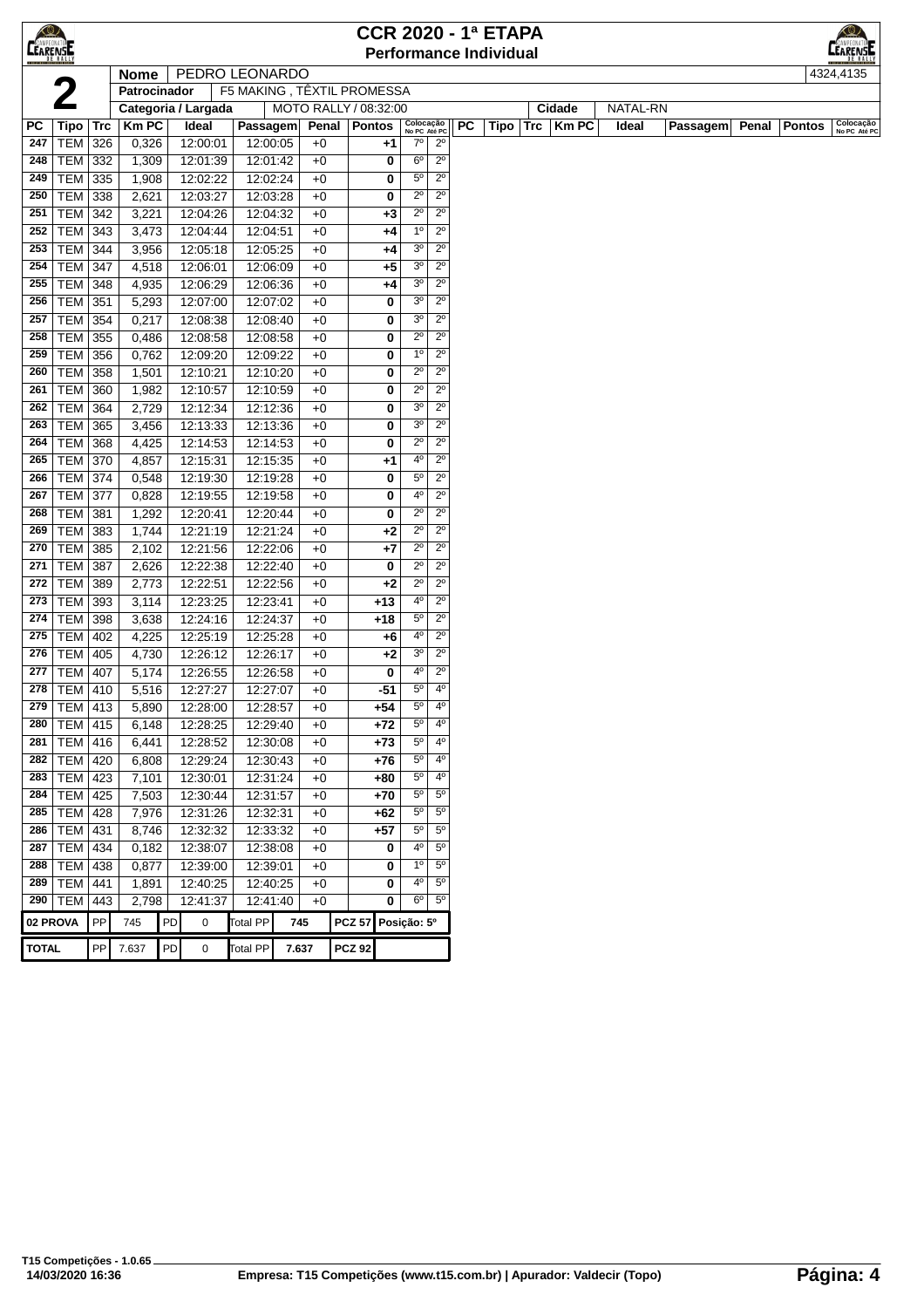| <u>KQ)</u><br><b>LEARENSE</b> | <b>CCR 2020 - 1ª ETAPA</b><br><b>Performance Individual</b><br>ANTONIO MOREIRA MOTA JÚNIOR |                |                |                      |                                                                 |              |                       |                                  |                                  |            |                          |            |                |                      |                                                 | rensi        |                  |                                  |                                  |
|-------------------------------|--------------------------------------------------------------------------------------------|----------------|----------------|----------------------|-----------------------------------------------------------------|--------------|-----------------------|----------------------------------|----------------------------------|------------|--------------------------|------------|----------------|----------------------|-------------------------------------------------|--------------|------------------|----------------------------------|----------------------------------|
|                               |                                                                                            |                | <b>Nome</b>    |                      |                                                                 |              |                       |                                  |                                  |            |                          |            |                |                      |                                                 |              |                  | 4022,4309                        |                                  |
|                               |                                                                                            |                | Patrocinador   |                      | SIGA LOCAÇÕES, EMPÓRIO HORTIFRUTI, RICARDO MOREIRA FISIOTERAPIA |              |                       |                                  |                                  |            |                          |            |                |                      |                                                 |              |                  |                                  |                                  |
|                               |                                                                                            |                |                | Categoria / Largada  |                                                                 |              | MOTO RALLY / 08:33:00 |                                  |                                  |            |                          |            | Cidade         | FORTALEZA-CE         |                                                 |              |                  |                                  |                                  |
| PC                            | Tipo Trc                                                                                   |                | <b>KmPC</b>    | Ideal                | Passagem                                                        |              | Penal Pontos          | Colocação<br>No PC Até PC        |                                  | <b>PC</b>  | <b>Tipo</b>              | <b>Trc</b> | <b>Km PC</b>   | Ideal                | Passagem                                        | Penal        | <b>Pontos</b>    | Colocação<br>No PC Até PC        |                                  |
|                               |                                                                                            |                |                |                      | <b>CEARENSE DE RALLY - 01 PROVA</b>                             |              |                       |                                  |                                  | 169        | <b>TEM</b>               | 163        | 1,222          | 10:04:21             | 10:06:16                                        | $+0$         | $+112$           | $6^{\circ}$                      | 3 <sup>o</sup>                   |
| 103                           | <b>TEM</b>                                                                                 | $\overline{7}$ | 1,861          | 08:45:56             | 08:45:58                                                        | $+0$         | 0                     | 4 <sup>0</sup>                   | 4 <sup>0</sup>                   | 170        | <b>TEM</b>               | 166        | 1,582          | 10:05:07             | 10:06:47                                        | $+0$         | $+97$            | 6 <sup>o</sup>                   | 4 <sup>0</sup>                   |
| 104                           | <b>TEM</b>                                                                                 | $\overline{7}$ | 2,381          | 08:46:35             | 08:46:37                                                        | $+0$         | 0                     | 3 <sup>o</sup><br>$2^{\circ}$    | 3 <sup>0</sup>                   | 171        | <b>TEM</b>               | 167        | 1,742          | 10:05:22             | 10:07:15<br>10:08:11                            | $+0$         | $+110$           | 6 <sup>o</sup><br>$6^{\circ}$    | 4 <sup>0</sup><br>4 <sup>0</sup> |
| 105<br>107                    | <b>TEM</b><br><b>TEM</b>                                                                   | 9<br>10        | 2,793<br>3,300 | 08:47:09<br>08:47:48 | 08:47:09<br>08:47:51                                            | $+0$<br>$+0$ | 0<br>$\mathbf 0$      | 4 <sup>0</sup>                   | $2^{\circ}$<br>3 <sup>o</sup>    | 172<br>173 | <b>TEM</b><br><b>TEM</b> | 173<br>175 | 2,433<br>2,577 | 10:06:20<br>10:06:31 | 10:08:22                                        | $+0$<br>$+0$ | $+108$<br>$+108$ | $5^{\circ}$                      | 4 <sup>0</sup>                   |
| 108                           | <b>TEM</b>                                                                                 | 14             | 4,181          | 08:50:09             | 08:50:10                                                        | $+0$         | 0                     | 4 <sup>0</sup>                   | 3 <sup>o</sup>                   | 174        | <b>TEM</b>               | 176        | 2,870          | 10:06:55             | 10:08:46                                        | $+0$         | $+108$           | $5^{\circ}$                      | 4 <sup>0</sup>                   |
| 109                           | <b>TEM</b>                                                                                 | 15             | 4,726          | 08:51:03             | 08:51:01                                                        | $+0$         | 0                     | $5^{\circ}$                      | 3 <sup>o</sup>                   | 175        | <b>TEM</b>               | 177        | 3,009          | 10:07:12             | 10:09:08                                        | $+0$         | $+113$           | 5 <sup>0</sup>                   | 4 <sup>0</sup>                   |
| 110                           | <b>TEM</b>                                                                                 | 17             | 5,063          | 08:51:42             | 08:51:42                                                        | $+0$         | 0                     | 3 <sup>o</sup>                   | $2^{\circ}$                      | 176        | <b>TEM</b>               | 177        | 3,155          | 10:07:29             | 10:09:27                                        | $+0$         | $+115$           | $5^{\circ}$                      | 4 <sup>0</sup>                   |
| 111                           | <b>TEM</b>                                                                                 | 19             | 0,153          | 08:56:09             | 08:56:08                                                        | $+0$         | 0                     | 4 <sup>0</sup>                   | $2^{\circ}$                      | 177        | <b>TEM</b>               | 180        | 3,499          | 10:08:01             | 10:10:06                                        | $+0$         | $+122$           | $5^{\rm o}$                      | 4 <sup>0</sup>                   |
| 112                           | <b>TEM</b>                                                                                 | 20             | 0,789          | 08:57:20             | 08:57:24                                                        | $+0$         | +1                    | 3 <sup>o</sup>                   | 3 <sup>o</sup>                   | 178        | <b>TEM</b>               | 183        | 3,869          | 10:08:34             | 10:10:47                                        | $+0$         | $+130$           | 5 <sup>0</sup>                   | 4 <sup>0</sup>                   |
| 113                           | <b>TEM</b>                                                                                 | 23             | 1,257          | 08:57:58             | 08:58:02                                                        | $+0$         | $+1$                  | 3 <sup>o</sup>                   | $2^{\circ}$                      | 179        | <b>TEM</b>               | 186        | 4,221          | 10:09:07             | 10:11:23                                        | $+0$         | $+133$           | 5 <sup>0</sup>                   | 4 <sup>0</sup>                   |
| 114                           | <b>TEM</b>                                                                                 | 25             | 1,409          | 08:58:12             | 08:58:18                                                        | $+0$         | $+3$                  | $2^{\circ}$                      | 1 <sup>0</sup>                   | 180        | <b>TEM</b>               | 190        | 4,562          | 10:09:38             | 10:11:59                                        | $+0$         | $+138$           | $5^{\rm o}$                      | 4 <sup>0</sup>                   |
| 115                           | <b>TEM</b>                                                                                 | 28             | 1,655          | 08:58:36             | 08:58:48                                                        | $+0$         | $+9$                  | 1 <sup>0</sup>                   | 1 <sup>0</sup>                   | 181        | <b>TEM</b>               | 195        | 5,092          | 10:12:32             | 10:12:50                                        | $+0$         | $+15$            | $2^{\circ}$                      | 40                               |
| 116<br>117                    | <b>TEM</b><br><b>TEM</b>                                                                   | 31<br>32       | 2,253          | 08:59:30<br>09:00:08 | 08:59:40<br>09:00:14                                            | $+0$         | +7                    | 1 <sup>0</sup><br>1 <sup>0</sup> | 1 <sup>0</sup><br>1 <sup>0</sup> | 182<br>183 | <b>TEM</b><br><b>TEM</b> | 195<br>196 | 5,314          | 10:12:59             | 10:13:28<br>10:14:07                            | $+0$<br>$+0$ | $+26$<br>$+12$   | 1 <sup>0</sup><br>10             | 4 <sup>0</sup><br>4 <sup>0</sup> |
| 118                           | <b>TEM</b>                                                                                 | 36             | 2,660<br>3,357 | 09:01:14             | 09:01:15                                                        | $+0$<br>$+0$ | $+3$<br>0             | 1 <sup>0</sup>                   | 1 <sup>0</sup>                   |            |                          |            | 5,927          | 10:13:52             |                                                 |              |                  |                                  |                                  |
| 119                           | <b>TEM</b>                                                                                 | 39             | 3,770          | 09:01:49             | 09:02:08                                                        | $+0$         | $+16$                 | $5^{\circ}$                      | $2^{\circ}$                      |            | 01 PROVA                 | PP         | 1.640          | PD<br>$\mathbf 0$    | Total PP<br>1.640                               |              | <b>PCZ 37</b>    | Posição: 4º                      |                                  |
| 120                           | <b>TEM</b>                                                                                 | 40             | 4,104          | 09:02:18             | 09:02:37                                                        | $+0$         | $+16$                 | $5^{\circ}$                      | $2^{\circ}$                      | 201        | <b>TEM</b>               | 200        | 0,330          | 11:01:17             | <b>CEARENSE DE RALLY - 02 PROVA</b><br>11:01:22 | $+0$         | $+2$             | $7^\circ$                        | $7^\circ$                        |
| 121                           | <b>TEM</b>                                                                                 | 41             | 4,289          | 09:02:36             | 09:03:00                                                        | $+0$         | $+21$                 | $5^{\circ}$                      | $2^{\circ}$                      | 202        | <b>TEM</b>               | 203        | 0,558          | 11:01:39             | 11:02:27                                        | $+0$         | $+45$            | $7^\circ$                        | $7^\circ$                        |
| 122                           | <b>TEM</b>                                                                                 | 41             | 4,406          | 09:02:47             | 09:03:15                                                        | $+0$         | $+25$                 | $5^{\circ}$                      | $2^{\circ}$                      | 203        | <b>TEM</b>               | 206        | 1,237          | 11:02:46             | 11:03:09                                        | $+0$         | $+20$            | $6^{\circ}$                      | $6^{\circ}$                      |
| 123                           | <b>TEM</b>                                                                                 | 41             | 4,664          | 09:03:13             | 09:03:47                                                        | $+0$         | $+31$                 | 3 <sup>o</sup>                   | $2^{\circ}$                      | 204        | <b>TEM</b>               | 208        | 1,941          | 11:04:03             | 11:04:06                                        | $+0$         | 0                | $6^{\circ}$                      | 6 <sup>o</sup>                   |
| 124                           | <b>TEM</b>                                                                                 | 42             | 4,905          | 09:03:36             | 09:04:09                                                        | $+0$         | $+30$                 | $2^{\circ}$                      | $2^{\circ}$                      | 205        | <b>TEM</b>               | 212        | 2,574          | 11:05:00             | 11:05:02                                        | $+0$         | 0                | $2^{\circ}$                      | 6 <sup>o</sup>                   |
| 125                           | <b>TEM</b>                                                                                 | 44             | 0,239          | 09:08:58             | 09:09:00                                                        | $+0$         | 0                     | $5^{\circ}$                      | $2^{\circ}$                      | 206        | <b>TEM</b>               | 215        | 2,808          | 11:05:21             | 11:05:25                                        | $+0$         | +1               | $2^{\circ}$                      | 6 <sup>o</sup>                   |
| 126                           | <b>TEM</b>                                                                                 | 48             | 1,332          | 09:12:28             | 09:12:29                                                        | $+0$         | 0                     | 1 <sup>0</sup>                   | $2^{\circ}$                      | 207        | <b>TEM</b>               | 216        | 3,947          | 11:06:46             | 11:06:51                                        | $+0$         | $+2$             | 4 <sup>0</sup>                   | $\overline{5^0}$                 |
| 127                           | <b>TEM</b>                                                                                 | 50             | 1,630          | 09:12:54             | 09:12:57                                                        | $+0$         | 0                     | 1 <sup>0</sup>                   | 1 <sup>0</sup>                   | 208        | <b>TEM 218</b>           |            | 4,660          | 11:07:52             | 11:07:55                                        | $+0$         | 0                | $4^{\circ}$                      | $5^{\circ}$                      |
| 128                           | <b>TEM</b><br><b>TEM</b>                                                                   | 51<br>54       | 1,940          | 09:13:21             | 09:13:28<br>09:14:17                                            | $+0$         | $+4$                  | 1 <sup>0</sup><br>1 <sup>0</sup> | 1 <sup>0</sup><br>1 <sup>0</sup> | 209        | <b>TEM</b>               | 220        | 0,295          | 11:12:31             | 11:12:32                                        | $+0$         | 0                | $4^{\circ}$                      | $5^{\circ}$                      |
| 129<br>130                    | <b>TEM</b>                                                                                 | 60             | 2,529<br>3,449 | 09:14:10<br>09:15:53 | 09:15:52                                                        | $+0$<br>$+0$ | +4<br>0               | 3 <sup>o</sup>                   | 1 <sup>0</sup>                   | 210        | <b>TEM</b>               | 221        | 1,110          | 11:13:32             | 11:13:34                                        | $+0$         | 0                | $5^{\rm o}$                      | 5 <sup>o</sup>                   |
| 131                           | <b>TEM</b>                                                                                 | 62             | 3,969          | 09:16:46             | 09:16:47                                                        | $+0$         | 0                     | $2^{\circ}$                      | 1 <sup>0</sup>                   | 211        | <b>TEM</b>               | 223        | 1,476          | 11:13:59             | 11:14:00                                        | $+0$         | 0                | $2^{\circ}$<br>6 <sup>o</sup>    | $5^{\circ}$<br>$5^{\circ}$       |
| 132                           | <b>TEM</b>                                                                                 | 64             | 0,159          | 09:21:23             | 09:21:24                                                        | $+0$         | 0                     | 1 <sup>0</sup>                   | 1 <sup>0</sup>                   | 212<br>213 | <b>TEM</b><br><b>TEM</b> | 226<br>226 | 2,190<br>2,544 | 11:15:05<br>11:15:31 | 11:15:09<br>11:15:34                            | $+0$<br>$+0$ | $+1$<br>0        | 3 <sup>0</sup>                   | 5 <sup>o</sup>                   |
| 133                           | <b>TEM</b>                                                                                 | 68             | 0,851          | 09:22:39             | 09:22:41                                                        | $+0$         | 0                     | $5^{\circ}$                      | 1 <sup>0</sup>                   | 214        | <b>TEM</b>               | 227        | 2,946          | 11:16:04             | 11:16:09                                        | $+0$         | +2               | $5^{\rm o}$                      | 4 <sup>0</sup>                   |
| 134                           | <b>TEM</b>                                                                                 | 68             | 0,927          | 09:22:45             | 09:22:49                                                        | $+0$         | +1                    | $5^{\circ}$                      | 1 <sup>0</sup>                   | 215        | <b>TEM</b>               | 233        | 3,627          | 11:17:20             | 11:17:21                                        | $+0$         | 0                | 1 <sup>0</sup>                   | 4 <sup>0</sup>                   |
| 135                           | <b>TEM</b>                                                                                 | 71             | 1,422          | 09:23:30             | 09:23:33                                                        | $+0$         | 0                     | $2^{\circ}$                      | 1 <sup>0</sup>                   | 216        | <b>TEM 237</b>           |            | 4,886          | 11:19:51             | 11:19:50                                        | $+0$         | 0                | $\overline{2^{\circ}}$           | $\overline{4^0}$                 |
| 136                           | <b>TEM</b>                                                                                 | 76             | 2,414          | 09:27:21             | 09:27:22                                                        | $+0$         | 0                     | $1^{\circ}$                      | 1 <sup>0</sup>                   | 217        | <b>TEM 240</b>           |            | 5,086          | 11:20:08             | 11:20:22                                        | $+0$         | +11              | $5^{\circ}$                      | 4 <sup>0</sup>                   |
| 137                           | <b>TEM</b>                                                                                 | 77             | 2,705          | 09:27:44             | 09:27:48                                                        | $+0$         | $^{+1}$               | $\overline{2^0}$                 | 1 <sup>0</sup>                   | 218        | <b>TEM 245</b>           |            | 5,758          | 11:21:06             | 11:21:09                                        | $+0$         | 0                | 3 <sup>o</sup>                   | 4 <sup>0</sup>                   |
| 138                           | <b>TEM</b>                                                                                 | 83             | 3,662          | 09:29:11             | 09:29:12                                                        | $+0$         | 0                     | 3 <sup>o</sup>                   | 1 <sup>0</sup>                   | 219        | <b>TEM 249</b>           |            | 6,641          | 11:22:02             | 11:22:03                                        | $+0$         | 0                | $2^{\circ}$                      | 4 <sup>0</sup>                   |
| 139<br>140                    | <b>TEM</b><br><b>TEM</b>                                                                   | 86<br>93       | 4,118<br>4,724 | 09:29:46<br>09:30:52 | 09:29:48<br>09:30:54                                            | $+0$<br>$+0$ | 0<br>0                | $2^{\circ}$<br>3 <sup>o</sup>    | 1 <sup>0</sup><br>1 <sup>0</sup> | 220        | <b>TEM</b>               | 251        | 0,161          | 11:23:35             | 11:23:35                                        | $+0$         | 0                | $1^{\circ}$                      | 3 <sup>o</sup>                   |
| 141                           | <b>TEM</b>                                                                                 | 96             | 5,191          | 09:31:29             | 09:31:30                                                        | $+0$         | 0                     | $2^{\circ}$                      | 1 <sup>0</sup>                   | 221        | <b>TEM 251</b>           |            | 0,614          | 11:24:08             | 11:24:07                                        | $+0$         | 0                | $6^{\circ}$                      | 3 <sup>0</sup>                   |
| 142                           | <b>TEM</b>                                                                                 | 99             | 5,520          | 09:32:09             | 09:32:09                                                        | $+0$         | 0                     | $4^{\circ}$                      | $1^{\circ}$                      | 222<br>223 | <b>TEM 255</b>           |            | 1,137          | 11:24:59             | 11:25:00                                        | $+0$         | 0                | $6^{\circ}$<br>1 <sup>0</sup>    | 3 <sup>0</sup><br>3 <sup>0</sup> |
| 143                           | TEM                                                                                        | 103            | 0,158          | 09:34:52             | 09:34:54                                                        | $+0$         | 0                     | $2^{\circ}$                      | 1 <sup>0</sup>                   | 224        | <b>TEM</b><br><b>TEM</b> | 258<br>263 | 1,513<br>1,980 | 11:25:33<br>11:26:27 | 11:25:33<br>11:26:31                            | $+0$<br>$+0$ | 0<br>+1          | $\overline{7^{\circ}}$           | 3 <sup>o</sup>                   |
| 144                           | <b>TEM</b> 106                                                                             |                | 0,899          | 09:35:51             | 09:35:50                                                        | $+0$         | 0                     | 3 <sup>o</sup>                   | 1 <sup>0</sup>                   | 225        | <b>TEM</b>               | 266        | 2,330          | 11:26:55             | 11:26:58                                        | $+0$         | 0                | 1 <sup>0</sup>                   | 3 <sup>o</sup>                   |
| 145                           | TEM                                                                                        | 107            | 0,998          | 09:35:57             | 09:36:00                                                        | $+0$         | 0                     | 3 <sup>o</sup>                   | 1 <sup>0</sup>                   | 226        | <b>TEM 268</b>           |            | 2,636          | 11:27:21             | 11:27:26                                        | $+0$         | $+2$             | $2^{\circ}$                      | 3 <sup>o</sup>                   |
| 146                           | <b>TEM 108</b>                                                                             |                | 1,671          | 09:36:40             | 09:36:41                                                        | $+0$         | 0                     | 1 <sup>0</sup>                   | 1 <sup>0</sup>                   | 227        | <b>TEM 275</b>           |            | 3,379          | 11:28:35             | 11:28:36                                        | $+0$         | 0                | 1 <sup>0</sup>                   | 3 <sup>0</sup>                   |
| 147                           | <b>TEM 110</b>                                                                             |                | 2,113          | 09:37:11             | 09:37:17                                                        | $+0$         | $+3$                  | $5^{\circ}$                      | $1^{\circ}$                      | 228        | <b>TEM 276</b>           |            | 3,692          | 11:29:02             | 11:29:04                                        | $+0$         | 0                | $2^{\circ}$                      | 3 <sup>o</sup>                   |
| 148                           | <b>TEM 113</b>                                                                             |                | 2,452          | 09:37:37             | 09:37:44                                                        | $+0$         | +4                    | $2^{\circ}$                      | 1 <sup>0</sup>                   | 229        | <b>TEM</b>               | 284        | 4,440          | 11:30:18             | 11:30:19                                        | $+0$         | 0                | $1^{\circ}$                      | 3 <sup>o</sup>                   |
| 149<br>150                    | <b>TEM 115</b><br><b>TEM 119</b>                                                           |                | 3,030<br>3,662 | 09:38:20<br>09:39:07 | 09:38:24<br>09:39:10                                            | $+0$         | $+1$                  | $2^{\circ}$<br>3 <sup>o</sup>    | 1 <sup>0</sup><br>1 <sup>0</sup> | 230        | <b>TEM 289</b>           |            | 0,482          | 11:34:01             | 11:34:04                                        | $+0$         | 0                | $4^{\circ}$                      | 3 <sup>o</sup>                   |
| 151                           | <b>TEM 120</b>                                                                             |                | 3,992          | 09:39:33             | 09:39:38                                                        | $+0$<br>$+0$ | 0<br>$+2$             | $5^{\circ}$                      | $1^{\circ}$                      | 231        | <b>TEM 289</b>           |            | 0,949          | 11:34:32             | 11:34:36                                        | $+0$         | $+1$             | $7^\circ$                        | 3 <sup>o</sup>                   |
| 152                           | <b>TEM 123</b>                                                                             |                | 4,417          | 09:40:09             | 09:40:11                                                        | $+0$         | 0                     | 3 <sup>o</sup>                   | 1 <sup>0</sup>                   | 232        | <b>TEM 291</b>           |            | 1,091          | 11:34:43             | 11:34:50                                        | $+0$         | +4               | $6^{\circ}$                      | 3 <sup>0</sup>                   |
| 153                           | <b>TEM</b> 125                                                                             |                | 4,917          | 09:40:59             | 09:41:01                                                        | $+0$         | 0                     | 3 <sup>o</sup>                   | 1 <sup>0</sup>                   | 233        | <b>TEM</b>               | 291        | 1,721          | 11:35:28             | 11:35:27                                        | $+0$         | 0                | 3 <sup>o</sup><br>3 <sup>o</sup> | 3 <sup>o</sup><br>3 <sup>o</sup> |
| 154                           | TEM   130                                                                                  |                | 0,703          | 09:44:14             | 09:44:15                                                        | $+0$         | 0                     | 1 <sup>0</sup>                   | 1 <sup>0</sup>                   | 234<br>235 | TEM<br><b>TEM 297</b>    | 295        | 2,353<br>3,079 | 11:36:41<br>11:37:56 | 11:36:40<br>11:37:56                            | $+0$<br>$+0$ | 0<br>0           | $1^{\circ}$                      | 3 <sup>o</sup>                   |
| 155                           | TEM                                                                                        | 133            | 1,352          | 09:45:19             | 09:45:21                                                        | $+0$         | 0                     | 7 <sup>o</sup>                   | $1^{\circ}$                      | 236        | <b>TEM 299</b>           |            | 3,936          | 11:39:08             | 11:39:07                                        | $+0$         | 0                | 3 <sup>o</sup>                   | 3 <sup>o</sup>                   |
| 156                           | <b>TEM</b> 135                                                                             |                | 1,561          | 09:45:37             | 09:45:41                                                        | $+0$         | +1                    | $7^\circ$                        | 1 <sup>0</sup>                   | 237        | <b>TEM</b>               | $301$      | 0,279          | 11:47:32             | 11:47:34                                        | $+0$         | 0                | $6^{\circ}$                      | 3 <sup>0</sup>                   |
| 157                           | <b>TEM 142</b>                                                                             |                | 1,144          | 09:52:16             | 09:52:14                                                        | $+0$         | 0                     | $7^\circ$                        | 1 <sup>0</sup>                   | 238        | <b>TEM</b>               | 303        | 0,856          | 11:48:28             | 11:48:34                                        | $+0$         | $+3$             | $7^{\circ}$                      | 3 <sup>o</sup>                   |
| 158                           | <b>TEM 144</b>                                                                             |                | 2,072          | 09:53:43             | 09:53:43                                                        | $+0$         | 0                     | 3 <sup>o</sup>                   | 1 <sup>0</sup>                   | 239        | <b>TEM 305</b>           |            | 1,763          | 11:50:03             | 11:50:06                                        | $+0$         | 0                | $5^{\circ}$                      | 3 <sup>o</sup>                   |
| 159                           | <b>TEM 145</b>                                                                             |                | 3,216          | 09:55:44             | 09:55:47                                                        | $+0$         | 0                     | $5^{\circ}$                      | 1 <sup>0</sup>                   | 240        | <b>TEM 307</b>           |            | 2,329          | 11:50:44             | 11:50:46                                        | $+0$         | 0                | 1 <sup>°</sup>                   | 3 <sup>o</sup>                   |
| 160                           | <b>TEM 148</b>                                                                             |                | 3,799          | 09:56:32             | 09:56:36                                                        | $+0$         | +1                    | $4^{\circ}$                      | 1 <sup>0</sup>                   | 241        | <b>TEM 309</b>           |            | 3,039          | 11:51:36             | 11:51:37                                        | $+0$         | 0                | 1 <sup>0</sup>                   | 3 <sup>0</sup>                   |
| 164                           | <b>TEM 150</b>                                                                             |                | 3,947          | 09:56:47             | 09:56:52                                                        | $+0$         | $+2$                  | 6 <sup>o</sup>                   | 1 <sup>0</sup><br>1 <sup>0</sup> | 242        | TEM                      | 311        | 3,621          | 11:52:23             | 11:52:22                                        | $+0$         | 0                | 3 <sup>0</sup>                   | 3 <sup>0</sup>                   |
| 165<br>166                    | $TEM$ 152<br>$TEM$ 158                                                                     |                | 4,439<br>0,370 | 10:00:02<br>10:03:13 | 10:00:04<br>10:03:14                                            | $+0$<br>$+0$ | 0<br>0                | 5 <sup>o</sup><br>4 <sup>0</sup> | 1 <sup>0</sup>                   | 243        | <b>TEM 315</b>           |            | 4,341          | 11:53:33             | 11:53:38                                        | $+0$         | $+2$             | 7 <sup>0</sup>                   | 3 <sup>0</sup>                   |
| 167                           | <b>TEM</b>                                                                                 | 160            | 0,673          | 10:03:37             | 10:03:42                                                        | $+0$         | $+2$                  | $1^{\circ}$                      | $1^{\circ}$                      | 244        | TEM 318                  |            | 5,149          | 11:54:36             | 11:54:37                                        | $+0$         | 0                | $1^{\circ}$                      | 3 <sup>o</sup>                   |
| 168                           | <b>TEM 160</b>                                                                             |                | 0,891          | 10:03:55             | 10:04:02                                                        | +0           | +4                    | $1^{\circ}$                      | 1 <sup>0</sup>                   | 245<br>246 | <b>TEM 321</b>           |            | 5,924          | 11:55:40             | 11:55:41                                        | $+0$<br>$+0$ | 0<br>0           | $2^{\circ}$<br>6 <sup>o</sup>    | 3 <sup>o</sup><br>3 <sup>o</sup> |
|                               |                                                                                            |                |                |                      |                                                                 |              |                       |                                  |                                  |            | TEM                      | 323        | 6,563          | 11:56:26             | 11:56:25                                        |              |                  |                                  |                                  |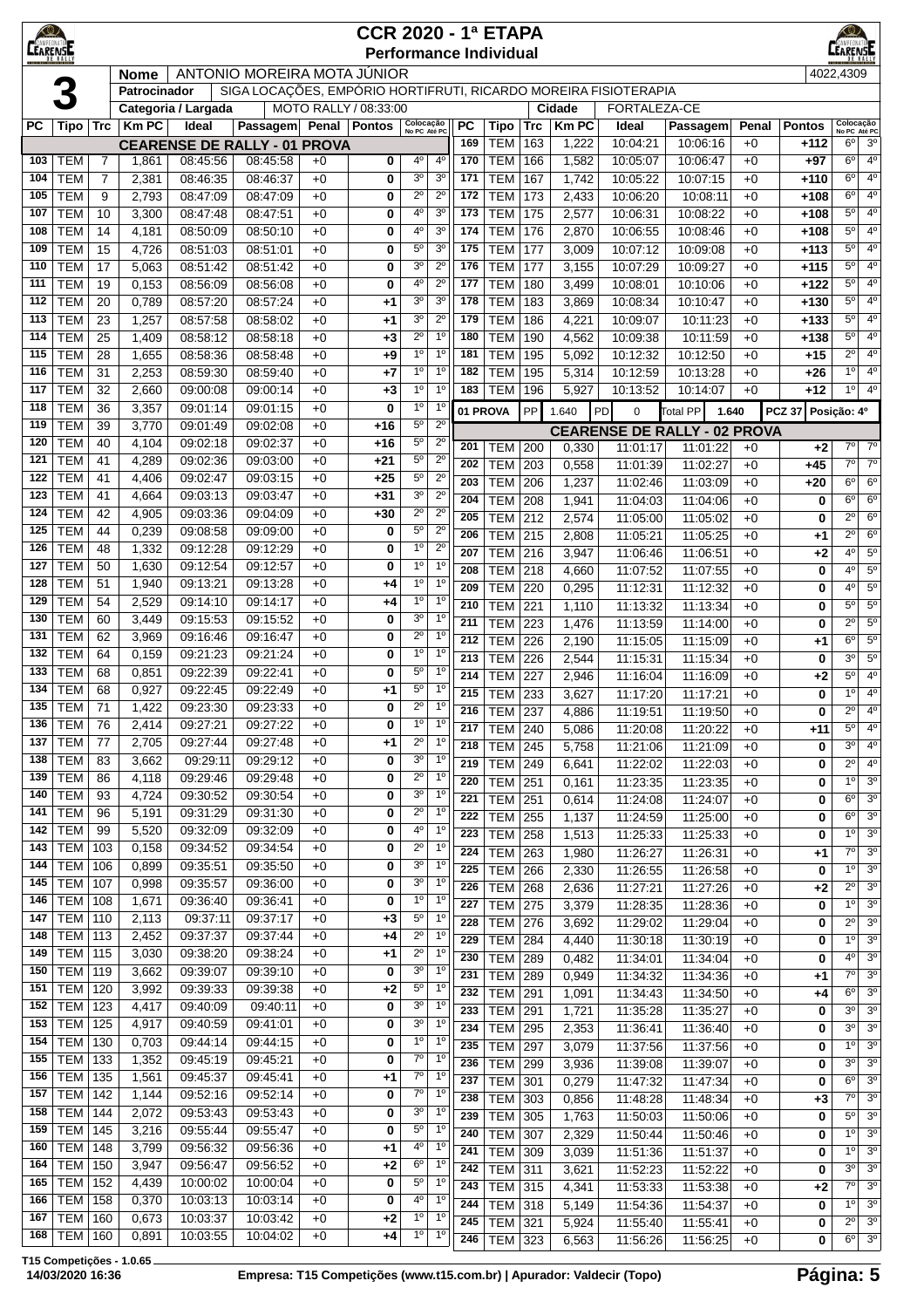| $\bigcirc$      |                 |     |              |    |                             |                 |                       |               | <b>CCR 2020 - 1ª ETAPA</b> |                           |                |           |                               |     |              |                                                                 |              |       |               |                           |
|-----------------|-----------------|-----|--------------|----|-----------------------------|-----------------|-----------------------|---------------|----------------------------|---------------------------|----------------|-----------|-------------------------------|-----|--------------|-----------------------------------------------------------------|--------------|-------|---------------|---------------------------|
| <b>CEARENSE</b> |                 |     |              |    |                             |                 |                       |               |                            |                           |                |           | <b>Performance Individual</b> |     |              |                                                                 |              |       |               | rensi                     |
|                 |                 |     | <b>Nome</b>  |    | ANTONIO MOREIRA MOTA JÚNIOR |                 |                       |               |                            |                           |                |           |                               |     |              |                                                                 |              |       |               | 4022,4309                 |
|                 |                 |     | Patrocinador |    |                             |                 |                       |               |                            |                           |                |           |                               |     |              | SIGA LOCAÇÕES, EMPÓRIO HORTIFRUTI, RICARDO MOREIRA FISIOTERAPIA |              |       |               |                           |
|                 |                 |     |              |    | Categoria / Largada         |                 | MOTO RALLY / 08:33:00 |               |                            |                           |                |           |                               |     | Cidade       |                                                                 | FORTALEZA-CE |       |               |                           |
| РC              | <b>Tipo</b>     | Trc | <b>Km PC</b> |    | Ideal                       | Passagem        |                       |               | Penal   Pontos             | Colocação<br>No PC Até PC |                | <b>PC</b> | Tipo                          | Trc | <b>Km PC</b> | Ideal                                                           | Passagem     | Penal | <b>Pontos</b> | Colocação<br>No PC Até PC |
| 247             | TEM             | 326 | 0,326        |    | 12:01:01                    | 12:01:02        | $+0$                  |               | 0                          | $2^{\circ}$               | 3 <sup>o</sup> |           |                               |     |              |                                                                 |              |       |               |                           |
| 248             | TEM             | 332 | 1,309        |    | 12:02:39                    | 12:02:39        | $+0$                  |               | 0                          | $1^{\circ}$               | 3 <sup>o</sup> |           |                               |     |              |                                                                 |              |       |               |                           |
| 249             | <b>TEM</b>      | 335 | 1,908        |    | 12:03:22                    | 12:03:22        | $+0$                  |               | 0                          | 3 <sup>o</sup>            | 3 <sup>o</sup> |           |                               |     |              |                                                                 |              |       |               |                           |
| 250             | <b>TEM</b>      | 338 | 2,621        |    | 12:04:27                    | 12:04:28        | $+0$                  |               | 0                          | 3 <sup>o</sup>            | 3 <sup>o</sup> |           |                               |     |              |                                                                 |              |       |               |                           |
| 251             | TEM             | 342 | 3,221        |    | 12:05:26                    | 12:05:34        | $+0$                  |               | $+5$                       | $4^{\circ}$               | 3 <sup>o</sup> |           |                               |     |              |                                                                 |              |       |               |                           |
| 252             | TEM             | 343 | 3,473        |    | 12:05:44                    | 12:05:53        | $+0$                  |               | +6                         | 40                        | 3 <sup>o</sup> |           |                               |     |              |                                                                 |              |       |               |                           |
| 253             | TEM             | 344 | 3,956        |    | 12:06:18                    | 12:06:23        |                       | $+0$          | $+2$                       | $1^{\circ}$               | 3 <sup>o</sup> |           |                               |     |              |                                                                 |              |       |               |                           |
| 254             | TEM             | 347 | 4,518        |    | 12:07:01                    | 12:07:06        |                       | $+0$          | $+2$                       | $1^{\circ}$               | 3 <sup>o</sup> |           |                               |     |              |                                                                 |              |       |               |                           |
| 255             | TEM             | 348 | 4,935        |    | 12:07:29                    | 12:07:33        |                       | $+0$          | +1                         | 1 <sup>0</sup>            | 3 <sup>o</sup> |           |                               |     |              |                                                                 |              |       |               |                           |
| 256             | TEM             | 351 | 5,293        |    | 12:08:00                    | 12:08:01        | $+0$                  |               | 0                          | $1^{\circ}$               | 3 <sup>o</sup> |           |                               |     |              |                                                                 |              |       |               |                           |
| 257             | TEM             | 354 | 0,217        |    | 12:09:38                    | 12:09:37        | $+0$                  |               | 0                          | $2^{\circ}$               | 3 <sup>o</sup> |           |                               |     |              |                                                                 |              |       |               |                           |
| 258             | <b>TEM</b>      | 355 | 0,486        |    | 12:09:58                    | 12:10:05        | $+0$                  |               | +4                         | $5^{\circ}$               | 3 <sup>o</sup> |           |                               |     |              |                                                                 |              |       |               |                           |
| 259             | TEM             | 356 | 0,762        |    | 12:10:20                    | 12:10:28        | $+0$                  |               | $+5$                       | $4^{\circ}$               | 3 <sup>o</sup> |           |                               |     |              |                                                                 |              |       |               |                           |
| 260             | <b>TEM</b>      | 358 | 1,501        |    | 12:11:21                    | 12:11:22        | $+0$                  |               | 0                          | $1^{\circ}$               | 3 <sup>o</sup> |           |                               |     |              |                                                                 |              |       |               |                           |
| 261             | <b>TEM</b>      | 360 | 1,982        |    | 12:11:57                    | 12:11:57        | $+0$                  |               | 0                          | $1^{\circ}$               | 3 <sup>o</sup> |           |                               |     |              |                                                                 |              |       |               |                           |
| 262             | TEM             | 364 | 2,729        |    | 12:13:34                    | 12:13:37        |                       | $+0$          | 0                          | 4°                        | 3 <sup>o</sup> |           |                               |     |              |                                                                 |              |       |               |                           |
| 263             | TEM             | 365 | 3,456        |    | 12:14:33                    | 12:14:35        |                       | $+0$          | 0                          | $2^{\circ}$               | 3 <sup>o</sup> |           |                               |     |              |                                                                 |              |       |               |                           |
| 264             | <b>TEM</b>      | 368 | 4,425        |    | 12:15:53                    | 12:15:50        |                       | $+0$          | 0                          | $5^{\circ}$               | 3 <sup>o</sup> |           |                               |     |              |                                                                 |              |       |               |                           |
| 265             | TEM             | 370 | 4,857        |    | 12:16:31                    | 12:16:32        | $+0$                  |               | 0                          | 3 <sup>o</sup>            | 3 <sup>o</sup> |           |                               |     |              |                                                                 |              |       |               |                           |
| 266             | <b>TEM 374</b>  |     | 0,548        |    | 12:20:30                    | 12:20:29        | $+0$                  |               | 0                          | $1^{\circ}$               | 3 <sup>o</sup> |           |                               |     |              |                                                                 |              |       |               |                           |
| 267             | TEM             | 377 | 0,828        |    | 12:20:55                    | 12:21:02        | $+0$                  |               | +4                         | $6^{\circ}$               | 3 <sup>o</sup> |           |                               |     |              |                                                                 |              |       |               |                           |
| 268             | TEM             | 381 | 1,292        |    | 12:21:41                    | 12:21:45        | $+0$                  |               | +1                         | $5^{\circ}$               | 3 <sup>o</sup> |           |                               |     |              |                                                                 |              |       |               |                           |
| 269             | TEM             | 383 | 1,744        |    | 12:22:19                    | 12:22:27        | $+0$                  |               | $+5$                       | $5^{\circ}$               | 3 <sup>o</sup> |           |                               |     |              |                                                                 |              |       |               |                           |
| 270             | <b>TEM</b>      | 385 | 2,102        |    | 12:22:56                    | 12:23:11        | $+0$                  |               | $+12$                      | $5^{\circ}$               | 3 <sup>o</sup> |           |                               |     |              |                                                                 |              |       |               |                           |
| 271             | <b>TEM</b>      | 387 | 2,626        |    | 12:23:38                    | 12:23:44        |                       | $+0$          | $+3$                       | 40                        | 3 <sup>o</sup> |           |                               |     |              |                                                                 |              |       |               |                           |
| 272             | TEM             | 389 | 2,773        |    | 12:23:51                    | 12:24:00        |                       | $+0$          | +6                         | 40                        | 3 <sup>o</sup> |           |                               |     |              |                                                                 |              |       |               |                           |
| 273             | TEM             | 393 | 3,114        |    | 12:24:25                    | 12:24:33        |                       | $+0$          | +5                         | 3 <sup>o</sup>            | 3 <sup>o</sup> |           |                               |     |              |                                                                 |              |       |               |                           |
| 274             | <b>TEM</b>      | 398 | 3,638        |    | 12:25:16                    | 12:25:25        | $+0$                  |               | $+6$                       | 3 <sup>o</sup>            | 3 <sup>o</sup> |           |                               |     |              |                                                                 |              |       |               |                           |
| 275             | TEM             | 402 | 4,225        |    | 12:26:19                    | 12:26:23        | $+0$                  |               | $+1$                       | 3 <sup>o</sup>            | 3 <sup>o</sup> |           |                               |     |              |                                                                 |              |       |               |                           |
| 276             | TEM             | 405 | 4,730        |    | 12:27:12                    | 12:27:12        | $+0$                  |               | 0                          | $1^{\circ}$               | 3 <sup>o</sup> |           |                               |     |              |                                                                 |              |       |               |                           |
| 277             | TEM             | 407 | 5,174        |    | 12:27:55                    | 12:27:55        |                       | $+0$          | 0                          | $1^{\circ}$               | 3 <sup>o</sup> |           |                               |     |              |                                                                 |              |       |               |                           |
| 278             | TEM             | 410 | 5,516        |    | 12:28:27                    | 12:28:35        | $+0$                  |               | $+5$                       | $1^{\circ}$               | $2^{\circ}$    |           |                               |     |              |                                                                 |              |       |               |                           |
| 279             | TEM 413         |     | 5,890        |    | 12:29:00                    | 12:29:21        | $+0$                  |               | $+18$                      | $2^{\circ}$               | $2^{\circ}$    |           |                               |     |              |                                                                 |              |       |               |                           |
|                 | 280   TEM   415 |     | 6,148        |    | 12:29:25                    | 12:29:48        |                       | $+0$          | $+20$                      | 2º                        | $2^{\circ}$    |           |                               |     |              |                                                                 |              |       |               |                           |
| 281             | <b>TEM 416</b>  |     | 6,441        |    | 12:29:52                    | 12:30:16        |                       | +0            | +21                        | $2^{\circ}$               | $2^{\circ}$    |           |                               |     |              |                                                                 |              |       |               |                           |
| 282             | TEM             | 420 | 6,808        |    | 12:30:24                    | 12:30:53        |                       | $+0$          | $+26$                      | $2^{\circ}$               | 3 <sup>o</sup> |           |                               |     |              |                                                                 |              |       |               |                           |
|                 | 283   TEM $ $   | 423 | 7,101        |    | 12:31:01                    | 12:31:28        | $+0$                  |               | $+24$                      | $2^{\circ}$               | $2^{\circ}$    |           |                               |     |              |                                                                 |              |       |               |                           |
|                 | 284   TEM   425 |     | 7,503        |    | 12:31:44                    | 12:31:59        | $+0$                  |               | $+12$                      | 1 <sup>0</sup>            | $2^{\circ}$    |           |                               |     |              |                                                                 |              |       |               |                           |
| 285             | TEM             | 428 | 7,976        |    | 12:32:26                    | 12:32:30        | $+0$                  |               | $+1$                       | $1^{\circ}$               | 1 <sup>0</sup> |           |                               |     |              |                                                                 |              |       |               |                           |
| 286             | TEM 431         |     | 8,746        |    | 12:33:32                    | 12:33:34        |                       | $+0$          | 0                          | $1^{\rm o}$               | 1 <sup>0</sup> |           |                               |     |              |                                                                 |              |       |               |                           |
| 287             | TEM             | 434 | 0,182        |    | 12:39:07                    | 12:39:08        | $+0$                  |               | 0                          | $2^{\circ}$               | 1 <sup>0</sup> |           |                               |     |              |                                                                 |              |       |               |                           |
| 288             | TEM             | 438 | 0,877        |    | 12:40:00                    | 12:40:06        | $+0$                  |               | $+3$                       | $7^{\circ}$               | $1^{\circ}$    |           |                               |     |              |                                                                 |              |       |               |                           |
| 289             | <b>TEM</b>      | 441 | 1,891        |    | 12:41:25                    | 12:41:26        |                       | $+0$          | 0                          | $6^{\circ}$               | 1 <sup>0</sup> |           |                               |     |              |                                                                 |              |       |               |                           |
|                 | 290   TEM       | 443 | 2,798        |    | 12:42:37                    | 12:42:36        | $+0$                  |               | 0                          | $3^{\circ}$               | 1 <sup>0</sup> |           |                               |     |              |                                                                 |              |       |               |                           |
| 02 PROVA        |                 | PP  | 295          | PD | 0                           | <b>Total PP</b> | 295                   | <b>PCZ 51</b> |                            | Posição: 1º               |                |           |                               |     |              |                                                                 |              |       |               |                           |
|                 |                 |     |              |    |                             |                 |                       |               |                            |                           |                |           |                               |     |              |                                                                 |              |       |               |                           |
| <b>TOTAL</b>    |                 | PP  | 1.935        | PD | 0                           | <b>Total PP</b> | 1.935                 | <b>PCZ 88</b> |                            |                           |                |           |                               |     |              |                                                                 |              |       |               |                           |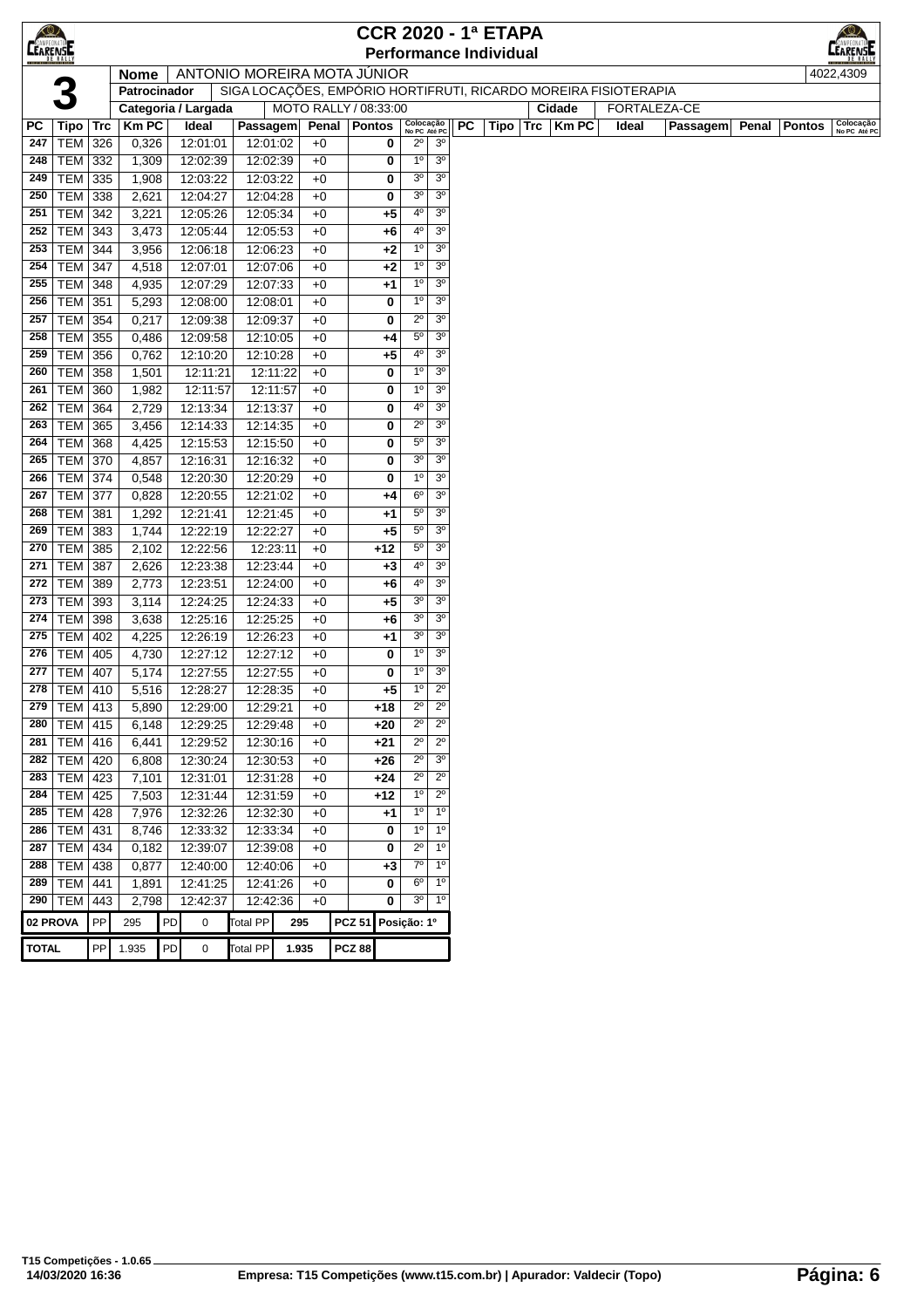| ⊀©≢<br><b>MPFON</b><br><b>LEARENS</b> |                          |                     |                |                      |                                     |              | <b>CCR 2020 - 1ª ETAPA</b> |                               |                                  |            | <b>Performance Individual</b> |            |                |                                     |                      |              |                    | $\circ$<br><b>CEARE NATO</b>                                     |
|---------------------------------------|--------------------------|---------------------|----------------|----------------------|-------------------------------------|--------------|----------------------------|-------------------------------|----------------------------------|------------|-------------------------------|------------|----------------|-------------------------------------|----------------------|--------------|--------------------|------------------------------------------------------------------|
|                                       |                          |                     | <b>Nome</b>    |                      | BRUNO NEPOMUCENO ROCHA DOS SANTOS   |              |                            |                               |                                  |            |                               |            |                |                                     |                      |              |                    | 4225.4112                                                        |
|                                       |                          |                     | Patrocinador   |                      | <b>SIGA OFF ROAD</b>                |              |                            |                               |                                  |            |                               |            |                |                                     |                      |              |                    |                                                                  |
|                                       |                          |                     |                | Categoria / Largada  |                                     |              | MOTO RALLY / 08:34:00      |                               |                                  |            |                               |            | Cidade         | FORTALEZA-CE                        |                      |              |                    |                                                                  |
| PС                                    | Tipo                     | Trc                 | <b>KmPC</b>    | Ideal                | <b>Passagem</b>                     |              | Penal   Pontos             | Colocação<br>No PC Até PC     |                                  | PC         | <b>Tipo</b>                   | Trc        | <b>Km PC</b>   | Ideal                               | Passagem             | Penal        | <b>Pontos</b>      | Colocação<br>No PC Até PC                                        |
|                                       |                          |                     |                |                      | <b>CEARENSE DE RALLY - 01 PROVA</b> |              |                            |                               |                                  | 169        | <b>TEM</b>                    | 163        | 1,222          | 10:05:21                            | 10:05:41             | $+0$         | +17                | 2º<br>$4^{\circ}$                                                |
| 103                                   | <b>TEM</b>               | $\overline{7}$      | 1,861          | 08:46:56             | 08:46:57                            | $+0$         | 0                          | $1^{\circ}$                   | 1 <sup>o</sup>                   | 170        | <b>TEM</b>                    | 166        | 1,582          | 10:06:07                            | 10:06:17             | $+0$         | $+7$               | 3 <sup>o</sup><br>3 <sup>o</sup><br>30                           |
| 104<br>105                            | <b>TEM</b><br><b>TEM</b> | $\overline{7}$<br>9 | 2,381<br>2,793 | 08:47:35<br>08:48:09 | 08:47:33<br>08:48:09                | $+0$<br>$+0$ | 0<br>0                     | $4^{\circ}$<br>3 <sup>0</sup> | $4^{\circ}$<br>3 <sup>o</sup>    | 171<br>172 | <b>TEM</b><br><b>TEM</b>      | 167<br>173 | 1,742<br>2,433 | 10:06:22<br>10:07:20                | 10:06:35<br>10:07:37 | $+0$<br>$+0$ | +10<br>$+14$       | 3 <sup>0</sup><br>30<br>3 <sup>0</sup>                           |
| 107                                   | <b>TEM</b>               | 10                  | 3,300          | 08:48:48             | 08:48:50                            | $+0$         | 0                          | 3 <sup>o</sup>                | $2^{\circ}$                      | 173        | <b>TEM</b>                    | 175        | 2,577          | 10:07:31                            | 10:07:47             | $+0$         | +13                | 3 <sup>0</sup><br>3 <sup>0</sup>                                 |
| 108                                   | <b>TEM</b>               | 14                  | 4,181          | 08:51:09             | 08:51:09                            | $+0$         | 0                          | $2^{\circ}$                   | $2^{\circ}$                      | 174        | <b>TEM</b>                    | 176        | 2,870          | 10:07:55                            | 10:08:13             | $+0$         | $+15$              | 3 <sup>0</sup><br>3 <sup>0</sup>                                 |
| 109                                   | <b>TEM</b>               | 15                  | 4,726          | 08:52:03             | 08:52:04                            | $+0$         | 0                          | 3 <sup>o</sup>                | 1 <sup>0</sup>                   | 175        | <b>TEM</b>                    | 177        | 3,009          | 10:08:12                            | 10:08:37             | $+0$         | $+22$              | 3 <sup>0</sup><br>3 <sup>0</sup>                                 |
| 110                                   | <b>TEM</b>               | 17                  | 5,063          | 08:52:42             | 08:52:43                            | $+0$         | 0                          | $2^{\circ}$                   | 1 <sup>0</sup>                   | 176        | <b>TEM</b>                    | 177        | 3,155          | 10:08:29                            | 10:08:57             | $+0$         | $+25$              | 30<br>3 <sup>0</sup>                                             |
| 111                                   | <b>TEM</b>               | 19                  | 0,153          | 08:57:09             | 08:57:09                            | $+0$         | 0                          | 1 <sup>0</sup>                | 1 <sup>0</sup>                   | 177        | <b>TEM</b>                    | 180        | 3,499          | 10:09:01                            | 10:09:38             | $+0$         | +34                | $2^{\circ}$<br>3 <sup>o</sup>                                    |
| 112                                   | <b>TEM</b>               | 20                  | 0,789          | 08:58:20             | 08:58:21                            | $+0$         | 0                          | 1 <sup>0</sup>                | 1 <sup>0</sup>                   | 178        | <b>TEM</b>                    | 183        | 3,869          | 10:09:34                            | 10:10:20             | $+0$         | +43                | 3 <sup>0</sup><br>3 <sup>0</sup>                                 |
| 113                                   | <b>TEM</b>               | 23                  | 1,257          | 08:58:58             | 08:59:03                            | $+0$         | +2                         | $4^{\circ}$                   | 3 <sup>0</sup>                   | 179        | <b>TEM</b>                    | 186        | 4,221          | 10:10:07                            | 10:10:59             | $+0$         | $+49$              | $2^{\circ}$<br>3 <sup>0</sup>                                    |
| 114                                   | <b>TEM</b>               | 25                  | 1,409          | 08:59:12             | 08:59:23                            | $+0$         | +8                         | $5^{\circ}$                   | 4 <sup>0</sup>                   | 180        | <b>TEM</b>                    | 190        | 4,562          | 10:10:38                            | 10:11:31             | $+0$         | +50                | $2^{\circ}$<br>3 <sup>0</sup>                                    |
| 115                                   | <b>TEM</b>               | 28                  | 1,655          | 08:59:36             | 08:59:53                            | $+0$         | +14                        | $4^{\circ}$                   | $4^{\circ}$                      | 181        | <b>TEM</b>                    | 195        | 5,092          | 10:13:32                            | 10:13:36             | $+0$         | +1                 | 1 <sup>0</sup><br>3 <sup>o</sup>                                 |
| 116                                   | <b>TEM</b>               | 31                  | 2,253          | 09:00:30             | 09:00:47                            | $+0$         | +14                        | $5^{\circ}$                   | $4^{\circ}$                      | 182        | <b>TEM</b>                    | 195        | 5,314          | 10:13:59                            | 10:14:37             | $+0$         | +35                | $2^{\circ}$<br>3 <sup>o</sup>                                    |
| 117                                   | <b>TEM</b>               | 32                  | 2,660          | 09:01:08             | 09:01:23                            | $+0$         | +12                        | 5 <sup>o</sup>                | $4^{\circ}$                      | 183        | <b>TEM</b>                    | 196        | 5,927          | 10:14:52                            | 10:15:14             | $+0$         | +19                | $2^{\circ}$<br>$2^{\circ}$                                       |
| 118<br>119                            | <b>TEM</b><br><b>TEM</b> | 36<br>39            | 3,357          | 09:02:14<br>09:02:49 | 09:02:23<br>09:03:01                | $+0$<br>$+0$ | +6                         | $4^{\circ}$<br>3 <sup>o</sup> | 4 <sup>0</sup><br>$5^{\circ}$    |            | 01 PROVA                      | PP         | 643            | PD<br>$\Omega$                      | <b>Total PP</b>      | 643          | PCZ 40 Posicão: 2º |                                                                  |
| 120                                   | <b>TEM</b>               | 40                  | 3,770<br>4,104 | 09:03:18             | 09:03:32                            | $+0$         | +9<br>$+11$                | 3 <sup>o</sup>                | $5^{\circ}$                      |            |                               |            |                | <b>CEARENSE DE RALLY - 02 PROVA</b> |                      |              |                    |                                                                  |
| 121                                   | <b>TEM</b>               | 41                  | 4,289          | 09:03:36             | 09:03:55                            | $+0$         | +16                        | $2^{\circ}$                   | $5^{\circ}$                      | 201        | <b>TEM</b>                    | 200        | 0,330          | 11:02:17                            | 11:02:17             | $+0$         | 0                  | $2^{\circ}$<br>$2^{\circ}$                                       |
| 122                                   | TEM                      | 41                  | 4,406          | 09:03:47             | 09:04:11                            | $+0$         | $+21$                      | $2^{\circ}$                   | $5^{\circ}$                      | 202<br>203 | <b>TEM</b><br><b>TEM</b>      | 203<br>206 | 0,558          | 11:02:39                            | 11:02:54             | $+0$         | +12                | $3^{\circ}$<br>3 <sup>o</sup><br>$7^\circ$<br>$7^\circ$          |
| 123                                   | <b>TEM</b>               | 41                  | 4,664          | 09:04:13             | 09:04:41                            | $+0$         | $+25$                      | 1 <sup>0</sup>                | 3 <sup>0</sup>                   | 204        | <b>TEM</b>                    | 208        | 1,237<br>1,941 | 11:03:46<br>11:05:03                | 11:05:02<br>11:05:49 | $+0$<br>$+0$ | $+73$<br>$+43$     | $7^\circ$<br>$7^\circ$                                           |
| 124                                   | <b>TEM</b>               | 42                  | 4,905          | 09:04:36             | 09:05:05                            | $+0$         | $+26$                      | 1 <sup>0</sup>                | 3 <sup>o</sup>                   | 205        | <b>TEM</b>                    | 212        | 2,574          | 11:06:00                            | 11:06:32             | $+0$         | $+29$              | $7^\circ$<br>$7^\circ$                                           |
| 125                                   | <b>TEM</b>               | 44                  | 0,239          | 09:09:58             | 09:09:58                            | $+0$         | 0                          | 1 <sup>0</sup>                | 3 <sup>0</sup>                   | 206        | <b>TEM</b>                    | 215        | 2,808          | 11:06:21                            | 11:06:56             | $+0$         | $+32$              | $7^\circ$<br>$7^\circ$                                           |
| 126                                   | <b>TEM</b>               | 48                  | 1,332          | 09:13:28             | 09:13:26                            | $+0$         | 0                          | $7^{\circ}$                   | 3 <sup>o</sup>                   | 207        | <b>TEM</b>                    | 216        | 3,947          | 11:07:46                            | 11:08:01             | $+0$         | $+12$              | $\overline{6^{\circ}}$<br>$\overline{7^{\circ}}$                 |
| 127                                   | <b>TEM</b>               | 50                  | 1,630          | 09:13:54             | 09:14:31                            | $+0$         | +34                        | $4^{\circ}$                   | 4 <sup>0</sup>                   | 208        | <b>TEM</b>                    | 218        | 4,660          | 11:08:52                            | 11:08:53             | $+0$         | 0                  | 1 <sup>0</sup><br>$7^\circ$                                      |
| 128                                   | <b>TEM</b>               | 51                  | 1,940          | 09:14:21             | 09:14:58                            | $+0$         | $+34$                      | $4^{\circ}$                   | $4^{\circ}$                      | 209        | <b>TEM</b>                    | 220        | 0,295          | 11:13:31                            | 11:13:33             | $+0$         | 0                  | $7^\circ$<br>$7^\circ$                                           |
| 129                                   | <b>TEM</b>               | 54                  | 2,529          | 09:15:10             | 09:15:44                            | $+0$         | +31                        | $4^{\circ}$                   | $4^{\rm o}$                      | 210        | <b>TEM</b>                    | 221        | 1,110          | 11:14:32                            | 11:14:31             | $+0$         | 0                  | $6^{\circ}$<br>$7^\circ$                                         |
| 130                                   | <b>TEM</b>               | 60                  | 3,449          | 09:16:53             | 09:16:51                            | $+0$         | 0                          | $4^{\circ}$                   | 4 <sup>0</sup><br>$4^{\circ}$    | 211        | <b>TEM</b>                    | 223        | 1,476          | 11:14:59                            | 11:14:58             | $+0$         | 0                  | $7^\circ$<br>30                                                  |
| 131<br>132                            | <b>TEM</b><br><b>TEM</b> | 62<br>64            | 3,969<br>0,159 | 09:17:46<br>09:22:23 | 09:17:46<br>09:22:24                | $+0$<br>$+0$ | 0<br>0                     | 1 <sup>0</sup><br>$2^{\circ}$ | $4^{\circ}$                      | 212        | <b>TEM</b>                    | 226        | 2,190          | 11:16:05                            | 11:16:07             | $+0$         | 0                  | $2^{\circ}$<br>$7^\circ$                                         |
| 133                                   | <b>TEM</b>               | 68                  | 0,851          | 09:23:39             | 09:23:38                            | $+0$         | 0                          | $4^{\circ}$                   | $4^{\circ}$                      | 213        | <b>TEM</b>                    | 226        | 2,544          | 11:16:31                            | 11:16:33             | $+0$         | 0                  | 1 <sup>0</sup><br>$7^{\circ}$                                    |
| 134                                   | <b>TEM</b>               | 68                  | 0,927          | 09:23:45             | 09:23:47                            | $+0$         | 0                          | 1 <sup>0</sup>                | 4 <sup>0</sup>                   | 214        | <b>TEM</b>                    | 227        | 2,946          | 11:17:04                            | 11:17:07             | $+0$         | 0                  | 1 <sup>0</sup><br>$7^{\circ}$<br>$6^{\circ}$<br>$\overline{7^0}$ |
| 135                                   | <b>TEM</b>               | 71                  | 1,422          | 09:24:30             | 09:24:30                            | $+0$         | 0                          | $1^{\circ}$                   | $4^{\circ}$                      | 215<br>216 | <b>TEM</b><br><b>TEM</b>      | 233<br>237 | 3,627<br>4,886 | 11:18:20<br>11:20:51                | 11:18:19<br>11:20:51 | $+0$<br>$+0$ | 0<br>0             | $7^\circ$<br>$1^{\circ}$                                         |
|                                       | $136$ TEM                | 76                  | 2,414          | 09:28:21             | 09:28:21                            | $+0$         | $\overline{\mathbf{0}}$    | $2^{\circ}$                   |                                  | 217        | <b>TEM 240</b>                |            | 5,086          | 11:21:08                            | 11:21:41             | $+0$         | +30                | $6^{\circ}$<br>$7^{\circ}$                                       |
| 137                                   | <b>TEM</b>               | 77                  | 2,705          | 09:28:44             | 09:28:48                            | $+0$         | +1                         | 1 <sup>o</sup>                | $4^{\circ}$                      | 218        | <b>TEM</b>                    | 245        | 5,758          | 11:22:06                            | 11:22:25             | $+0$         | +16                | $6^{\circ}$<br>$7^\circ$                                         |
| 138                                   | <b>TEM</b>               | 83                  | 3,662          | 09:30:11             | 09:30:10                            | $+0$         | 0                          | $5^{\circ}$                   | $4^{\circ}$                      | 219        | <b>TEM</b>                    | 249        | 6,641          | 11:23:02                            | 11:23:05             | $+0$         | 0                  | $6^{\circ}$<br>$7^{\circ}$                                       |
| 139                                   | <b>TEM</b>               | 86                  | 4,118          | 09:30:46             | 09:30:48                            | $+0$         | 0                          | 3 <sup>o</sup>                | $4^{\circ}$                      | 220        | <b>TEM</b>                    | 251        | 0,161          | 11:24:35                            | 11:24:35             | $+0$         | 0                  | $7^\circ$<br>30                                                  |
| 140                                   | <b>TEM</b>               | 93                  | 4,724          | 09:31:52             | 09:31:53                            | $+0$         | 0                          | $2^{\circ}$                   | 4 <sup>0</sup>                   | 221        | <b>TEM</b>                    | 251        | 0,614          | 11:25:08                            | 11:25:06             | $+0$         | 0                  | $7^{\circ}$<br>$\overline{7^0}$                                  |
| 141                                   | <b>TEM</b>               | 96                  | 5,191          | 09:32:29             | 09:32:32                            | $+0$         | 0                          | 4 <sup>0</sup>                | $4^{\circ}$                      | 222        | <b>TEM</b>                    | 255        | 1,137          | 11:25:59                            | 11:26:00             | $+0$         | 0                  | 1 <sup>0</sup><br>7 <sup>o</sup>                                 |
| 142                                   | <b>TEM</b>               | 99                  | 5,520          | 09:33:09             | 09:33:10                            | $+0$         | 0                          | 1 <sup>0</sup>                | $4^{\circ}$                      | 223        | <b>TEM</b>                    | 258        | 1,513          | 11:26:33                            | 11:26:33             | $+0$         | 0                  | $2^{\circ}$<br>$7^{\circ}$                                       |
| 143                                   | <b>TEM</b>               | 103                 | 0,158          | 09:35:52             | 09:35:54                            | $+0$         | 0                          | 3 <sup>o</sup>                | $4^{\circ}$                      | 224        | <b>TEM</b>                    | 263        | 1,980          | 11:27:27                            | 11:27:27             | $+0$         | 0                  | $2^{\circ}$<br>$7^\circ$                                         |
| 144<br>145                            | <b>TEM</b><br><b>TEM</b> | 106<br>107          | 0,899          | 09:36:51<br>09:36:57 | 09:36:52                            | $+0$         | 0                          | $2^{\circ}$<br>$5^{\circ}$    | 4 <sup>0</sup><br>4 <sup>0</sup> | 225        | <b>TEM</b>                    | 266        | 2,330          | 11:27:55                            | 11:27:58             | $+0$         | 0                  | 3 <sup>0</sup><br>$7^{\circ}$                                    |
| 146                                   | TEM                      | 108                 | 0,998<br>1,671 | 09:37:40             | 09:37:03<br>09:37:39                | $+0$<br>$+0$ | $+3$<br>0                  | $5^{\circ}$                   | 4 <sup>0</sup>                   | 226        | <b>TEM</b>                    | 268        | 2,636          | 11:28:21                            | 11:28:27             | $+0$         | $+3$               | $4^{\circ}$<br>$7^{\circ}$                                       |
| 147                                   | <b>TEM 110</b>           |                     | 2,113          | 09:38:11             | 09:38:14                            | $+0$         | 0                          | $1^{\circ}$                   | 4 <sup>0</sup>                   | 227        | <b>TEM</b>                    | 275        | 3,379          | 11:29:35                            | 11:29:42             | $+0$         | +4                 | $5^{\circ}$<br>$7^\circ$<br>$6^{\circ}$<br>$5^{\circ}$           |
| 148                                   | TEM                      | 113                 | 2,452          | 09:38:37             | 09:38:44                            | $+0$         | +4                         | 3 <sup>o</sup>                | 4 <sup>0</sup>                   | 228<br>229 | <b>TEM</b><br><b>TEM</b>      | 276<br>284 | 3,692<br>4,440 | 11:30:02                            | 11:30:09<br>11:31:16 | $+0$<br>$+0$ | +4<br>0            | $5^{\circ}$<br>$6^{\circ}$                                       |
| 149                                   | <b>TEM</b>               | 115                 | 3,030          | 09:39:20             | 09:39:27                            | $+0$         | $+4$                       | $5^{\circ}$                   | 4 <sup>0</sup>                   | 230        | <b>TEM</b>                    | 289        | 0,482          | 11:31:18<br>11:35:01                | 11:35:04             | $+0$         | 0                  | $5^{\circ}$<br>6 <sup>o</sup>                                    |
| 150                                   | TEM                      | 119                 | 3,662          | 09:40:07             | 09:40:10                            | $+0$         | 0                          | 4 <sup>0</sup>                | 4 <sup>0</sup>                   | 231        | <b>TEM</b>                    | 289        | 0,949          | 11:35:32                            | 11:35:33             | $+0$         | 0                  | $1^{\circ}$<br>$6^{\circ}$                                       |
| 151                                   | <b>TEM</b>               | 120                 | 3,992          | 09:40:33             | 09:40:37                            | $+0$         | $+1$                       | $2^{\circ}$                   | $4^{\circ}$                      | 232        | <b>TEM</b>                    | 291        | 1,091          | 11:35:43                            | 11:35:47             | $+0$         | $+1$               | $1^{\circ}$<br>$6^{\circ}$                                       |
| 152                                   | <b>TEM</b>               | 123                 | 4,417          | 09:41:09             | 09:41:12                            | $+0$         | 0                          | 4 <sup>0</sup>                | $4^{\circ}$                      | 233        | <b>TEM</b>                    | 291        | 1,721          | 11:36:28                            | 11:36:27             | $+0$         | 0                  | $5^{\circ}$<br>$6^{\circ}$                                       |
| 153                                   | <b>TEM</b>               | 125                 | 4,917          | 09:41:59             | 09:42:01                            | $+0$         | 0                          | $2^{\circ}$                   | 4 <sup>0</sup>                   | 234        | <b>TEM</b>                    | 295        | 2,353          | 11:37:41                            | 11:37:40             | $+0$         | 0                  | $2^{\circ}$<br>6 <sup>o</sup>                                    |
| 154                                   | <b>TEM</b>               | 130                 | 0,703          | 09:45:14             | 09:45:15                            | $+0$         | 0                          | $2^{\circ}$                   | 4 <sup>0</sup>                   | 235        | <b>TEM</b>                    | 297        | 3,079          | 11:38:56                            | 11:38:55             | $+0$         | 0                  | 4 <sup>0</sup><br>$6^{\circ}$                                    |
| 155                                   | TEM                      | 133                 | 1,352          | 09:46:19             | 09:46:19                            | $+0$         | 0                          | 3 <sup>o</sup>                | $4^{\circ}$                      | 236        | <b>TEM</b>                    | 299        | 3,936          | 11:40:08                            | 11:40:08             | $+0$         | 0                  | $1^{\circ}$<br>$6^{\circ}$                                       |
| 156                                   | <b>TEM</b>               | 135                 | 1,561          | 09:46:37             | 09:46:38                            | $+0$         | 0                          | $2^{\circ}$                   | $4^{\circ}$                      | 237        | <b>TEM</b>                    | 301        | 0,279          | 11:48:32                            | 11:48:34             | $+0$         | 0                  | $4^{\circ}$<br>$6^{\circ}$                                       |
| 157                                   | <b>TEM</b>               | 142                 | 1,144          | 09:53:16             | 09:53:15                            | $+0$         | 0                          | $5^{\circ}$                   | 4 <sup>0</sup><br>4 <sup>0</sup> | 238        | <b>TEM</b>                    | 303        | 0,856          | 11:49:28                            | 11:49:31             | $+0$         | 0                  | $2^{\circ}$<br>$6^{\circ}$                                       |
| 158<br>159                            | <b>TEM</b><br><b>TEM</b> | 144<br>145          | 2,072<br>3,216 | 09:54:43<br>09:56:44 | 09:54:43<br>09:56:45                | $+0$<br>$+0$ | 0<br>0                     | $2^{\circ}$<br>$1^{\circ}$    | 4 <sup>0</sup>                   | 239        | <b>TEM</b>                    | 305        | 1,763          | 11:51:03                            | 11:51:06             | $+0$         | 0                  | $7^{\circ}$<br>$6^{\circ}$                                       |
| 160                                   | <b>TEM</b>               | 148                 | 3,799          | 09:57:32             | 09:57:34                            | $+0$         | 0                          | 1 <sup>o</sup>                | $4^{\circ}$                      | 240        | <b>TEM</b>                    | 307        | 2,329          | 11:51:44                            | 11:51:46             | $+0$         | 0                  | $2^{\circ}$<br>$6^{\circ}$                                       |
| 164                                   | <b>TEM</b>               | 150                 | 3,947          | 09:57:47             | 09:57:48                            | $+0$         | 0                          | 1 <sup>o</sup>                | $4^{\circ}$                      | 241        | <b>TEM</b>                    | 309        | 3,039          | 11:52:36                            | 11:52:36             | $+0$         | 0                  | $2^{\circ}$<br>$6^{\circ}$<br>1 <sup>0</sup><br>$6^{\circ}$      |
| 165                                   | <b>TEM</b>               | 152                 | 4,439          | 10:01:02             | 10:01:04                            | $+0$         | 0                          | $4^{\rm o}$                   | $4^{\circ}$                      | 242<br>243 | <b>TEM</b><br><b>TEM</b>      | 311<br>315 | 3,621<br>4,341 | 11:53:23<br>11:54:33                | 11:53:23<br>11:54:33 | $+0$<br>$+0$ | 0<br>0             | $1^{\circ}$<br>$6^{\circ}$                                       |
| 166                                   | TEM                      | 158                 | 0,370          | 10:04:13             | 10:04:14                            | $+0$         | 0                          | 3 <sup>o</sup>                | 4 <sup>0</sup>                   | 244        | <b>TEM</b>                    | 318        | 5,149          | 11:55:36                            | 11:55:35             | $+0$         | 0                  | 4 <sup>0</sup><br>$6^{\circ}$                                    |
| 167                                   | <b>TEM 160</b>           |                     | 0,673          | 10:04:37             | 10:04:45                            | $+0$         | $+5$                       | 5 <sup>o</sup>                | $4^{\circ}$                      | 245        | <b>TEM</b>                    | 321        | 5,924          | 11:56:40                            | 11:56:37             | $+0$         | 0                  | $6^{\circ}$<br>$6^{\circ}$                                       |
| 168                                   | <b>TEM 160</b>           |                     | 0,891          | 10:04:55             | 10:05:06                            | $+0$         | $+8$                       | $5^{\circ}$                   | $4^{\circ}$                      | 246        | <b>TEM</b>                    | 323        | 6,563          | 11:57:26                            | 11:57:24             | $+0$         | 0                  | $7^\circ$<br>$6^{\circ}$                                         |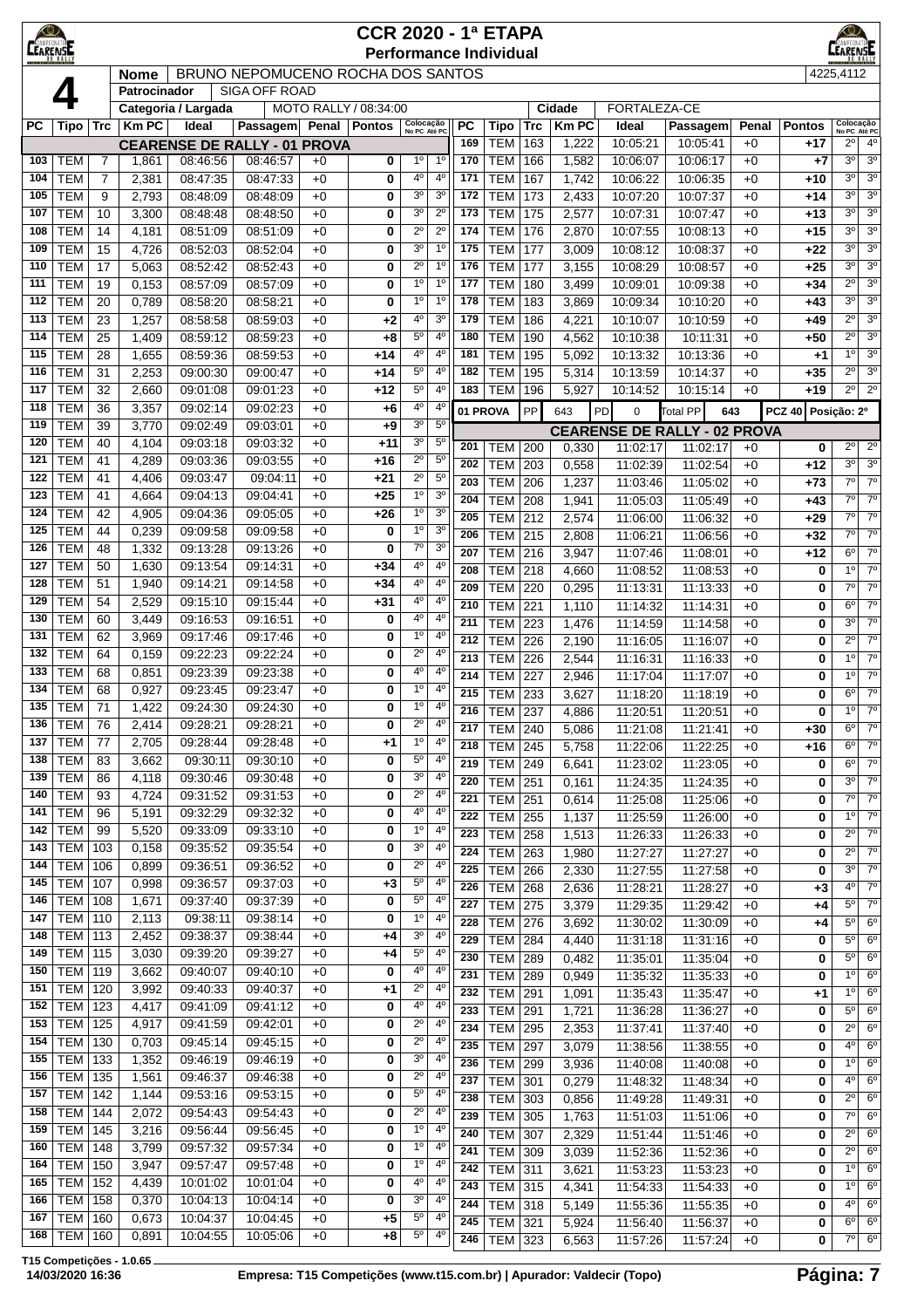| $\bigotimes$    |                   | <b>CCR 2020 - 1ª ETAPA</b><br><b>Performance Individual</b> |                   |    |                                   |                      |                       |              |               |                |                           |                            |     |      |     |             |       |              |       |               |                           |
|-----------------|-------------------|-------------------------------------------------------------|-------------------|----|-----------------------------------|----------------------|-----------------------|--------------|---------------|----------------|---------------------------|----------------------------|-----|------|-----|-------------|-------|--------------|-------|---------------|---------------------------|
| <b>CEARENSE</b> |                   |                                                             |                   |    |                                   |                      |                       |              |               |                |                           |                            |     |      |     |             |       |              |       |               | <b>LEARENATOE</b>         |
|                 |                   |                                                             | <b>Nome</b>       |    | BRUNO NEPOMUCENO ROCHA DOS SANTOS |                      |                       |              |               |                |                           |                            |     |      |     |             |       |              |       |               | 4225,4112                 |
|                 |                   |                                                             | Patrocinador      |    |                                   | <b>SIGA OFF ROAD</b> |                       |              |               |                |                           |                            |     |      |     |             |       |              |       |               |                           |
|                 |                   |                                                             |                   |    | Categoria / Largada               |                      | MOTO RALLY / 08:34:00 |              |               |                |                           |                            |     |      |     | Cidade      |       | FORTALEZA-CE |       |               |                           |
| PC              | Tipo              | Trc                                                         | <b>Km PC</b>      |    | Ideal                             | Passagem             |                       | Penal        | <b>Pontos</b> |                | Colocação<br>No PC Até PC |                            | PC. | Tipo | Trc | <b>KmPC</b> | Ideal | Passagem     | Penal | <b>Pontos</b> | Colocação<br>No PC Até PC |
| 247             | <b>TEM</b>        | 326                                                         | 0,326             |    | 12:02:01                          | 12:02:01             |                       | $+0$         |               | 0              | 1 <sup>0</sup>            | 6 <sup>o</sup>             |     |      |     |             |       |              |       |               |                           |
| 248             | <b>TEM</b>        | 332                                                         | 1,309             |    | 12:03:39                          | 12:03:41             |                       | $+0$         |               | 0              | 3 <sup>o</sup>            | 6 <sup>o</sup>             |     |      |     |             |       |              |       |               |                           |
| 249             | <b>TEM</b>        | 335                                                         | 1,908             |    | 12:04:22                          | 12:04:22             |                       | $+0$         |               | 0              | 40                        | 6 <sup>o</sup>             |     |      |     |             |       |              |       |               |                           |
| 250             | <b>TEM</b>        | 338                                                         | 2,621             |    | 12:05:27                          | 12:05:29             |                       | $+0$         |               | 0              | 70                        | 6 <sup>o</sup>             |     |      |     |             |       |              |       |               |                           |
| 251             | TEM               | 342                                                         | 3,221             |    | 12:06:26                          | 12:06:36             |                       | $+0$         |               | +7             | $5^{\circ}$               | 6 <sup>o</sup>             |     |      |     |             |       |              |       |               |                           |
| 252             | TEM               | 343                                                         | 3,473             |    | 12:06:44                          | 12:06:56             |                       | $+0$         |               | $+9$           | $5^{\circ}$               | 6 <sup>o</sup>             |     |      |     |             |       |              |       |               |                           |
| 253             | TEM               | 344                                                         | 3,956             |    | 12:07:18                          | 12:07:29             |                       | $+0$         |               | $+8$           | $5^{\circ}$               | $5^{\circ}$                |     |      |     |             |       |              |       |               |                           |
| 254             | TEM               | 347                                                         | 4,518             |    | 12:08:01                          | 12:08:18             |                       | $+0$         |               | $+14$          | $5^{\circ}$               | $5^{\circ}$                |     |      |     |             |       |              |       |               |                           |
| 255             | TEM               | 348                                                         | 4,935             |    | 12:08:29                          | 12:08:47             |                       | $+0$         |               | $+15$          | $5^{\circ}$               | $5^{\circ}$                |     |      |     |             |       |              |       |               |                           |
| 256             | <b>TEM</b>        | 351                                                         | 5,293             |    | 12:09:00                          | 12:09:15             |                       | $+0$         |               | $+12$          | $5^{\circ}$               | $5^{\circ}$                |     |      |     |             |       |              |       |               |                           |
| 257             | TEM               | 354                                                         | 0,217             |    | 12:10:38                          | 12:10:42             |                       | $+0$         |               | +1             | 40                        | $5^{\circ}$                |     |      |     |             |       |              |       |               |                           |
| 258             | <b>TEM</b>        | 355                                                         | 0,486             |    | 12:10:58                          | 12:11:00             |                       | $+0$         |               | 0              | 3 <sup>o</sup>            | $5^{\circ}$                |     |      |     |             |       |              |       |               |                           |
| 259             | <b>TEM</b>        | 356                                                         | 0,762             |    | 12:11:20                          | 12:11:28             |                       | $+0$         |               | +5             | 5°                        | $5^{\circ}$                |     |      |     |             |       |              |       |               |                           |
| 260             | TEM               | 358                                                         | 1,501             |    | 12:12:21                          | 12:12:23             |                       | $+0$         |               | 0              | 4°                        | $5^{\circ}$                |     |      |     |             |       |              |       |               |                           |
| 261             | <b>TEM</b>        | 360                                                         | 1,982             |    | 12:12:57                          | 12:13:00             |                       | $+0$         |               | 0              | 3 <sup>o</sup>            | 5 <sup>0</sup>             |     |      |     |             |       |              |       |               |                           |
| 262             | <b>TEM</b>        | 364                                                         | 2,729             |    | 12:14:34                          | 12:14:36             |                       | $+0$         |               | 0              | 1 <sup>0</sup>            | $5^{\circ}$                |     |      |     |             |       |              |       |               |                           |
| 263             | <b>TEM</b>        | 365                                                         | 3,456             |    | 12:15:33                          | 12:15:33             |                       | $+0$         |               | 0              | 1 <sup>0</sup>            | $5^{\circ}$                |     |      |     |             |       |              |       |               |                           |
| 264             | TEM               | 368                                                         | 4,425             |    | 12:16:53                          | 12:16:52             |                       | $+0$         |               | 0              | 3 <sup>o</sup>            | $5^{\circ}$                |     |      |     |             |       |              |       |               |                           |
| 265             | TEM               | 370                                                         | 4,857             |    | 12:17:31                          | 12:17:32             |                       | $+0$         |               | 0              | $1^{\circ}$               | $5^{\circ}$                |     |      |     |             |       |              |       |               |                           |
| 266             | TEM               | 374                                                         | 0,548             |    | 12:21:30                          | 12:21:28             |                       | $+0$         |               | 0              | $6^{\circ}$               | $5^{\circ}$                |     |      |     |             |       |              |       |               |                           |
| 267             | TEM               | 377                                                         | 0,828             |    | 12:21:55                          | 12:22:01             |                       | $+0$         |               | $+3$           | $5^{\circ}$               | $5^{\circ}$                |     |      |     |             |       |              |       |               |                           |
| 268             | <b>TEM</b>        | 381                                                         | 1,292             |    | 12:22:41                          | 12:22:44             |                       | $+0$         |               | 0              | 3 <sup>o</sup>            | $5^{\circ}$                |     |      |     |             |       |              |       |               |                           |
| 269             | <b>TEM</b>        | 383                                                         | 1,744             |    | 12:23:19                          | 12:23:26             |                       | $+0$         |               | +4             | 3º                        | $5^{\circ}$                |     |      |     |             |       |              |       |               |                           |
| 270             | <b>TEM</b>        | 385                                                         | 2,102             |    | 12:23:56                          | 12:24:09             |                       | $+0$         |               | $+10$          | 40                        | 5 <sup>0</sup>             |     |      |     |             |       |              |       |               |                           |
| 271             | TEM               | 387                                                         | 2,626             |    | 12:24:38                          | 12:24:46             |                       | $+0$         |               | +5             | $5^{\circ}$               | $5^{\circ}$                |     |      |     |             |       |              |       |               |                           |
| 272             | TEM               | 389                                                         | 2,773             |    | 12:24:51                          | 12:25:02             |                       | $+0$         |               | $+8$           | $5^{\circ}$               | $5^{\circ}$                |     |      |     |             |       |              |       |               |                           |
| 273             | <b>TEM</b>        | 393                                                         | 3,114             |    | 12:25:25                          | 12:25:42             |                       | $+0$         |               | $+14$          | $5^{\circ}$               | $5^{\circ}$<br>$5^{\circ}$ |     |      |     |             |       |              |       |               |                           |
| 274<br>275      | <b>TEM</b><br>TEM | 398                                                         | 3,638<br>4,225    |    | 12:26:16<br>12:27:19              | 12:26:36<br>12:27:33 |                       | $+0$         |               | $+17$<br>$+11$ | 40<br>$5^{\circ}$         | $5^{\circ}$                |     |      |     |             |       |              |       |               |                           |
| 276             | <b>TEM</b>        | 402<br>405                                                  | 4,730             |    | 12:28:12                          | 12:28:23             |                       | $+0$<br>$+0$ |               | +8             | $5^{\circ}$               | $5^{\circ}$                |     |      |     |             |       |              |       |               |                           |
| 277             | TEM               | 407                                                         | 5,174             |    | 12:28:55                          | 12:29:03             |                       | $+0$         |               | +5             | $5^{\circ}$               | $5^{\circ}$                |     |      |     |             |       |              |       |               |                           |
| 278             | TEM               | 410                                                         | 5,516             |    | 12:29:27                          | 12:29:41             |                       | $+0$         |               | +11            | 3 <sup>o</sup>            | $5^{\circ}$                |     |      |     |             |       |              |       |               |                           |
| 279             | <b>TEM 413</b>    |                                                             | 5,890             |    | 12:30:00                          | 12:30:28             |                       | $+0$         |               | $+25$          | $4^{\circ}$               | $5^{\circ}$                |     |      |     |             |       |              |       |               |                           |
|                 |                   |                                                             | 280 TEM 415 6,148 |    | 12:30:25                          | 12:30:56             |                       | $+0$         |               | $+28$          |                           | $3^{\circ}$ 5°             |     |      |     |             |       |              |       |               |                           |
| 281             | $TEM$ 416         |                                                             | 6,441             |    | 12:30:52                          | 12:31:25             |                       | $+0$         |               | $+30$          | $3^{\circ}$               | $5^{\circ}$                |     |      |     |             |       |              |       |               |                           |
| 282             | TEM               | 420                                                         | 6,808             |    | 12:31:24                          | 12:32:00             |                       | $+0$         |               | $+33$          | $3^{\circ}$               | $5^{\circ}$                |     |      |     |             |       |              |       |               |                           |
| 283             | TEM               | 423                                                         | 7,101             |    | 12:32:01                          | 12:32:34             |                       | $+0$         |               | $+30$          | 3 <sup>o</sup>            | $5^{\circ}$                |     |      |     |             |       |              |       |               |                           |
| 284             | <b>TEM</b>        | 425                                                         | 7,503             |    | 12:32:44                          | 12:33:08             |                       | $+0$         |               | $+21$          | 3 <sup>o</sup>            | 4 <sup>0</sup>             |     |      |     |             |       |              |       |               |                           |
| 285             | <b>TEM</b>        | 428                                                         | 7,976             |    | 12:33:26                          | 12:33:44             |                       | $+0$         |               | $+15$          | 3 <sup>o</sup>            | $4^{\circ}$                |     |      |     |             |       |              |       |               |                           |
| 286             | <b>TEM</b>        | 431                                                         | 8,746             |    | 12:34:32                          | 12:34:43             |                       | $+0$         |               | $+8$           | $3o$                      | $4^{\circ}$                |     |      |     |             |       |              |       |               |                           |
| 287             | <b>TEM</b>        | 434                                                         | 0,182             |    | 12:40:07                          | 12:40:08             |                       | $+0$         |               | 0              | 3 <sup>o</sup>            | $4^{\circ}$                |     |      |     |             |       |              |       |               |                           |
| 288             | <b>TEM</b>        | 438                                                         | 0,877             |    | 12:41:00                          | 12:41:02             |                       | $+0$         |               | 0              | $2^{\circ}$               | $4^{\circ}$                |     |      |     |             |       |              |       |               |                           |
| 289             | <b>TEM</b>        | 441                                                         | 1,891             |    | 12:42:25                          | 12:42:25             |                       | $+0$         |               | 0              | $7^\circ$                 | 4 <sup>0</sup>             |     |      |     |             |       |              |       |               |                           |
|                 | 290 TEM           | 443                                                         | 2,798             |    | 12:43:37                          | 12:43:36             |                       | $+0$         |               | 0              | $2^{\circ}$               | $4^{\circ}$                |     |      |     |             |       |              |       |               |                           |
| 02 PROVA        |                   | PP                                                          | 616               | PD | 0                                 | <b>Total PP</b>      | 616                   |              | <b>PCZ 51</b> | Posição: 4º    |                           |                            |     |      |     |             |       |              |       |               |                           |
|                 |                   |                                                             |                   |    |                                   |                      |                       |              |               |                |                           |                            |     |      |     |             |       |              |       |               |                           |
| <b>TOTAL</b>    |                   | PP                                                          | 1.259             | PD | 0                                 | <b>Total PP</b>      | 1.259                 |              | <b>PCZ 91</b> |                |                           |                            |     |      |     |             |       |              |       |               |                           |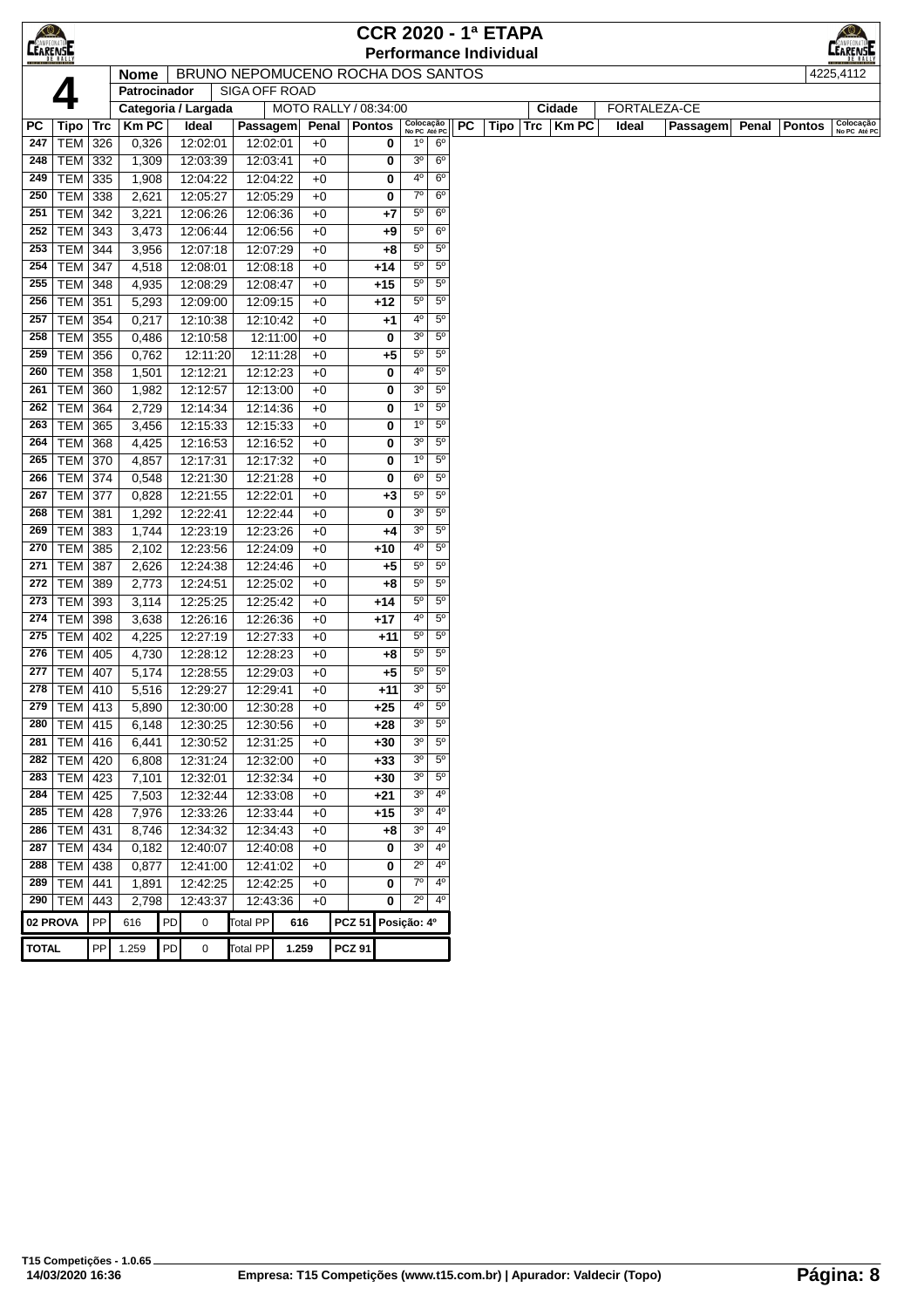| <u>KQ)</u><br><b>CEARENSE</b> |                             |                |                                                                                                                                                                                                                                                                                                                                                                                                                                      |                      |                                                         |              | <b>CCR 2020 - 1ª ETAPA</b> |                                  |                                  |            | <b>Performance Individual</b> |            |                |                      |                      |              |                  | ARENSI                        |                                  |
|-------------------------------|-----------------------------|----------------|--------------------------------------------------------------------------------------------------------------------------------------------------------------------------------------------------------------------------------------------------------------------------------------------------------------------------------------------------------------------------------------------------------------------------------------|----------------------|---------------------------------------------------------|--------------|----------------------------|----------------------------------|----------------------------------|------------|-------------------------------|------------|----------------|----------------------|----------------------|--------------|------------------|-------------------------------|----------------------------------|
|                               |                             |                | <b>Nome</b>                                                                                                                                                                                                                                                                                                                                                                                                                          |                      | <b>FÁBIO GADELHA MONTE</b>                              |              |                            |                                  |                                  |            |                               |            |                |                      |                      |              |                  | 4208,4631                     |                                  |
|                               | 5                           |                | Patrocinador                                                                                                                                                                                                                                                                                                                                                                                                                         |                      | EQUIPINICO / DIAS&MONTE ADVOGADOS / DESENTUPIDORA SUGAR |              |                            |                                  |                                  |            |                               |            |                |                      |                      |              |                  |                               |                                  |
|                               |                             |                |                                                                                                                                                                                                                                                                                                                                                                                                                                      | Categoria / Largada  |                                                         |              | MOTO RALLY / 08:35:00      |                                  |                                  |            |                               |            | Cidade         | EUSÉBIO-CE           |                      |              |                  |                               |                                  |
| <b>PC</b>                     | Tipo   Trc                  |                | <b>KmPC</b>                                                                                                                                                                                                                                                                                                                                                                                                                          | Ideal                | Passagem                                                | Penal        | Pontos                     | Colocação<br>No PC Até PC        |                                  | PC         | <b>Tipo</b>                   | <b>Trc</b> | <b>Km PC</b>   | Ideal                | Passagem             | Penal        | <b>Pontos</b>    | Colocação<br>No PC Até PC     |                                  |
|                               |                             |                |                                                                                                                                                                                                                                                                                                                                                                                                                                      |                      | <b>CEARENSE DE RALLY - 01 PROVA</b>                     |              |                            |                                  |                                  | 169        | <b>TEM</b>                    | 163        | 1,222          | 10:06:21             | 10:07:30             | $+0$         | +66              | $5^{\circ}$                   | $6^{\circ}$                      |
| 103                           | <b>TEM</b>                  | $\overline{7}$ | 1,861                                                                                                                                                                                                                                                                                                                                                                                                                                | 08:47:56             | 08:47:56                                                | $+0$         | 0                          | $2^{\circ}$                      | $2^{\circ}$                      | 170        | <b>TEM</b>                    | 166        | 1,582          | 10:07:07             | 10:08:12             | $+0$         | $+62$            | $5^{\circ}$                   | 7 <sup>0</sup>                   |
| 104                           | <b>TEM</b>                  | $\overline{7}$ | 2,381                                                                                                                                                                                                                                                                                                                                                                                                                                | 08:48:35             | 08:48:39                                                | $+0$         | +1                         | 6 <sup>o</sup>                   | 6 <sup>o</sup>                   | 171        | <b>TEM</b>                    | 167        | 1,742          | 10:07:22             | 10:08:40             | $+0$         | $+75$            | $5^{\circ}$                   | $7^\circ$                        |
| 105                           | <b>TEM</b>                  | 9              | 2,793                                                                                                                                                                                                                                                                                                                                                                                                                                | 08:49:09             | 08:49:12                                                | $+0$         | 0                          | 5 <sup>o</sup>                   | $5^{\circ}$                      | 172        | <b>TEM</b>                    | 173        | 2,433          | 10:08:20             | 10:10:10             | $+0$         | +107             | $5^{\circ}$                   | 7 <sup>0</sup>                   |
| 107                           | <b>TEM</b>                  | 10             | 3,300                                                                                                                                                                                                                                                                                                                                                                                                                                | 08:49:48             | 08:49:54                                                | $+0$         | +3                         | $7^{\circ}$                      | 6 <sup>o</sup>                   | 173        | TEM                           | 175        | 2,577          | 10:08:31             | 10:10:22             | $+0$         | $+108$           | $6^{\circ}$                   | $7^{\circ}$                      |
| 108                           | <b>TEM</b>                  | 14             | 4,181                                                                                                                                                                                                                                                                                                                                                                                                                                | 08:52:09             | 08:52:08                                                | $+0$         | 0                          | 6 <sup>o</sup>                   | 6 <sup>o</sup>                   | 174        | <b>TEM</b>                    | 176        | 2,870          | 10:08:55             | 10:10:56             | $+0$         | $+118$           | 6 <sup>o</sup>                | 7 <sup>0</sup>                   |
| 109                           | <b>TEM</b>                  | 15             | 4,726                                                                                                                                                                                                                                                                                                                                                                                                                                | 08:53:03             | 08:52:59                                                | $+0$         | -3                         | $7^{\circ}$                      | $7^\circ$                        | 175        | <b>TEM</b>                    | 177        | 3,009          | 10:09:12             | 10:11:21             | $+0$         | $+126$           | 6 <sup>o</sup>                | 7 <sup>0</sup>                   |
| 110                           | <b>TEM</b>                  | 17             | 5,063                                                                                                                                                                                                                                                                                                                                                                                                                                | 08:53:42             | 08:53:46                                                | $+0$         | +1                         | 6 <sup>o</sup>                   | 6 <sup>o</sup>                   | 176        | <b>TEM</b>                    | 177        | 3,155          | 10:09:29             | 10:11:43             | $+0$         | $+131$           | $6^{\circ}$                   | $7^{\circ}$                      |
| 111                           | <b>TEM</b>                  | 19             | 0,153                                                                                                                                                                                                                                                                                                                                                                                                                                | 08:58:09             | 08:58:10                                                | $+0$         | 0                          | $2^{\circ}$                      | 6 <sup>o</sup>                   | 177        | <b>TEM</b>                    | 180        | 3,499          | 10:10:01             | 10:12:31             | $+0$         | $+147$           | 6 <sup>o</sup><br>$6^{\circ}$ | 7 <sup>0</sup><br>7 <sup>0</sup> |
| 112                           | <b>TEM</b>                  | 20             | 0,789                                                                                                                                                                                                                                                                                                                                                                                                                                | 08:59:20             | 08:59:28                                                | $+0$         | +5                         | $7^\circ$<br>6 <sup>o</sup>      | 6 <sup>o</sup><br>6 <sup>o</sup> | 178        | <b>TEM</b>                    | 183        | 3,869          | 10:10:34             | 10:13:19             | $+0$         | $+162$           | 6 <sup>o</sup>                | 7 <sup>0</sup>                   |
| 113<br>114                    | <b>TEM</b><br><b>TEM</b>    | 23<br>25       | 1,257                                                                                                                                                                                                                                                                                                                                                                                                                                | 08:59:58             | 09:00:13                                                | $+0$         | +12<br>*1.800              | $0^{\circ}$                      | $0^{\circ}$                      | 179<br>180 | <b>TEM</b><br><b>TEM</b>      | 186<br>190 | 4,221          | 10:11:07             | 10:14:15             | $+0$<br>$+0$ | $+185$<br>$+195$ | 6 <sup>o</sup>                | $7^\circ$                        |
| 115                           | <b>TEM</b>                  | 28             | 1,409<br>1,655                                                                                                                                                                                                                                                                                                                                                                                                                       | 09:00:12<br>09:00:36 | 00:00:00<br>00:00:00                                    | $+0$<br>$+0$ | *1.800                     | $0^{\circ}$                      | $0^{\circ}$                      | 181        | <b>TEM</b>                    | 195        | 4,562<br>5,092 | 10:11:38<br>10:14:32 | 10:14:56<br>10:15:57 | $+0$         | $+82$            | $6^{\circ}$                   | 7 <sup>0</sup>                   |
| 116                           | <b>TEM</b>                  | 31             | 2,253                                                                                                                                                                                                                                                                                                                                                                                                                                | 09:01:30             | 00:00:00                                                | $+0$         | $*1.800$                   | $0^{\circ}$                      | $0^{\circ}$                      | 182        | TEM                           | 195        | 5,314          | 10:14:59             | 10:17:15             | $+0$         | $+133$           | $6^{\circ}$                   | $7^\circ$                        |
| 117                           | <b>TEM</b>                  | 32             | $0^{\circ}$<br>$0^{\circ}$<br>2,660<br>09:02:08<br>00:00:00<br>*1.800<br>183<br><b>TEM</b><br>5,927<br>$+0$<br>196<br>10:15:52<br>10:18:12<br>0 <sup>o</sup><br>$0^{\circ}$<br>09:03:14<br>*1.800<br>3,357<br>00:00:00<br>$+0$<br>01 PROVA<br>PP<br>17.954<br><b>Total PP</b><br>17.954<br>PD<br>$\mathbf 0$<br>$0^{\circ}$<br>$0^{\circ}$<br>*1.800<br>3,770<br>09:03:49<br>00:00:00<br>$+0$<br><b>CEARENSE DE RALLY - 02 PROVA</b> |                      |                                                         |              |                            |                                  |                                  |            |                               |            |                |                      |                      |              |                  | $6^{\circ}$                   | 7 <sup>0</sup>                   |
| 118                           | <b>TEM</b>                  |                | $7^\circ$<br>09:02:42<br>6 <sup>o</sup><br>4,104<br>09:04:18<br>-279<br>$+0$                                                                                                                                                                                                                                                                                                                                                         |                      |                                                         |              |                            |                                  |                                  |            |                               |            |                |                      |                      |              |                  |                               |                                  |
| 119                           | <b>TEM</b>                  |                | 36<br>39<br>201<br><b>TEM</b><br>200<br>11:03:17<br>0,330<br>11:03:17                                                                                                                                                                                                                                                                                                                                                                |                      |                                                         |              |                            |                                  |                                  |            |                               |            |                |                      |                      |              |                  | PCZ 13 Posição: 7º            |                                  |
| 120                           | <b>TEM</b>                  | 40             | $0^{\circ}$<br>$0^{\circ}$<br>4,289<br>*1.800<br>09:04:36<br>00:00:00<br>$+0$<br>202<br><b>TEM</b><br>203<br>0,558<br>11:03:39<br>11:04:16                                                                                                                                                                                                                                                                                           |                      |                                                         |              |                            |                                  |                                  |            |                               |            |                |                      |                      |              |                  |                               |                                  |
| 121                           | <b>TEM</b>                  | 41             |                                                                                                                                                                                                                                                                                                                                                                                                                                      |                      |                                                         |              |                            |                                  |                                  |            |                               |            |                |                      |                      | $+0$         | 0                | 3 <sup>o</sup>                | 3 <sup>o</sup>                   |
| 122                           | <b>TEM</b>                  | 41             | 4,406                                                                                                                                                                                                                                                                                                                                                                                                                                | 09:04:47             | 09:01:09                                                | $+0$         | -645                       | $7^\circ$                        | $7^\circ$                        |            |                               |            |                |                      |                      | $+0$         | $+34$            | $6^{\circ}$                   | 6 <sup>o</sup>                   |
| 123                           | <b>TEM</b>                  | 41             | 4,664                                                                                                                                                                                                                                                                                                                                                                                                                                | 09:05:13             | 09:01:34                                                | $+0$         | $-648$                     | $7^{\circ}$                      | $7^{\circ}$                      | 203        | <b>TEM</b>                    | 206        | 1,237          | 11:04:46             | 11:05:05             | $+0$         | $+16$            | 4 <sup>0</sup>                | 4 <sup>0</sup><br>4 <sup>0</sup> |
| 124                           | <b>TEM</b>                  | 42             | 4,905                                                                                                                                                                                                                                                                                                                                                                                                                                | 09:05:36             | 09:08:17                                                | $+0$         | $+158$                     | $7^\circ$                        | $7^\circ$                        | 204        | <b>TEM</b>                    | 208        | 1,941          | 11:06:03             | 11:06:03             | $+0$         | 0                | $1^{\circ}$                   |                                  |
| 125                           | <b>TEM</b>                  | 44             | 0,239                                                                                                                                                                                                                                                                                                                                                                                                                                | 09:10:58             | 09:08:48                                                | $+0$         | $-381$                     | $7^\circ$                        | $7^\circ$                        | 205<br>206 | <b>TEM</b>                    | 212        | 2,574          | 11:07:00             | 11:07:03             | $+0$         | 0                | $6^{\circ}$<br>$4^{\circ}$    | $4^{\circ}$<br>4 <sup>0</sup>    |
| 126                           | <b>TEM</b>                  | 48             | 1,332                                                                                                                                                                                                                                                                                                                                                                                                                                | 09:14:28             | 09:14:27                                                | $+0$         | 0                          | 5 <sup>0</sup>                   | $7^\circ$                        | 207        | <b>TEM</b>                    | 215        | 2,808          | 11:07:21             | 11:07:31             | $+0$         | +7               | $\overline{2^0}$              | 4 <sup>0</sup>                   |
| 127                           | <b>TEM</b>                  | 50             | 1,630                                                                                                                                                                                                                                                                                                                                                                                                                                | 09:14:54             | 09:18:13                                                | $+0$         | $+196$                     | $7^\circ$                        | $7^\circ$                        | 208        | <b>TEM</b><br><b>TEM 218</b>  | 216        | 3,947          | 11:08:46             | 11:08:49             | $+0$<br>$+0$ | 0<br>0           | $5^{\circ}$                   | 4 <sup>0</sup>                   |
| 128                           | <b>TEM</b>                  | 51             | 1,940                                                                                                                                                                                                                                                                                                                                                                                                                                | 09:15:21             | 09:18:47                                                | $+0$         | $+203$                     | $7^\circ$                        | $7^{\circ}$                      | 209        | <b>TEM</b>                    | 220        | 4,660          | 11:09:52             | 11:09:50<br>11:14:32 | $+0$         | 0                | $5^{\circ}$                   | 4 <sup>0</sup>                   |
| 129                           | <b>TEM</b>                  | 54             | 2,529                                                                                                                                                                                                                                                                                                                                                                                                                                | 09:16:10             | 09:19:43                                                | $+0$         | $+210$                     | $7^{\circ}$                      | $7^{\circ}$                      | 210        | <b>TEM</b>                    | 221        | 0,295<br>1,110 | 11:14:31<br>11:15:32 | 11:15:31             | $+0$         | 0                | $4^{\circ}$                   | 4 <sup>0</sup>                   |
| 130                           | <b>TEM</b>                  | 60             | 3,449                                                                                                                                                                                                                                                                                                                                                                                                                                | 09:17:53             | 09:20:56                                                | $+0$         | $+180$                     | $7^{\circ}$                      | 7 <sup>o</sup>                   | 211        | TEM                           | 223        | 1,476          | 11:15:59             | 11:16:05             | $+0$         | $+3$             | $\overline{7^0}$              | 4°                               |
| 131                           | <b>TEM</b>                  | 62             | 3,969                                                                                                                                                                                                                                                                                                                                                                                                                                | 09:18:46             | 09:21:52                                                | $+0$         | $+183$                     | $7^\circ$                        | $7^\circ$                        | 212        | <b>TEM</b>                    | 226        | 2,190          | 11:17:05             | 11:17:11             | $+0$         | $+3$             | $7^\circ$                     | 4 <sup>0</sup>                   |
| 132                           | <b>TEM</b>                  | 64             | 0,159                                                                                                                                                                                                                                                                                                                                                                                                                                | 09:23:23             | 09:24:23                                                | $+0$         | $+57$                      | $7^\circ$                        | 7 <sup>o</sup>                   | 213        | <b>TEM</b>                    | 226        | 2,544          | 11:17:31             | 11:17:39             | $+0$         | $+5$             | $7^\circ$                     | 4 <sup>0</sup>                   |
| 133                           | <b>TEM</b>                  | 68             | 0,851                                                                                                                                                                                                                                                                                                                                                                                                                                | 09:24:39             | 09:25:27                                                | $+0$         | $+45$                      | $7^{\circ}$                      | $7^{\circ}$                      | 214        | TEM                           | 227        | 2,946          | 11:18:04             | 11:18:16             | $+0$         | $+9$             | $7^\circ$                     | 6 <sup>o</sup>                   |
| 134                           | <b>TEM</b>                  | 68             | 0,927                                                                                                                                                                                                                                                                                                                                                                                                                                | 09:24:45             | 09:25:36                                                | $+0$         | +48                        | $7^{\circ}$                      | $7^{\circ}$                      | 215        | <b>TEM</b>                    | 233        | 3,627          | 11:19:20             | 11:19:20             | $+0$         | 0                | 3 <sup>o</sup>                | 5 <sup>0</sup>                   |
| 135                           | <b>TEM</b>                  | 71             | 1,422                                                                                                                                                                                                                                                                                                                                                                                                                                | 09:25:30             | 09:26:19                                                | $+0$         | +46                        | $7^{\circ}$                      | $7^{\circ}$                      | 216        | <b>TEM 237</b>                |            | 4,886          | 11:21:51             | 11:21:53             | $+0$         | 0                | $4^{\circ}$                   | $\overline{5^0}$                 |
| 136                           | TEM                         | 76             | 2,414                                                                                                                                                                                                                                                                                                                                                                                                                                | 09:29:21             | 09:29:25                                                | $+0$         | +1                         | $7^\circ$                        | $7^{\circ}$                      | 217        | <b>TEM 240</b>                |            | 5,086          | 11:22:08             | 11:22:48             | $+0$         | $+37$            | $7^{\circ}$                   | 6 <sup>o</sup>                   |
| 137                           | <b>TEM</b>                  | 77             | 2,705                                                                                                                                                                                                                                                                                                                                                                                                                                | 09:29:44             | 09:30:03                                                | $+0$         | $+16$                      | $7^\circ$                        | 7 <sup>0</sup>                   | 218        | $TEM$ 245                     |            | 5,758          | 11:23:06             | 11:23:56             | $+0$         | $+47$            | $7^\circ$                     | 6 <sup>o</sup>                   |
| 138                           | <b>TEM</b>                  | 83             | 3,662                                                                                                                                                                                                                                                                                                                                                                                                                                | 09:31:11             | 09:31:17                                                | $+0$         | +3                         | 6 <sup>o</sup>                   | $7^\circ$                        | 219        | $TEM$ 249                     |            | 6,641          | 11:24:02             | 11:24:46             | $+0$         | $+41$            | $7^\circ$                     | 6 <sup>o</sup>                   |
| 139                           | <b>TEM</b>                  | 86             | 4,118                                                                                                                                                                                                                                                                                                                                                                                                                                | 09:31:46             | 09:31:57                                                | $+0$         | +8                         | $7^\circ$                        | 7 <sup>o</sup>                   | 220        | $TEM$ 251                     |            | 0,161          | 11:25:35             | 11:25:37             | $+0$         | 0                | 4°                            | 6 <sup>o</sup>                   |
| 140                           | <b>TEM</b>                  | 93             | 4,724                                                                                                                                                                                                                                                                                                                                                                                                                                | 09:32:52             | 09:32:59                                                | $+0$         | +4                         | 6 <sup>o</sup>                   | 7 <sup>0</sup>                   | 221        | <b>TEM 251</b>                |            | 0,614          | 11:26:08             | 11:26:08             | $+0$         | 0                | $2^{\circ}$                   | 6 <sup>o</sup>                   |
| 141                           | <b>TEM</b>                  | 96             | 5,191                                                                                                                                                                                                                                                                                                                                                                                                                                | 09:33:29             | 09:33:44                                                | $+0$         | $+12$                      | $7^\circ$                        | $7^\circ$                        | 222        | $TEM$ 255                     |            | 1,137          | 11:26:59             | 11:27:00             | $+0$         | 0                | 4°                            | 6 <sup>o</sup>                   |
| 142                           | <b>TEM</b>                  | 99             | 5,520                                                                                                                                                                                                                                                                                                                                                                                                                                | 09:34:09             | 09:34:18                                                | $+0$         | $+6$                       | $7^{\circ}$                      | $7^{\circ}$                      | 223        | TEM                           | 258        | 1,513          | 11:27:33             | 11:27:32             | $+0$         | 0                | $5^{\circ}$                   | 6 <sup>o</sup>                   |
| 143                           | TEM                         | 103            | 0,158                                                                                                                                                                                                                                                                                                                                                                                                                                | 09:36:52             | 09:36:55                                                | $+0$         | 0                          | $7^{\circ}$                      | $7^{\circ}$                      | 224        | <b>TEM</b>                    | 263        | 1,980          | 11:28:27             | 11:28:30             | $+0$         | 0                | 3 <sup>o</sup>                | 6 <sup>o</sup>                   |
| 144                           | TEM                         | 106            | 0,899                                                                                                                                                                                                                                                                                                                                                                                                                                | 09:37:51             | 09:37:55                                                | $+0$         | $+1$                       | 6 <sup>o</sup>                   | 7 <sup>0</sup>                   | 225        | TEM                           | 266        | 2,330          | 11:28:55             | 11:29:08             | $+0$         | $+10$            | $6^{\circ}$                   | 6 <sup>o</sup>                   |
| 145                           | TEM                         | 107            | 0,998                                                                                                                                                                                                                                                                                                                                                                                                                                | 09:37:57             | 09:38:05                                                | $+0$         | $+5$                       | 6 <sup>o</sup>                   | $7^\circ$                        | 226        | <b>TEM 268</b>                |            | 2,636          | 11:29:21             | 11:29:40             | $+0$         | $+16$            | $6^{\circ}$                   | 6 <sup>o</sup>                   |
| 146                           | <b>TEM 108</b>              |                | 1,671                                                                                                                                                                                                                                                                                                                                                                                                                                | 09:38:40             | 09:38:41                                                | $+0$         | 0                          | 3 <sup>o</sup>                   | 7 <sup>o</sup>                   | 227        | <b>TEM 275</b>                |            | 3,379          | 11:30:35             | 11:31:01             | $+0$         | $+23$            | $7^\circ$                     | 6 <sup>o</sup>                   |
| 147                           | TEM                         | 110            | 2,113                                                                                                                                                                                                                                                                                                                                                                                                                                | 09:39:11             | 09:39:18                                                | $+0$         | +4                         | 6 <sup>o</sup>                   | 7 <sup>0</sup>                   | 228        | TEM 276                       |            | 3,692          | 11:31:02             | 11:31:33             | $+0$         | $+28$            | $7^\circ$                     | $7^\circ$                        |
| 148                           | <b>TEM 113</b>              |                | 2,452                                                                                                                                                                                                                                                                                                                                                                                                                                | 09:39:37             | 09:39:51                                                | $+0$         | $+11$                      | 6 <sup>o</sup>                   | 7 <sup>o</sup>                   | 229        | <b>TEM</b>                    | 284        | 4,440          | 11:32:18             | 11:32:42             | $+0$         | $+21$            | $6^{\circ}$                   | $7^{\circ}$                      |
| 149                           | <b>TEM 115</b>              |                | 3,030                                                                                                                                                                                                                                                                                                                                                                                                                                | 09:40:20             | 09:40:39                                                | $+0$         | $+16$                      | 6 <sup>o</sup>                   | $7^\circ$                        | 230        | <b>TEM 289</b>                |            | 0,482          | 11:36:01             | 11:36:05             | $+0$         | $+1$             | $7^\circ$                     | 7 <sup>0</sup>                   |
| 150                           | <b>TEM 119</b>              |                | 3,662                                                                                                                                                                                                                                                                                                                                                                                                                                | 09:41:07             | 09:41:27                                                | $+0$         | $+17$                      | 6 <sup>o</sup>                   | 7 <sup>o</sup>                   | 231        | <b>TEM 289</b>                |            | 0,949          | 11:36:32             | 11:36:35             | $+0$         | 0                | $5^{\circ}$                   | $7^{\circ}$                      |
| 151                           | <b>TEM 120</b>              |                | 3,992                                                                                                                                                                                                                                                                                                                                                                                                                                | 09:41:33             | 09:41:55                                                | $+0$         | $+19$                      | 6 <sup>o</sup><br>6 <sup>o</sup> | $7^{\circ}$<br>$7^{\circ}$       | 232        | $TEM$ 291                     |            | 1,091          | 11:36:43             | 11:36:51             | $+0$         | $+5$             | $7^\circ$                     | $7^\circ$                        |
| 152                           | <b>TEM 123</b>              |                | 4,417                                                                                                                                                                                                                                                                                                                                                                                                                                | 09:42:09             | 09:42:37                                                | $+0$         | $+25$                      | 6 <sup>o</sup>                   | 7 <sup>o</sup>                   | 233        | <b>TEM</b>                    | 291        | 1,721          | 11:37:28             | 11:37:33             | $+0$         | +2               | $7^{\circ}$                   | $7^{\circ}$                      |
| 153<br>154                    | <b>TEM</b> 125<br>TEM   130 |                | 4,917<br>0,703                                                                                                                                                                                                                                                                                                                                                                                                                       | 09:42:59<br>09:46:14 | 09:43:21<br>09:46:19                                    | $+0$<br>$+0$ | $+19$<br>$+2$              | $7^\circ$                        | 7 <sup>0</sup>                   | 234        | <b>TEM 295</b>                |            | 2,353          | 11:38:41             | 11:38:37             | $+0$         | $-3$             | $6^{\circ}$                   | 7 <sup>0</sup>                   |
| 155                           | <b>TEM 133</b>              |                |                                                                                                                                                                                                                                                                                                                                                                                                                                      |                      | 09:47:20                                                |              | 0                          | $4^{\circ}$                      | 7 <sup>0</sup>                   | 235        | <b>TEM 297</b>                |            | 3,079          | 11:39:56             | 11:40:00             | $+0$         | $+1$             | $7^\circ$                     | $\overline{7^0}$                 |
| 156                           | TEM                         | 135            | 1,352                                                                                                                                                                                                                                                                                                                                                                                                                                | 09:47:19<br>09:47:37 | 09:47:40                                                | $+0$<br>$+0$ | 0                          | 3 <sup>o</sup>                   | 7 <sup>o</sup>                   | 236        | <b>TEM 299</b>                |            | 3,936          | 11:41:08             | 11:41:05             | $+0$         | 0                | $6^{\circ}$                   | $7^\circ$                        |
| 157                           | <b>TEM 142</b>              |                | 1,561<br>1,144                                                                                                                                                                                                                                                                                                                                                                                                                       | 09:54:16             | 09:54:16                                                | $+0$         | 0                          | $4^{\circ}$                      | $7^\circ$                        | 237        | <b>TEM 301</b>                |            | 0,279          | 11:49:32             | 11:49:32             | $+0$         | 0                | $2^{\circ}$                   | $7^{\circ}$                      |
| 158                           | <b>TEM 144</b>              |                | 2,072                                                                                                                                                                                                                                                                                                                                                                                                                                | 09:55:43             | 09:55:43                                                | $+0$         | 0                          | 1 <sup>o</sup>                   | 7 <sup>o</sup>                   | 238        | <b>TEM 303</b>                |            | 0,856          | 11:50:28             | 11:50:32             | $+0$         | $+1$             | 3 <sup>o</sup>                | $7^{\circ}$                      |
| 159                           | $TEM$ 145                   |                | 3,216                                                                                                                                                                                                                                                                                                                                                                                                                                | 09:57:44             | 09:57:47                                                | $+0$         | 0                          | 3 <sup>o</sup>                   | 7 <sup>0</sup>                   | 239        | <b>TEM 305</b>                |            | 1,763          | 11:52:03             | 11:52:05             | $+0$         | 0                | 1 <sup>0</sup>                | 7 <sup>0</sup>                   |
| 160                           | TEM                         | 148            | 3,799                                                                                                                                                                                                                                                                                                                                                                                                                                | 09:58:32             | 09:58:37                                                | $+0$         | $+2$                       | $7^\circ$                        | $7^{\circ}$                      | 240        | <b>TEM 307</b>                |            | 2,329          | 11:52:44             | 11:52:47             | $+0$         | 0                | $5^{\circ}$                   | $7^\circ$                        |
| 164                           | <b>TEM 150</b>              |                | 3,947                                                                                                                                                                                                                                                                                                                                                                                                                                | 09:58:47             | 09:58:58                                                | $+0$         | +8                         | $7^\circ$                        | $7^{\circ}$                      | 241        | <b>TEM 309</b>                |            | 3,039          | 11:53:36             | 11:53:41             | $+0$         | $+2$             | $7^\circ$                     | $7^{\circ}$                      |
| 165                           | $TEM$ 152                   |                | 4,439                                                                                                                                                                                                                                                                                                                                                                                                                                | 10:02:02             | 10:02:02                                                | $+0$         | 0                          | 2 <sup>0</sup>                   | $7^{\circ}$                      | 242        | TEM                           | 311        | 3,621          | 11:54:23             | 11:54:26             | $+0$         | 0                | $5^{\circ}$                   | $7^{\circ}$<br>7 <sup>0</sup>    |
| 166                           | $TEM$ 158                   |                | 0,370                                                                                                                                                                                                                                                                                                                                                                                                                                | 10:05:13             | 10:05:18                                                | $+0$         | $+2$                       | 7 <sup>o</sup>                   | 7 <sup>0</sup>                   | 243        | <b>TEM 315</b>                |            | 4,341          | 11:55:33             | 11:55:37             | $+0$         | $+1$             | 40                            | $\overline{7^0}$                 |
| 167                           | TEM                         | 160            | 0,673                                                                                                                                                                                                                                                                                                                                                                                                                                | 10:05:37             | 10:05:54                                                | $+0$         | $+14$                      | $7^\circ$                        | $7^\circ$                        | 244        | <b>TEM 318</b>                |            | 5,149          | 11:56:36             | 11:56:35             | $+0$         | 0                | $5^{\circ}$<br>3 <sup>0</sup> | $7^\circ$                        |
| 168                           | <b>TEM 160</b>              |                | 0,891                                                                                                                                                                                                                                                                                                                                                                                                                                | 10:05:55             | 10:06:19                                                | $+0$         | $+21$                      | $7^\circ$                        | $7^{\circ}$                      | 245<br>246 | <b>TEM 321</b>                |            | 5,924<br>6,563 | 11:57:40<br>11:58:26 | 11:57:40             | $+0$         | 0<br>0           | $2^{\circ}$                   | $\overline{7^0}$                 |
|                               |                             |                |                                                                                                                                                                                                                                                                                                                                                                                                                                      |                      |                                                         |              |                            |                                  |                                  |            | <b>TEM 323</b>                |            |                |                      | 11:58:27             | $+0$         |                  |                               |                                  |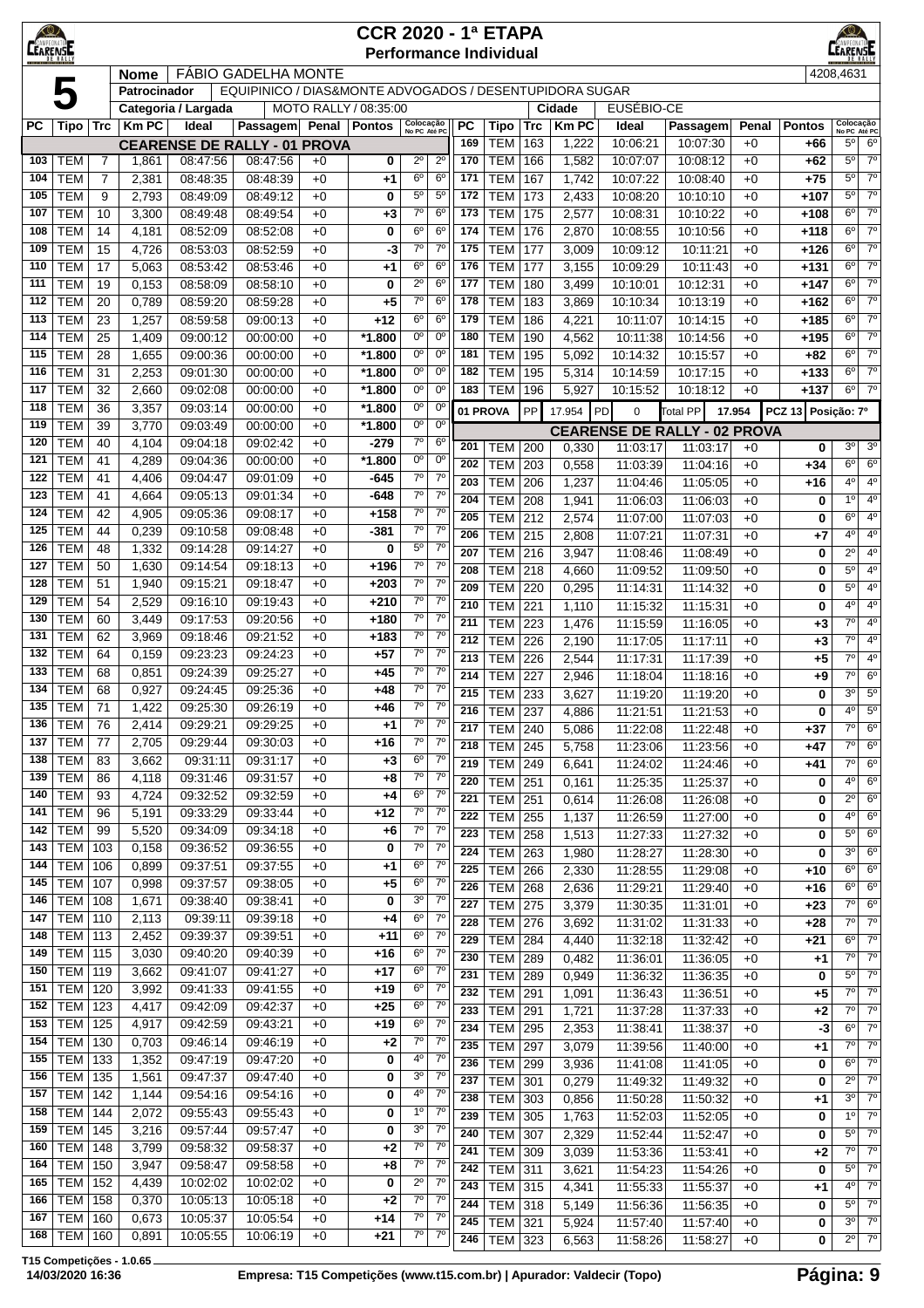| <b>CEARENSE</b> |                 |     |                   |    |                            |                 |       |                       |                |        |                           |                |           | <b>CCR 2020 - 1ª ETAPA</b>    |     |                                                         |            |                 |       |               | ⋌⊚∕                       |
|-----------------|-----------------|-----|-------------------|----|----------------------------|-----------------|-------|-----------------------|----------------|--------|---------------------------|----------------|-----------|-------------------------------|-----|---------------------------------------------------------|------------|-----------------|-------|---------------|---------------------------|
|                 |                 |     |                   |    |                            |                 |       |                       |                |        |                           |                |           | <b>Performance Individual</b> |     |                                                         |            |                 |       |               | <b>CAMPEONATO</b>         |
|                 |                 |     | <b>Nome</b>       |    | <b>FÁBIO GADELHA MONTE</b> |                 |       |                       |                |        |                           |                |           |                               |     |                                                         |            |                 |       |               | 4208,4631                 |
|                 |                 |     | Patrocinador      |    |                            |                 |       |                       |                |        |                           |                |           |                               |     | EQUIPINICO / DIAS&MONTE ADVOGADOS / DESENTUPIDORA SUGAR |            |                 |       |               |                           |
|                 |                 |     |                   |    | Categoria / Largada        |                 |       | MOTO RALLY / 08:35:00 |                |        |                           |                |           |                               |     | Cidade                                                  | EUSÉBIO-CE |                 |       |               |                           |
| РC              | Tipo            | Trc | <b>Km PC</b>      |    | Ideal                      | Passagem        |       |                       | Penal   Pontos |        | Colocação<br>No PC Até PC |                | <b>PC</b> | Tipo                          | Trc | <b>Km PC</b>                                            | Ideal      | <b>Passagem</b> | Penal | <b>Pontos</b> | Colocação<br>No PC Até PC |
| 247             | <b>TEM</b>      | 326 | 0,326             |    | 12:03:01                   | 12:03:02        |       | $+0$                  |                | 0      | 30                        | $7^\circ$      |           |                               |     |                                                         |            |                 |       |               |                           |
| 248             | TEM             | 332 | 1,309             |    | 12:04:39                   | 12:04:41        |       | $+0$                  |                | 0      | $4^{\circ}$               | $7^{\circ}$    |           |                               |     |                                                         |            |                 |       |               |                           |
| 249             | TEM             | 335 | 1,908             |    | 12:05:22                   | 12:05:21        |       | $+0$                  |                | 0      | $7^\circ$                 | $7^\circ$      |           |                               |     |                                                         |            |                 |       |               |                           |
| 250             | <b>TEM</b>      | 338 | 2,621             |    | 12:06:27                   | 12:06:26        |       | $+0$                  |                | 0      | $6^{\circ}$               | $7^\circ$      |           |                               |     |                                                         |            |                 |       |               |                           |
| 251             | <b>TEM</b>      | 342 | 3,221             |    | 12:07:26                   | 12:07:44        |       | $+0$                  |                | +15    | $7^\circ$                 | $7^\circ$      |           |                               |     |                                                         |            |                 |       |               |                           |
| 252             | TEM             | 343 | 3,473             |    | 12:07:44                   | 12:08:13        |       | $+0$                  |                | +26    | $7^\circ$                 | $7^\circ$      |           |                               |     |                                                         |            |                 |       |               |                           |
| 253             | <b>TEM 344</b>  |     | 3,956             |    | 12:08:18                   | 12:08:51        |       | $+0$                  |                | +30    | $7^\circ$                 | $7^\circ$      |           |                               |     |                                                         |            |                 |       |               |                           |
| 254             | <b>TEM 347</b>  |     | 4,518             |    | 12:09:01                   | 12:09:47        |       | $+0$                  |                | +43    | $7^\circ$                 | $7^\circ$      |           |                               |     |                                                         |            |                 |       |               |                           |
| 255             | TEM             | 348 | 4,935             |    | 12:09:29                   | 12:10:18        |       | $+0$                  |                | +46    | $7^\circ$                 | $7^\circ$      |           |                               |     |                                                         |            |                 |       |               |                           |
| 256             | <b>TEM</b>      | 351 | 5,293             |    | 12:10:00                   | 12:11:19        |       | $+0$                  |                | +76    | $7^\circ$                 | $7^\circ$      |           |                               |     |                                                         |            |                 |       |               |                           |
| 257             | <b>TEM</b>      | 354 | 0,217             |    | 12:11:38                   | 12:13:25        |       | $+0$                  |                | $+104$ | $7^\circ$                 | $7^\circ$      |           |                               |     |                                                         |            |                 |       |               |                           |
| 258             | TEM             | 355 | 0,486             |    | 12:11:58                   | 12:13:47        |       | $+0$                  |                | $+106$ | $7^\circ$                 | $7^\circ$      |           |                               |     |                                                         |            |                 |       |               |                           |
| 259             | <b>TEM</b>      | 356 | 0,762             |    | 12:12:20                   | 12:14:16        |       | $+0$                  |                | $+113$ | $7^\circ$                 | $7^\circ$      |           |                               |     |                                                         |            |                 |       |               |                           |
| 260             | <b>TEM</b>      | 358 | 1,501             |    | 12:13:21                   | 12:15:12        |       | $+0$                  |                | +108   | $7^\circ$                 | $7^\circ$      |           |                               |     |                                                         |            |                 |       |               |                           |
| 261             | <b>TEM</b>      | 360 | 1,982             |    | 12:13:57                   | 12:15:52        |       | $+0$                  |                | $+112$ | $7^{\circ}$               | $7^\circ$      |           |                               |     |                                                         |            |                 |       |               |                           |
| 262             | <b>TEM 364</b>  |     | 2,729             |    | 12:15:34                   | 12:16:56        |       | $+0$                  |                | $+79$  | $7^\circ$                 | $7^\circ$      |           |                               |     |                                                         |            |                 |       |               |                           |
| 263             | TEM 365         |     | 3,456             |    | 12:16:33                   | 12:17:49        |       | $+0$                  |                | +73    | $7^\circ$                 | $7^\circ$      |           |                               |     |                                                         |            |                 |       |               |                           |
| 264             | TEM             | 368 | 4,425             |    | 12:17:53                   | 12:18:49        |       | $+0$                  |                | $+53$  | $7^\circ$                 | $7^\circ$      |           |                               |     |                                                         |            |                 |       |               |                           |
| 265             | <b>TEM</b>      | 370 | 4,857             |    | 12:18:31                   | 12:19:20        |       | $+0$                  |                | +46    | $7^\circ$                 | $7^\circ$      |           |                               |     |                                                         |            |                 |       |               |                           |
| 266             | TEM             | 374 | 0,548             |    | 12:22:30                   | 12:22:33        |       | $+0$                  |                | 0      | 4°                        | $7^{\circ}$    |           |                               |     |                                                         |            |                 |       |               |                           |
| 267             | TEM             | 377 | 0,828             |    | 12:22:55                   | 12:23:03        |       | $+0$                  |                | +5     | $7^{\circ}$               | $7^\circ$      |           |                               |     |                                                         |            |                 |       |               |                           |
| 268             | <b>TEM</b>      | 381 | 1,292             |    | 12:23:41                   | 12:23:46        |       | $+0$                  |                | $+2$   | $6^{\circ}$               | $7^\circ$      |           |                               |     |                                                         |            |                 |       |               |                           |
| 269             | <b>TEM</b>      | 383 | 1,744             |    | 12:24:19                   | 12:24:37        |       | $+0$                  |                | +15    | $7^\circ$                 | $7^\circ$      |           |                               |     |                                                         |            |                 |       |               |                           |
| 270             | <b>TEM</b>      | 385 | 2,102             |    | 12:24:56                   | 12:25:32        |       | $+0$                  |                | $+33$  | $7^{\circ}$               | $7^\circ$      |           |                               |     |                                                         |            |                 |       |               |                           |
| 271             | <b>TEM 387</b>  |     | 2,626             |    | 12:25:38                   | 12:26:12        |       | $+0$                  |                | +31    | $7^\circ$                 | $7^\circ$      |           |                               |     |                                                         |            |                 |       |               |                           |
| 272             | TEM 389         |     | 2,773             |    | 12:25:51                   | 12:26:30        |       | $+0$                  |                | +36    | $7^\circ$                 | $7^\circ$      |           |                               |     |                                                         |            |                 |       |               |                           |
| 273             | <b>TEM</b>      | 393 | 3,114             |    | 12:26:25                   | 12:27:08        |       | $+0$                  |                | +40    | $7^\circ$                 | $7^\circ$      |           |                               |     |                                                         |            |                 |       |               |                           |
| 274             | TEM             | 398 | 3,638             |    | 12:27:16                   | 12:28:08        |       | $+0$                  |                | +49    | $7^\circ$                 | $7^\circ$      |           |                               |     |                                                         |            |                 |       |               |                           |
| 275             | <b>TEM</b>      | 402 | 4,225             |    | 12:28:19                   | 12:29:36        |       | $+0$                  |                | +74    | $7^\circ$                 | $7^{\circ}$    |           |                               |     |                                                         |            |                 |       |               |                           |
| 276             | TEM   405       |     | 4,730             |    | 12:29:12                   | 12:30:35        |       | $+0$                  |                | +80    | $7^\circ$                 | $7^\circ$      |           |                               |     |                                                         |            |                 |       |               |                           |
| 277             | TEM             | 407 | 5,174             |    | 12:29:55                   | 12:31:15        |       | $+0$                  |                | +77    | $7^\circ$                 | $7^\circ$      |           |                               |     |                                                         |            |                 |       |               |                           |
| 278             | TEM             | 410 | 5,516             |    | 12:30:27                   | 12:32:15        |       | $+0$                  |                | +105   | $7^\circ$                 | $7^\circ$      |           |                               |     |                                                         |            |                 |       |               |                           |
|                 | 279   TEM   413 |     | 5,890             |    | 12:31:00                   | 12:33:12        |       | $+0$                  |                | $+129$ | $7^\circ$                 | 7 <sup>0</sup> |           |                               |     |                                                         |            |                 |       |               |                           |
|                 |                 |     | 280 TEM 415 6,148 |    | 12:31:25                   | 12:33:43        |       | $+0$                  |                | $+135$ | $7^\circ$                 | $7^\circ$      |           |                               |     |                                                         |            |                 |       |               |                           |
| 281             | <b>TEM 416</b>  |     | 6,441             |    | 12:31:52                   | 12:34:15        |       | $+0$                  |                | $+140$ | $7^\circ$                 | $7^{\circ}$    |           |                               |     |                                                         |            |                 |       |               |                           |
| 282             | TEM             | 420 | 6,808             |    | 12:32:24                   | 12:34:49        |       | $+0$                  |                | $+142$ | $7^\circ$                 | $7^\circ$      |           |                               |     |                                                         |            |                 |       |               |                           |
| 283             | <b>TEM</b>      | 423 | 7,101             |    | 12:33:01                   | 12:35:32        |       | $+0$                  |                | $+148$ | $7^\circ$                 | $7^{\circ}$    |           |                               |     |                                                         |            |                 |       |               |                           |
| 284             | <b>TEM</b>      | 425 | 7,503             |    | 12:33:44                   | 12:36:10        |       | $+0$                  |                | $+143$ | $7^\circ$                 | $7^{\circ}$    |           |                               |     |                                                         |            |                 |       |               |                           |
| 285             | <b>TEM</b>      | 428 | 7,976             |    | 12:34:26                   | 12:36:48        |       | $+0$                  |                | $+139$ | $7^\circ$                 | $7^{\circ}$    |           |                               |     |                                                         |            |                 |       |               |                           |
| 286             | <b>TEM</b>      | 431 | 8,746             |    | 12:35:32                   | 12:37:53        |       | $+0$                  |                | $+138$ | $7^\circ$                 | $7^{\circ}$    |           |                               |     |                                                         |            |                 |       |               |                           |
| 287             | <b>TEM</b>      | 434 | 0,182             |    | 12:41:07                   | 12:41:08        |       | $+0$                  |                | 0      | $1^{\circ}$               | $7^{\circ}$    |           |                               |     |                                                         |            |                 |       |               |                           |
| 288             | <b>TEM</b>      | 438 | 0,877             |    | 12:42:00                   | 12:42:06        |       | $+0$                  |                | $+3$   | $4^{\rm o}$               | $7^{\circ}$    |           |                               |     |                                                         |            |                 |       |               |                           |
| 289             | <b>TEM</b>      | 441 | 1,891             |    | 12:43:25                   | 12:43:25        |       | $+0$                  |                | 0      | $2^{\circ}$               | $7^\circ$      |           |                               |     |                                                         |            |                 |       |               |                           |
|                 | $290$ TEM       | 443 | 2,798             |    | 12:44:37                   | 12:44:40        |       | $+0$                  |                | 0      | $5^{\circ}$               | 7 <sup>o</sup> |           |                               |     |                                                         |            |                 |       |               |                           |
|                 | 02 PROVA        | PP  | 3.010             | PD | 0                          | <b>Total PP</b> | 3.010 |                       | <b>PCZ 31</b>  |        | Posição: 7º               |                |           |                               |     |                                                         |            |                 |       |               |                           |
|                 |                 |     |                   |    |                            |                 |       |                       |                |        |                           |                |           |                               |     |                                                         |            |                 |       |               |                           |
| <b>TOTAL</b>    |                 | PP  | 20.964            | PD | 0                          | <b>Total PP</b> |       | 20.964                | <b>PCZ 44</b>  |        |                           |                |           |                               |     |                                                         |            |                 |       |               |                           |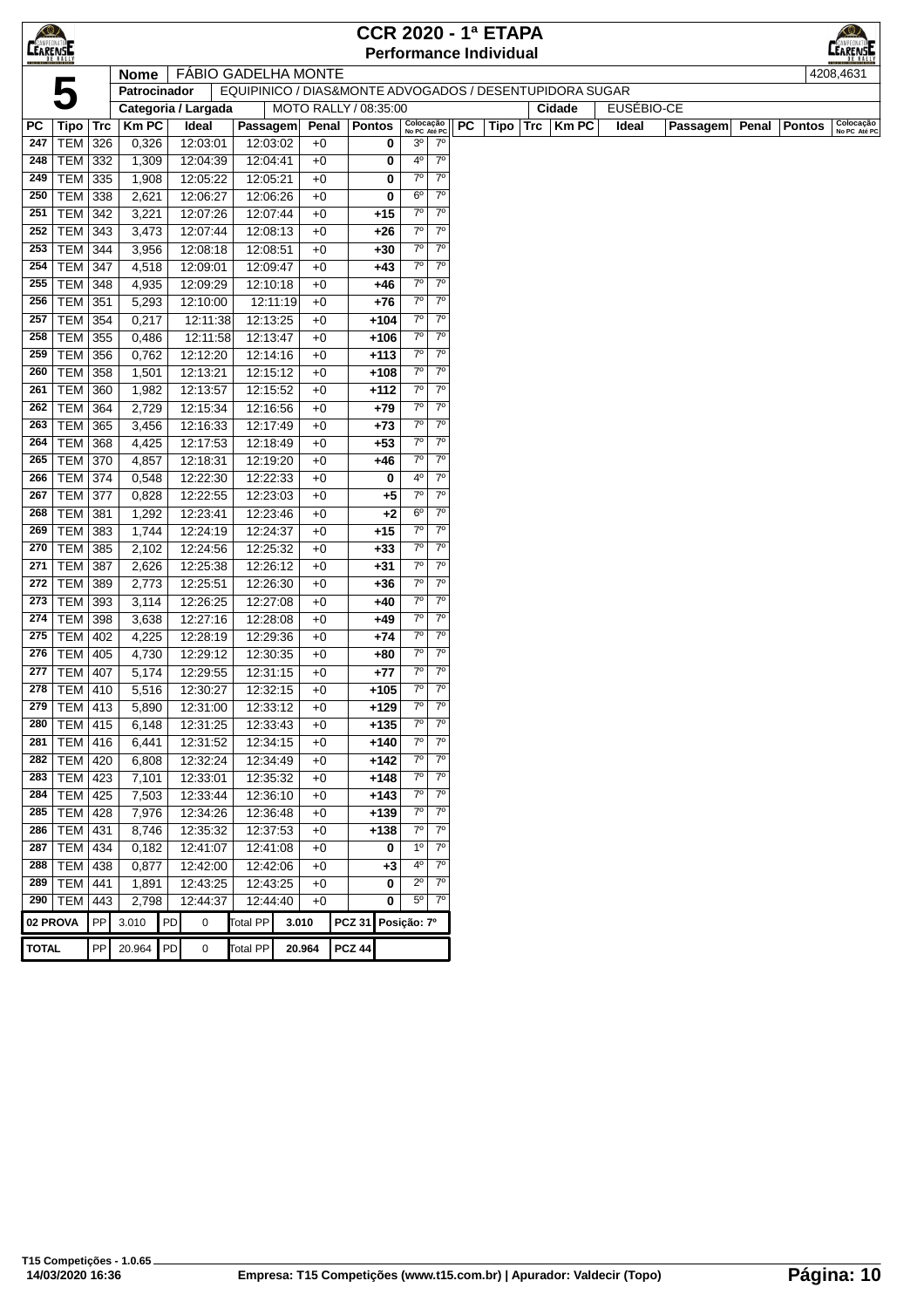| $\circledcirc$<br><b>LEARENSE</b> |                          |                |                |                      |                                                 |              | <b>CCR 2020 - 1ª ETAPA</b><br><b>Performance Individual</b> |                            |                                  |                  |                                  |            |                |                                     |                      |              |                    | <b>EARENSE</b>                           |                            |
|-----------------------------------|--------------------------|----------------|----------------|----------------------|-------------------------------------------------|--------------|-------------------------------------------------------------|----------------------------|----------------------------------|------------------|----------------------------------|------------|----------------|-------------------------------------|----------------------|--------------|--------------------|------------------------------------------|----------------------------|
|                                   |                          |                | <b>Nome</b>    |                      | LUÍS MARINHO DA CRUZ                            |              |                                                             |                            |                                  |                  |                                  |            |                |                                     |                      |              |                    | 4240,4334                                |                            |
|                                   | 6                        |                | Patrocinador   |                      | DESENTUPIDORA E LIMPA FOSSA SUGAR               |              |                                                             |                            |                                  |                  |                                  |            |                |                                     |                      |              |                    |                                          |                            |
|                                   |                          |                |                | Categoria / Largada  |                                                 |              | MOTO RALLY / 08:36:00                                       |                            |                                  |                  |                                  |            | <b>Cidade</b>  | EUSÉBIO-CE                          |                      |              |                    |                                          |                            |
| <b>PC</b>                         | Tipo   Trc               |                | <b>Km PC</b>   | Ideal                | Passagem                                        | Penal        | <b>Pontos</b>                                               | Colocação<br>No PC Até PC  |                                  | <b>PC</b><br>169 | Tipo<br><b>TEM</b>               | <b>Trc</b> | <b>Km PC</b>   | Ideal                               | Passagem             | Penal        | <b>Pontos</b>      | Colocação<br>No PC Até PC<br>$4^{\circ}$ | $5^{\circ}$                |
| 103                               | <b>TEM</b>               | 7              | 1,861          | 08:48:56             | <b>CEARENSE DE RALLY - 01 PROVA</b><br>08:48:54 | $+0$         | 0                                                           | $6^{\circ}$                | 6 <sup>o</sup>                   | 170              | <b>TEM</b>                       | 163<br>166 | 1,222<br>1,582 | 10:07:21<br>10:08:07                | 10:08:00<br>10:08:40 | $+0$<br>$+0$ | $+36$<br>+30       | $4^{\circ}$                              | $6^{\circ}$                |
| 104                               | <b>TEM</b>               | $\overline{7}$ | 2,381          | 08:49:35             | 08:49:35                                        | $+0$         | 0                                                           | 1 <sup>0</sup>             | 1 <sup>0</sup>                   | 171              | <b>TEM</b>                       | 167        | 1,742          | 10:08:22                            | 10:09:03             | $+0$         | $+38$              | $4^{\circ}$                              | $6^{\circ}$                |
| 105                               | <b>TEM</b>               | 9              | 2,793          | 08:50:09             | 08:50:06                                        | $+0$         | 0                                                           | $6^{\circ}$                | 4 <sup>0</sup>                   | 172              | <b>TEM</b>                       | 173        | 2,433          | 10:09:20                            | 10:10:14             | $+0$         | $+51$              | $4^{\circ}$                              | $6^{\circ}$                |
| 107                               | <b>TEM</b>               | 10             | 3,300          | 08:50:48             | 08:50:48                                        | $+0$         | 0                                                           | $2^{\circ}$                | $1^{\circ}$                      | 173              | <b>TEM</b>                       | 175        | 2,577          | 10:09:31                            | 10:10:26             | $+0$         | $+52$              | $4^{\circ}$                              | $6^{\circ}$                |
| 108                               | <b>TEM</b>               | 14             | 4,181          | 08:53:09             | 08:53:06                                        | $+0$         | 0                                                           | $7^\circ$                  | 4 <sup>0</sup>                   | 174              | <b>TEM</b>                       | 176        | 2,870          | 10:09:55                            | 10:10:57             | $+0$         | $+59$              | 4°                                       | $6^{\circ}$                |
| 109                               | <b>TEM</b>               | 15             | 4,726          | 08:54:03             | 08:54:00                                        | $+0$         | 0                                                           | $6^{\circ}$                | 4 <sup>0</sup>                   | 175              | <b>TEM</b>                       | 177        | 3,009          | 10:10:12                            | 10:11:23             | $+0$         | $+68$              | $4^{\circ}$                              | $6^{\circ}$                |
| 110                               | <b>TEM</b>               | 17             | 5,063          | 08:54:42             | 08:56:40                                        | $+0$         | $+115$                                                      | $7^\circ$                  | $7^\circ$                        | 176              | <b>TEM</b>                       | 177        | 3,155          | 10:10:29                            | 10:11:47             | $+0$         | $+75$              | 4 <sup>0</sup>                           | $6^{\circ}$                |
| 111                               | <b>TEM</b>               | 19             | 0,153          | 08:59:09             | 08:59:10                                        | $+0$         | 0                                                           | 3 <sup>o</sup>             | $7^\circ$                        | 177              | TEM                              | 180        | 3,499          | 10:11:01                            | 10:12:34             | $+0$         | $+90$              | $4^{\circ}$                              | $6^{\circ}$                |
| 112<br>113                        | <b>TEM</b><br><b>TEM</b> | 20<br>23       | 0,789          | 09:00:20             | 09:00:25                                        | $+0$<br>$+0$ | +2                                                          | $6^{\circ}$<br>$7^{\circ}$ | $7^\circ$<br>$7^{\circ}$         | 178<br>179       | <b>TEM</b><br><b>TEM</b>         | 183<br>186 | 3,869          | 10:11:34                            | 10:13:26             | $+0$<br>$+0$ | $+109$             | $4^{\circ}$<br>$4^{\circ}$               | $6^{\circ}$<br>$6^{\circ}$ |
| 114                               | <b>TEM</b>               | 25             | 1,257<br>1,409 | 09:00:58<br>09:01:12 | 09:01:16<br>00:00:00                            | $+0$         | +15<br>*1.800                                               | $0^{\circ}$                | $0^{\circ}$                      | 180              | <b>TEM</b>                       | 190        | 4,221<br>4,562 | 10:12:07<br>10:12:38                | 10:14:10<br>10:14:55 | $+0$         | $+120$<br>$+134$   | $4^{\circ}$                              | $6^{\circ}$                |
| 115                               | <b>TEM</b>               | 28             | 1,655          | 09:01:36             | 00:00:00                                        | $+0$         | *1.800                                                      | $0^{\circ}$                | $0^{\circ}$                      | 181              | <b>TEM</b>                       | 195        | 5,092          | 10:15:32                            | 10:16:12             | $+0$         | $+37$              | 4 <sup>0</sup>                           | $6^{\circ}$                |
| 116                               | <b>TEM</b>               | 31             | 2,253          | 09:02:30             | 00:00:00                                        | $+0$         | $*1.800$                                                    | 0°                         | $0^{\circ}$                      | 182              | <b>TEM</b>                       | 195        | 5,314          | 10:15:59                            | 10:17:16             | $+0$         | $+74$              | $4^{\circ}$                              | $6^{\circ}$                |
| 117                               | <b>TEM</b>               | 32             | 2,660          | 09:03:08             | 00:00:00                                        | $+0$         | *1.800                                                      | 0°                         | $0^{\circ}$                      | 183              | <b>TEM</b>                       | 196        | 5,927          | 10:16:52                            | 10:18:35             | $+0$         | $+100$             | $5^{\circ}$                              | $6^{\circ}$                |
| 118                               | <b>TEM</b>               | 36             | 3,357          | 09:04:14             | 00:00:00                                        | $+0$         | *1.800                                                      | 0 <sup>o</sup>             | $0^{\circ}$                      |                  | 01 PROVA                         | PP         | 14.072         | PD<br>$\mathbf 0$                   | Total PP             | 14.072       | PCZ 20 Posição: 6º |                                          |                            |
| 119                               | <b>TEM</b>               | 39             | 3,770          | 09:04:49             | 00:00:00                                        | $+0$         | *1.800                                                      | 0 <sup>o</sup>             | $0^{\circ}$                      |                  |                                  |            |                | <b>CEARENSE DE RALLY - 02 PROVA</b> |                      |              |                    |                                          |                            |
| 120                               | <b>TEM</b>               | 40             | 4,104          | 09:05:18             | 09:08:41                                        | $+0$         | $+200$                                                      | $6^{\circ}$                | $7^\circ$                        | 201              | <b>TEM</b>                       | 200        | 0,330          | 11:04:17                            | 11:04:18             | $+0$         | 0                  | $4^{\circ}$                              | $4^{\circ}$                |
| 121                               | <b>TEM</b>               | 41             | 4,289          | 09:05:36             | 09:02:00                                        | $+0$         | $-639$                                                      | $6^{\circ}$                | 6 <sup>o</sup>                   | 202              | <b>TEM</b>                       | 203        | 0,558          | 11:04:39                            | 11:05:15             | $+0$         | $+33$              | $5^{\circ}$                              | $5^{\circ}$                |
| 122<br>123                        | <b>TEM</b><br><b>TEM</b> | 41<br>41       | 4,406          | 09:05:47             | 09:02:26                                        | $+0$         | $-594$<br>$+79$                                             | $6^{\circ}$<br>$6^{\circ}$ | 6 <sup>o</sup><br>6 <sup>o</sup> | 203              | <b>TEM</b>                       | 206        | 1,237          | 11:05:46                            | 11:06:08             | $+0$         | +19                | $5^{\circ}$                              | $5^\circ$                  |
| 124                               | <b>TEM</b>               | 42             | 4,664<br>4,905 | 09:06:13<br>09:06:36 | 09:07:35<br>09:09:13                            | $+0$<br>$+0$ | $+154$                                                      | 6 <sup>o</sup>             | 6 <sup>o</sup>                   | 204              | <b>TEM</b>                       | 208        | 1,941          | 11:07:03                            | 11:07:02             | $+0$         | 0                  | $5^{\circ}$                              | $5^\circ$                  |
| 125                               | <b>TEM</b>               | 44             | 0,239          | 09:11:58             | 09:12:01                                        | $+0$         | 0                                                           | $6^{\circ}$                | 6 <sup>o</sup>                   | 205<br>206       | <b>TEM</b>                       | 212        | 2,574          | 11:08:00                            | 11:08:02             | $+0$         | 0                  | $4^{\circ}$<br>$5^{\circ}$               | $5^{\circ}$<br>$5^{\circ}$ |
| 126                               | <b>TEM</b>               | 48             | 1,332          | 09:15:28             | 09:15:30                                        | $+0$         | 0                                                           | $6^{\circ}$                | 6 <sup>o</sup>                   | 207              | <b>TEM</b><br><b>TEM</b>         | 215<br>216 | 2,808<br>3,947 | 11:08:21<br>11:09:46                | 11:08:38<br>11:09:58 | $+0$<br>$+0$ | +14                | $5^{\circ}$                              | $6^{\circ}$                |
| 127                               | <b>TEM</b>               | 50             | 1,630          | 09:15:54             | 09:16:38                                        | $+0$         | +41                                                         | $5^{\circ}$                | 6 <sup>o</sup>                   | 208              | <b>TEM</b>                       | 218        | 4,660          | 11:10:52                            | 11:10:55             | $+0$         | +9<br>0            | $6^{\circ}$                              | $6^{\circ}$                |
| 128                               | <b>TEM</b>               | 51             | 1,940          | 09:16:21             | 09:17:07                                        | $+0$         | $+43$                                                       | $5^{\circ}$                | $6^{\circ}$                      | 209              | <b>TEM</b>                       | 220        | 0,295          | 11:15:31                            | 11:15:32             | $+0$         | 0                  | $2^{\circ}$                              | $6^{\circ}$                |
| 129                               | <b>TEM</b>               | 54             | 2,529          | 09:17:10             | 09:18:02                                        | $+0$         | $+49$                                                       | $5^{\circ}$                | 6 <sup>o</sup>                   | 210              | <b>TEM</b>                       | 221        | 1,110          | 11:16:32                            | 11:16:35             | $+0$         | 0                  | $7^\circ$                                | $6^{\circ}$                |
| 130                               | <b>TEM</b>               | 60             | 3,449          | 09:18:53             | 09:19:09                                        | $+0$         | +13                                                         | $5^{\circ}$                | 6 <sup>o</sup>                   | 211              | <b>TEM</b>                       | 223        | 1,476          | 11:16:59                            | 11:17:03             | $+0$         | $+1$               | $6^{\circ}$                              | $6^{\circ}$                |
| 131                               | <b>TEM</b>               | 62             | 3,969          | 09:19:46             | 09:20:09                                        | $+0$         | $+20$                                                       | $5^{\circ}$                | 6 <sup>o</sup>                   | 212              | <b>TEM</b>                       | 226        | 2,190          | 11:18:05                            | 11:18:07             | $+0$         | 0                  | $1^{\circ}$                              | $6^{\circ}$                |
| 132                               | <b>TEM</b>               | 64             | 0,159          | 09:24:23             | 09:24:25                                        | $+0$         | 0                                                           | $5^{\circ}$                | 6 <sup>o</sup>                   | 213              | <b>TEM</b>                       | 226        | 2,544          | 11:18:31                            | 11:18:34             | $+0$         | 0                  | $2^{\circ}$                              | $6^{\circ}$                |
| 133<br>134                        | <b>TEM</b>               | 68             | 0,851          | 09:25:39             | 09:25:44                                        | $+0$         | +2                                                          | $6^{\circ}$<br>$6^{\circ}$ | 6 <sup>o</sup>                   | 214              | <b>TEM</b>                       | 227        | 2,946          | 11:19:04                            | 11:19:08             | $+0$         | $+1$               | $3^{\circ}$                              | $5^{\circ}$                |
| 135                               | <b>TEM</b><br><b>TEM</b> | 68<br>71       | 0,927<br>1,422 | 09:25:45<br>09:26:30 | 09:25:54<br>09:26:37                            | $+0$<br>$+0$ | $+6$<br>+4                                                  | $6^{\circ}$                | 6 <sup>o</sup><br>6 <sup>o</sup> | 215              | <b>TEM</b>                       | 233        | 3,627          | 11:20:20                            | 11:20:21             | $+0$         | 0                  | $4^{\circ}$                              | $6^{\circ}$                |
| 136                               | <b>TEM</b>               | 76             | 2,414          | 09:30:21             | 09:30:22                                        | +0           | 0                                                           | 3 <sup>o</sup>             | 6 <sup>o</sup>                   | 216              | TEM                              | 237        | 4,886          | 11:22:51                            | 11:22:54             | $+0$         | 0                  | $6^{\circ}$                              | $6^{\circ}$                |
| 137                               | <b>TEM</b>               | 77             | 2,705          | 09:30:44             | 09:30:55                                        | $+0$         | $+8$                                                        | $6^{\rm o}$                | 6 <sup>o</sup>                   | 217<br>218       | <b>TEM 240</b><br><b>TEM 245</b> |            | 5,086<br>5,758 | 11:23:08<br>11:24:06                | 11:23:20<br>11:24:11 | $+0$<br>$+0$ | +9<br>+2           | $2^{\circ}$<br>$5^{\circ}$               | $5^{\circ}$<br>$5^{\circ}$ |
| 138                               | <b>TEM</b>               | 83             | 3,662          | 09:32:11             | 09:32:18                                        | $+0$         | $+4$                                                        | 7 <sup>o</sup>             | 6 <sup>o</sup>                   | 219              | <b>TEM 249</b>                   |            | 6,641          | 11:25:02                            | 11:25:03             | $+0$         | 0                  | 1 <sup>0</sup>                           | $5^{\circ}$                |
| 139                               | <b>TEM</b>               | 86             | 4,118          | 09:32:46             | 09:32:56                                        | $+0$         | $+7$                                                        | $6^{\circ}$                | 6 <sup>o</sup>                   | 220              | TEM                              | 251        | 0,161          | 11:26:35                            | 11:26:13             | $+0$         | -57                | $6^{\circ}$                              | $4^{\circ}$                |
| 140                               | <b>TEM</b>               | 93             | 4,724          | 09:33:52             | 09:34:00                                        | $+0$         | $+5$                                                        | $7^\circ$                  | 6 <sup>o</sup>                   | 221              | TEM                              | 251        | 0,614          | 11:27:08                            | 11:27:10             | $+0$         | 0                  | $4^{\circ}$                              | $4^{\circ}$                |
| 141                               | <b>TEM</b>               | 96             | 5,191          | 09:34:29             | 09:34:42                                        | $+0$         | $+10$                                                       | 6 <sup>o</sup>             | 6 <sup>o</sup>                   | 222              | <b>TEM</b>                       | 255        | 1,137          | 11:27:59                            | 11:28:00             | $+0$         | 0                  | $2^{\circ}$                              | $4^{\circ}$                |
| 142                               | <b>TEM</b>               | 99             | 5,520          | 09:35:09             | 09:35:11                                        | $+0$         | 0                                                           | 6 <sup>o</sup>             | 6 <sup>o</sup>                   | 223              | TEM                              | 258        | 1,513          | 11:28:33                            | 11:28:34             | $+0$         | 0                  | $4^{\circ}$                              | $4^{\circ}$                |
| 143                               | TEM                      | 103            | 0,158          | 09:37:52             | 09:37:55<br>09:38:56                            | $+0$         | 0                                                           | $5^{\rm o}$<br>$7^\circ$   | 6 <sup>o</sup>                   | 224              | TEM                              | 263        | 1,980          | 11:29:27                            | 11:29:31             | $+0$         | $+1$               | $5^{\circ}$                              | $4^{\circ}$                |
| 144<br>145                        | TEM<br>TEM               | 106            | 0,899          | 09:38:51<br>09:38:57 | 09:39:06                                        | $+0$         | $+2$                                                        | $7^\circ$                  | $6^{\circ}$<br>6 <sup>o</sup>    | 225              | <b>TEM</b>                       | 266        | 2,330          | 11:29:55                            | 11:30:11             | $+0$         | $+13$              | $7^\circ$                                | $5^{\circ}$                |
| 146                               | TEM                      | 107<br>108     | 0,998<br>1,671 | 09:39:40             | 09:39:46                                        | $+0$<br>$+0$ | +6<br>$+3$                                                  | 7 <sup>o</sup>             | 6 <sup>o</sup>                   | 226<br>227       | TEM                              | 268        | 2,636          | 11:30:21                            | 11:30:42             | $+0$         | +18                | $7^\circ$<br>$6^{\circ}$                 | $5^{\circ}$<br>$5^{\circ}$ |
| 147                               | <b>TEM 110</b>           |                | 2,113          | 09:40:11             | 09:40:24                                        | $+0$         | $+10$                                                       | 7 <sup>o</sup>             | $6^{\circ}$                      | 228              | TEM<br>TEM                       | 275<br>276 | 3,379<br>3,692 | 11:31:35<br>11:32:02                | 11:31:53<br>11:32:25 | $+0$<br>$+0$ | $+15$<br>$+20$     | $6^{\circ}$                              | $5^\circ$                  |
| 148                               | <b>TEM 113</b>           |                | 2,452          | 09:40:37             | 09:40:55                                        | $+0$         | $+15$                                                       | $7^{\circ}$                | 6 <sup>o</sup>                   | 229              | TEM                              | 284        | 4,440          | 11:33:18                            | 11:33:43             | $+0$         | $+22$              | $7^\circ$                                | $5^{\circ}$                |
| 149                               | TEM                      | 115            | 3,030          | 09:41:20             | 09:41:39                                        | $+0$         | $+16$                                                       | $7^\circ$                  | 6 <sup>o</sup>                   | 230              | TEM                              | 289        | 0,482          | 11:37:01                            | 11:37:02             | $+0$         | 0                  | $2^{\circ}$                              | $5^{\circ}$                |
| 150                               | <b>TEM 119</b>           |                | 3,662          | 09:42:07             | 09:42:35                                        | $+0$         | $+25$                                                       | 7 <sup>o</sup>             | 6 <sup>o</sup>                   | 231              | TEM                              | 289        | 0,949          | 11:37:32                            | 11:37:34             | $+0$         | 0                  | $3^{\circ}$                              | $5^{\circ}$                |
| 151                               | <b>TEM 120</b>           |                | 3,992          | 09:42:33             | 09:43:04                                        | $+0$         | $+28$                                                       | 7 <sup>o</sup>             | 6 <sup>o</sup>                   | 232              | TEM                              | 291        | 1,091          | 11:37:43                            | 11:37:49             | $+0$         | $+3$               | $4^{\circ}$                              | $5^\circ$                  |
| 152                               | $TEM$ 123                |                | 4,417          | 09:43:09             | 09:43:43                                        | $+0$         | $+31$                                                       | 7 <sup>o</sup>             | 6 <sup>o</sup>                   | 233              | TEM                              | 291        | 1,721          | 11:38:28                            | 11:38:30             | $+0$         | 0                  | $4^{\circ}$                              | $5^{\circ}$                |
| 153                               | <b>TEM</b> 125           |                | 4,917          | 09:43:59             | 09:44:27                                        | $+0$         | $+25$                                                       | $7^\circ$                  | 6 <sup>o</sup>                   | 234              | TEM                              | 295        | 2,353          | 11:39:41                            | 11:39:39             | $+0$         | 0                  | $4^{\circ}$                              | $5^{\circ}$                |
| 154                               | TEM   130                |                | 0,703          | 09:47:14             | 09:47:17                                        | $+0$         | 0                                                           | 4°<br>$5^{\circ}$          | 6 <sup>o</sup><br>6 <sup>o</sup> | 235              | <b>TEM</b>                       | 297        | 3,079          | 11:40:56                            | 11:40:59             | $+0$         | 0                  | $6^{\circ}$                              | $5^{\circ}$                |
| 155<br>156                        | <b>TEM 133</b><br>TEM    | 135            | 1,352<br>1,561 | 09:48:19<br>09:48:37 | 09:48:21<br>09:48:41                            | $+0$<br>$+0$ | 0<br>$+1$                                                   | 6 <sup>o</sup>             | $6^{\circ}$                      | 236              | <b>TEM</b> 299                   |            | 3,936          | 11:42:08                            | 11:42:09             | $+0$         | 0                  | $2^{\circ}$                              | $5^\circ$                  |
| 157                               | TEM                      | 142            | 1,144          | 09:55:16             | 09:55:17                                        | $+0$         | 0                                                           | 3 <sup>o</sup>             | 6 <sup>o</sup>                   | 237              | TEM                              | 301        | 0,279          | 11:50:32                            | 11:50:34             | $+0$         | 0                  | $5^{\circ}$<br>$5^\circ$                 | $5^{\circ}$<br>$5^{\circ}$ |
| 158                               | <b>TEM</b>               | 144            | 2,072          | 09:56:43             | 09:56:45                                        | $+0$         | 0                                                           | $7^\circ$                  | $6^{\circ}$                      | 238<br>239       | TEM 303<br>TEM                   | 305        | 0,856<br>1,763 | 11:51:28<br>11:53:03                | 11:51:32<br>11:53:06 | $+0$<br>$+0$ | $+1$<br>0          | $4^{\circ}$                              | $5^{\circ}$                |
| 159                               | TEM                      | 145            | 3,216          | 09:58:44             | 09:58:48                                        | $+0$         | +1                                                          | $6^{\rm o}$                | 6 <sup>o</sup>                   | 240              | TEM                              | 307        | 2,329          | 11:53:44                            | 11:53:50             | $+0$         | $+3$               | $7^\circ$                                | $5^{\circ}$                |
| 160                               | TEM                      | 148            | 3,799          | 09:59:32             | 09:59:35                                        | $+0$         | 0                                                           | $2^{\circ}$                | 6 <sup>o</sup>                   | 241              | TEM                              | 309        | 3,039          | 11:54:36                            | 11:54:37             | $+0$         | 0                  | $4^{\circ}$                              | $5^{\circ}$                |
| 164                               | TEM                      | 150            | 3,947          | 09:59:47             | 09:59:50                                        | $+0$         | 0                                                           | 3 <sup>o</sup>             | 6 <sup>o</sup>                   | 242              | <b>TEM 311</b>                   |            | 3,621          | 11:55:23                            | 11:55:25             | $+0$         | 0                  | $4^{\circ}$                              | $5^{\circ}$                |
| 165                               | TEM                      | 152            | 4,439          | 10:03:02             | 10:03:03                                        | $+0$         | 0                                                           | 1 <sup>0</sup>             | 6 <sup>o</sup>                   | 243              | <b>TEM 315</b>                   |            | 4,341          | 11:56:33                            | 11:56:37             | $+0$         | +1                 | $5^{\circ}$                              | $5^{\circ}$                |
| 166                               | TEM                      | 158            | 0,370          | 10:06:13             | 10:06:17                                        | $+0$         | +1                                                          | $6^{\circ}$                | $6^{\circ}$                      | 244              | <b>TEM</b>                       | 318        | 5,149          | 11:57:36                            | 11:57:37             | $+0$         | 0                  | $2^{\circ}$                              | $5^\circ$                  |
| 167                               | <b>TEM</b>               | 160            | 0,673          | 10:06:37             | 10:06:49                                        | $+0$         | +9                                                          | $6^{\circ}$                | $6^{\circ}$                      | 245              | <b>TEM 321</b>                   |            | 5,924          | 11:58:40                            | 11:58:36             | $+0$         | $-3$               | $7^\circ$                                | $5^{\circ}$                |
| 168                               | <b>TEM 160</b>           |                | 0,891          | 10:06:55             | 10:07:14                                        | $+0$         | $+16$                                                       | 6 <sup>o</sup>             | 6 <sup>o</sup>                   | 246              | <b>TEM 323</b>                   |            | 6,563          | 11:59:26                            | 11:59:26             | $+0$         | 0                  | $1^\circ$                                | $5^{\circ}$                |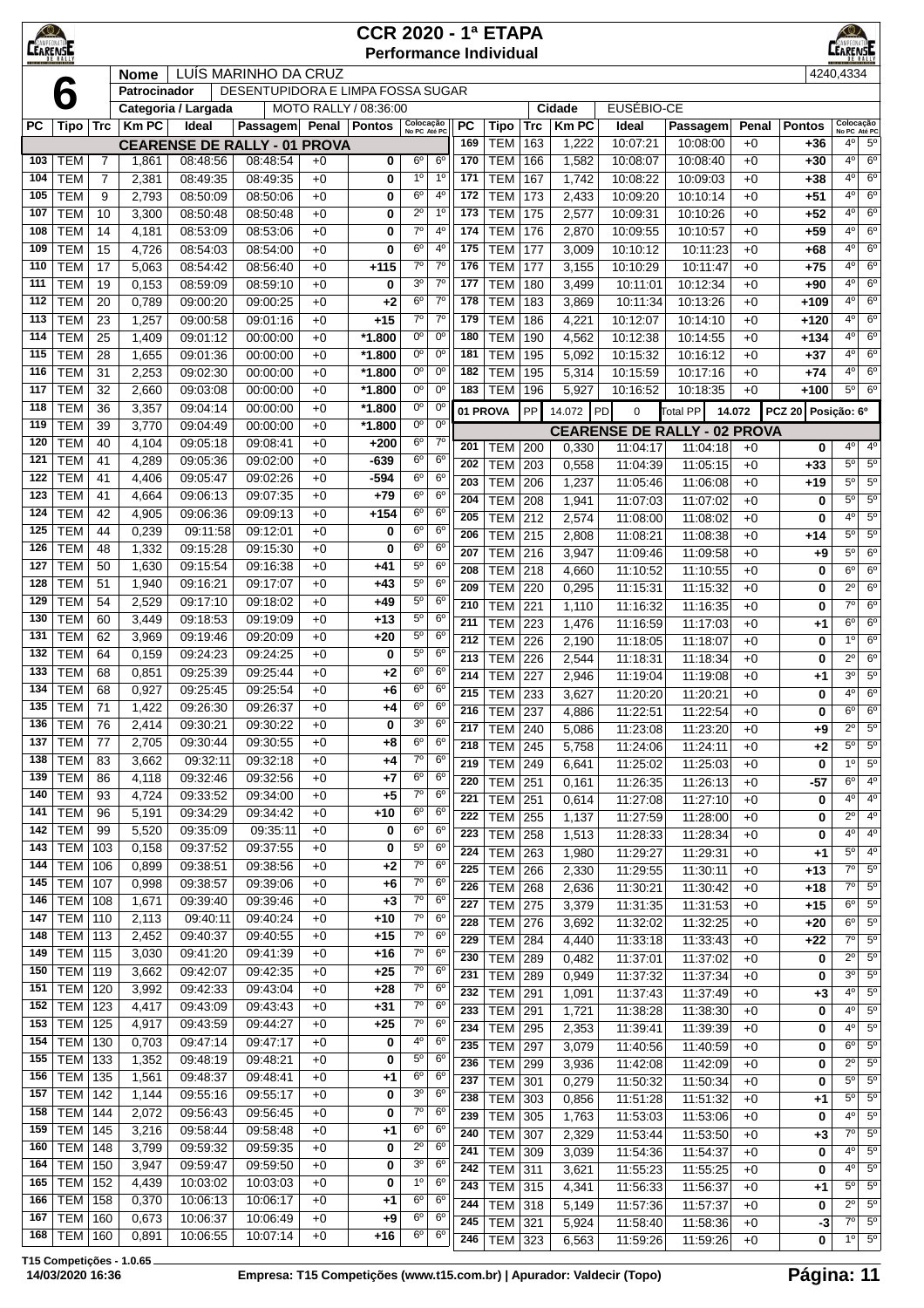| <b>CEARENSE</b> |                |            |              |    |                      |                                   |       |                       |                | <b>CCR 2020 - 1ª ETAPA</b>    |                           |                |           |      |     |           |            |                 |       |               | $\bigotimes$              |
|-----------------|----------------|------------|--------------|----|----------------------|-----------------------------------|-------|-----------------------|----------------|-------------------------------|---------------------------|----------------|-----------|------|-----|-----------|------------|-----------------|-------|---------------|---------------------------|
|                 |                |            |              |    |                      |                                   |       |                       |                | <b>Performance Individual</b> |                           |                |           |      |     |           |            |                 |       |               | <b>EARENSE</b>            |
|                 |                |            | <b>Nome</b>  |    | LUIS MARINHO DA CRUZ |                                   |       |                       |                |                               |                           |                |           |      |     |           |            |                 |       |               | 4240.4334                 |
|                 | 6              |            | Patrocinador |    |                      | DESENTUPIDORA E LIMPA FOSSA SUGAR |       |                       |                |                               |                           |                |           |      |     |           |            |                 |       |               |                           |
|                 |                |            |              |    | Categoria / Largada  |                                   |       | MOTO RALLY / 08:36:00 |                |                               |                           |                |           |      |     | Cidade    | EUSÉBIO-CE |                 |       |               |                           |
| PC              | Tipo           | Trc        | <b>KmPC</b>  |    | Ideal                | Passagem                          |       |                       | Penal   Pontos |                               | Colocação<br>No PC Até PC |                | <b>PC</b> | Tipo | Trc | $ $ Km PC | Ideal      | <b>Passagem</b> | Penal | <b>Pontos</b> | Colocação<br>No PC Até PC |
| 247             | <b>TEM</b>     | 326        | 0,326        |    | 12:04:01             | 12:04:00                          |       | $+0$                  |                | 0                             | $5^{\circ}$               | $5^{\circ}$    |           |      |     |           |            |                 |       |               |                           |
| 248             | TEM 332        |            | 1,309        |    | 12:05:39             | 12:05:38                          |       | $+0$                  |                | 0                             | $2^{\circ}$               | $5^{\circ}$    |           |      |     |           |            |                 |       |               |                           |
| 249             | <b>TEM</b>     | 335        | 1,908        |    | 12:06:22             | 12:06:21                          |       | $+0$                  |                | 0                             | $6^{\circ}$               | $5^{\circ}$    |           |      |     |           |            |                 |       |               |                           |
| 250             | <b>TEM</b>     | 338        | 2,621        |    | 12:07:27             | 12:07:27                          |       | $+0$                  |                | 0                             | $1^{\circ}$               | $5^{\circ}$    |           |      |     |           |            |                 |       |               |                           |
| 251             | <b>TEM</b>     | 342        | 3,221        |    | 12:08:26             | 12:08:40                          |       | $+0$                  |                | +11                           | $6^{\circ}$               | $5^{\circ}$    |           |      |     |           |            |                 |       |               |                           |
| 252             | <b>TEM 343</b> |            | 3,473        |    | 12:08:44             | 12:09:05                          |       | $+0$                  |                | +18                           | 6 <sup>o</sup>            | $5^{\circ}$    |           |      |     |           |            |                 |       |               |                           |
| 253             | <b>TEM 344</b> |            | 3,956        |    | 12:09:18             | 12:09:43                          |       | $+0$                  |                | $+22$                         | $6^{\circ}$               | $6^{\circ}$    |           |      |     |           |            |                 |       |               |                           |
| 254             | <b>TEM 347</b> |            | 4,518        |    | 12:10:01             | 12:10:31                          |       | $+0$                  |                | $+27$                         | $6^{\circ}$               | 6 <sup>o</sup> |           |      |     |           |            |                 |       |               |                           |
| 255             | TEM   348      |            | 4,935        |    | 12:10:29             | 12:11:02                          |       | $+0$                  |                | +30                           | $6^{\circ}$               | $6^{\circ}$    |           |      |     |           |            |                 |       |               |                           |
| 256             | <b>TEM</b>     | 351        | 5,293        |    | 12:11:00             | 12:11:33                          |       | $+0$                  |                | +30                           | $6^{\circ}$               | $6^{\circ}$    |           |      |     |           |            |                 |       |               |                           |
| 257             | <b>TEM</b>     | 354        | 0,217        |    | 12:12:38             | 12:13:29                          |       | $+0$                  |                | $+48$                         | $6^{\circ}$               | $6^{\circ}$    |           |      |     |           |            |                 |       |               |                           |
| 258             | TEM            | 355        | 0,486        |    | 12:12:58             | 12:13:52                          |       | $+0$                  |                | $+51$                         | $6^{\circ}$               | $6^{\circ}$    |           |      |     |           |            |                 |       |               |                           |
| 259             | <b>TEM</b>     | 356        | 0,762        |    | 12:13:20             | 12:14:17                          |       | $+0$                  |                | $+54$                         | $6^{\circ}$               | $6^{\circ}$    |           |      |     |           |            |                 |       |               |                           |
| 260             | <b>TEM</b>     | 358        | 1,501        |    | 12:14:21             | 12:15:14                          |       | $+0$                  |                | +50                           | $6^{\circ}$               | $6^{\circ}$    |           |      |     |           |            |                 |       |               |                           |
| 261             | <b>TEM</b>     | 360        | 1,982        |    | 12:14:57             | 12:15:49                          |       | $+0$                  |                | +49                           | $6^{\circ}$               | $6^{\circ}$    |           |      |     |           |            |                 |       |               |                           |
| 262             | <b>TEM 364</b> |            | 2,729        |    | 12:16:34             | 12:16:47                          |       | $+0$                  |                | $+10$                         | $6^{\circ}$               | $6^{\circ}$    |           |      |     |           |            |                 |       |               |                           |
| 263             | <b>TEM 365</b> |            | 3,456        |    | 12:17:33             | 12:17:40                          |       | $+0$                  |                | +4                            | $6^{\circ}$               | $6^{\circ}$    |           |      |     |           |            |                 |       |               |                           |
| 264             | TEM            | 368        | 4,425        |    | 12:18:53             | 12:18:47                          |       | $+0$                  |                | -9                            | $6^{\circ}$               | $6^{\circ}$    |           |      |     |           |            |                 |       |               |                           |
| 265             | <b>TEM</b>     | 370        | 4,857        |    | 12:19:31             | 12:19:31                          |       | $+0$                  |                | 0                             | $2^{\circ}$               | $6^{\circ}$    |           |      |     |           |            |                 |       |               |                           |
| 266             | <b>TEM 374</b> |            | 0,548        |    | 12:23:30             | 12:23:27                          |       | $+0$                  |                | 0                             | $7^{\circ}$               | $6^{\circ}$    |           |      |     |           |            |                 |       |               |                           |
| 267             | <b>TEM 377</b> |            | 0,828        |    | 12:23:55             | 12:23:57                          |       | $+0$                  |                | 0                             | $2^{\circ}$               | 6 <sup>o</sup> |           |      |     |           |            |                 |       |               |                           |
| 268             | <b>TEM</b>     | 381        | 1,292        |    | 12:24:41             | 12:24:44                          |       | $+0$                  |                | 0                             | $4^{\circ}$               | 6 <sup>o</sup> |           |      |     |           |            |                 |       |               |                           |
| 269             | TEM            | 383        | 1,744        |    | 12:25:19             | 12:25:27                          |       | $+0$                  |                | +5                            | $6^{\circ}$               | 6 <sup>o</sup> |           |      |     |           |            |                 |       |               |                           |
| 270             | <b>TEM</b>     | 385        | 2,102        |    | 12:25:56             | 12:26:15                          |       | $+0$                  |                | $+16$                         | $6^{\circ}$               | 6 <sup>o</sup> |           |      |     |           |            |                 |       |               |                           |
| 271             | <b>TEM 387</b> |            | 2,626        |    | 12:26:38             | 12:26:55                          |       | $+0$                  |                | $+14$                         | $6^{\circ}$               | $6^{\circ}$    |           |      |     |           |            |                 |       |               |                           |
| 272             | TEM 389        |            | 2,773        |    | 12:26:51             | 12:27:14                          |       | $+0$                  |                | $+20$                         | $6^{\circ}$               | $6^{\circ}$    |           |      |     |           |            |                 |       |               |                           |
| 273             | <b>TEM</b>     | 393        | 3,114        |    | 12:27:25             | 12:28:06                          |       | $+0$                  |                | +38                           | $6^{\circ}$               | $6^{\circ}$    |           |      |     |           |            |                 |       |               |                           |
| 274             | TEM            | 398        | 3,638        |    | 12:28:16             | 12:29:00                          |       | $+0$                  |                | +41                           | $6^{\circ}$               | $6^{\circ}$    |           |      |     |           |            |                 |       |               |                           |
| 275             | TEM            | 402        | 4,225        |    | 12:29:19             | 12:29:58                          |       | $+0$                  |                | $+36$                         | $6^{\circ}$               | 6 <sup>o</sup> |           |      |     |           |            |                 |       |               |                           |
| 276             | <b>TEM</b>     | 405        | 4,730        |    | 12:30:12             | 12:31:01                          |       | $+0$                  |                | +46                           | $6^{\circ}$               | $6^{\circ}$    |           |      |     |           |            |                 |       |               |                           |
| 277             | <b>TEM 407</b> |            | 5,174        |    | 12:30:55             | 12:31:43                          |       | $+0$                  |                | $+45$                         | $6^{\circ}$               | $6^{\circ}$    |           |      |     |           |            |                 |       |               |                           |
| 278             | TEM            | 410        | 5,516        |    | 12:31:27             | 12:32:28                          |       | $+0$                  |                | +58                           | $6^{\circ}$               | $6^{\circ}$    |           |      |     |           |            |                 |       |               |                           |
| 279             | TEM 413        |            | 5,890        |    | 12:32:00             | 12:33:15                          |       | $+0$                  |                | $+72$                         | $6^{\circ}$               | 6 <sup>o</sup> |           |      |     |           |            |                 |       |               |                           |
|                 | 280 TEM 415    |            | 6,148        |    | 12:32:25             | 12:33:43                          |       | $+0$                  |                | $+75$                         | 6 <sup>o</sup>            | 6 <sup>o</sup> |           |      |     |           |            |                 |       |               |                           |
| 281             | TEM 416        |            | 6,441        |    | 12:32:52             | 12:34:12                          |       | $+0$                  |                | $+77$                         | $6^{\circ}$               | $6^{\circ}$    |           |      |     |           |            |                 |       |               |                           |
| 282             | TEM 420        |            | 6,808        |    | 12:33:24             | 12:34:44                          |       | $+0$                  |                | $+77$                         | $6^{\circ}$               | $6^{\circ}$    |           |      |     |           |            |                 |       |               |                           |
| 283             | $TEM$ 423      |            | 7,101        |    | 12:34:01             | 12:35:31                          |       | +0                    |                | +87                           | $6^{\circ}$               | $6^{\circ}$    |           |      |     |           |            |                 |       |               |                           |
| 284             | <b>TEM 425</b> |            | 7,503        |    | 12:34:44             | 12:36:07                          |       | $+0$                  |                | +80                           | $6^{\rm o}$               | 6 <sup>o</sup> |           |      |     |           |            |                 |       |               |                           |
| 285             | <b>TEM 428</b> |            | 7,976        |    | 12:35:26             | 12:36:47                          |       | $+0$                  |                | +78                           | $6^{\circ}$               | $6^{\circ}$    |           |      |     |           |            |                 |       |               |                           |
| 286             | TEM   431      |            | 8,746        |    | 12:36:32             | 12:37:47                          |       | $+0$                  |                | +72                           | $6^{\circ}$               | $6^{\circ}$    |           |      |     |           |            |                 |       |               |                           |
| 287             | <b>TEM</b>     | 434        | 0,182        |    | 12:42:07             | 12:42:08                          |       | +0                    |                | 0                             | $5^{\circ}$               | $6^{\circ}$    |           |      |     |           |            |                 |       |               |                           |
| 288             | <b>TEM</b>     | 438        | 0,877        |    | 12:43:00             | 12:43:06                          |       | $+0$                  |                | +3                            | $6^{\rm o}$               | $6^{\circ}$    |           |      |     |           |            |                 |       |               |                           |
| 289             | <b>TEM</b>     | 441        | 1,891        |    | 12:44:25             | 12:44:25                          |       | $+0$                  |                | 0                             | 1 <sup>o</sup>            | $6^{\circ}$    |           |      |     |           |            |                 |       |               |                           |
|                 | 290   TEM      | 443        | 2,798        |    | 12:45:37             | 12:45:34                          |       | $+0$                  |                | 0                             | $7^\circ$                 | $6^{\circ}$    |           |      |     |           |            |                 |       |               |                           |
| 02 PROVA        |                | ${\sf PP}$ | 1.598        | PD | 0                    | <b>Total PP</b>                   | 1.598 |                       | <b>PCZ 37</b>  |                               | Posição: 6º               |                |           |      |     |           |            |                 |       |               |                           |
|                 |                |            |              |    |                      |                                   |       |                       |                |                               |                           |                |           |      |     |           |            |                 |       |               |                           |
| <b>TOTAL</b>    |                | PP         | 15.670       | PD | 0                    | <b>Total PP</b>                   |       | 15.670                | <b>PCZ 57</b>  |                               |                           |                |           |      |     |           |            |                 |       |               |                           |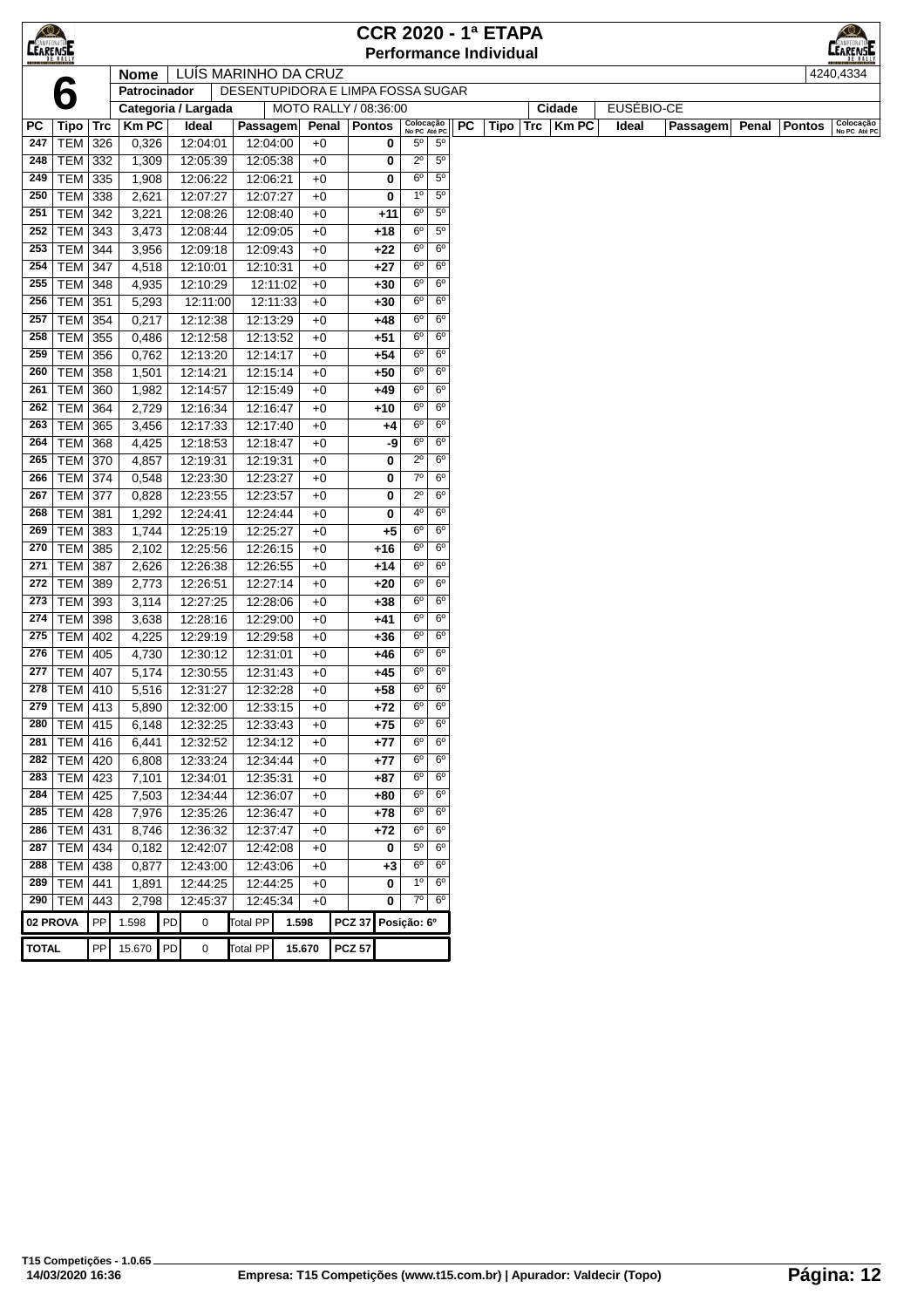| <b>LEARENSI</b> |                          |                | <b>CCR 2020 - 1ª ETAPA</b><br><b>Performance Individual</b> |                              |                                     |              |                       |                               |                                  |                  |                          |            |                        |                      |                                                 |              |               |                               |                                  |  |
|-----------------|--------------------------|----------------|-------------------------------------------------------------|------------------------------|-------------------------------------|--------------|-----------------------|-------------------------------|----------------------------------|------------------|--------------------------|------------|------------------------|----------------------|-------------------------------------------------|--------------|---------------|-------------------------------|----------------------------------|--|
|                 |                          |                | ALVARO SANGUESA WEYNE<br><b>Nome</b>                        |                              |                                     |              |                       |                               |                                  |                  |                          |            |                        |                      |                                                 |              | 4234,4144     |                               |                                  |  |
|                 |                          |                | Patrocinador                                                |                              | PNEUCAR AUTO CENTER                 |              |                       |                               |                                  |                  |                          |            |                        |                      |                                                 |              |               |                               |                                  |  |
| РC              | Tipo                     | Trc            | Km PC                                                       | Categoria / Largada<br>Ideal | Passagem Penal Pontos               |              | MOTO RALLY / 08:30:00 | Colocação<br>No PC Até PC     |                                  | <b>PC</b>        | Tipo                     | Trc        | Cidade<br><b>Km PC</b> | FORTALEZA-<br>Ideal  | Passagem                                        | Penal        | <b>Pontos</b> | Colocação<br>No PC Até PC     |                                  |  |
|                 |                          |                |                                                             |                              | <b>CEARENSE DE RALLY - 01 PROVA</b> |              |                       |                               |                                  | 169              | <b>TEM</b>               | 163        | 1,222                  | 10:01:21             | 10:01:43                                        | $+0$         | +19           | 3 <sup>0</sup>                | $2^{\circ}$                      |  |
| 103             | <b>TEM</b>               | $\overline{7}$ | 1,861                                                       | 08:42:56                     | 08:42:57                            | $+0$         | 0                     | 3 <sup>o</sup>                | 3 <sup>o</sup>                   | 170              | <b>TEM</b>               | 166        | 1,582                  | 10:02:07             | 10:02:14                                        | $+0$         | $+4$          | $2^{\circ}$                   | $2^{\circ}$                      |  |
| 104             | <b>TEM</b>               | $\overline{7}$ | 2,381                                                       | 08:43:35                     | 08:43:38                            | $+0$         | 0                     | $5^{\circ}$                   | $5^{\circ}$                      | 171              | <b>TEM</b>               | 167        | 1,742                  | 10:02:22             | 10:02:31                                        | $+0$         | +6            | $2^{\circ}$                   | $2^{\circ}$                      |  |
| 105             | <b>TEM</b>               | 9              | 2,793                                                       | 08:44:09                     | 08:44:13                            | $+0$         | $+1$                  | $7^{\circ}$                   | 6 <sup>o</sup>                   | 172              | <b>TEM</b>               | 173        | 2,433                  | 10:03:20             | 10:03:31                                        | $+0$         | +8            | $2^{\circ}$                   | $2^{\circ}$                      |  |
| 107             | <b>TEM</b>               | 10             | 3,300                                                       | 08:44:48                     | 08:44:51                            | $+0$         | 0                     | $6^{\circ}$                   | $5^{\circ}$                      | 173              | <b>TEM</b>               | 175        | 2,577                  | 10:03:31             | 10:03:41                                        | $+0$         | +7            | $2^{\circ}$                   | $2^{\circ}$                      |  |
| 108             | <b>TEM</b>               | 14             | 4,181                                                       | 08:47:09                     | 08:47:11                            | $+0$         | 0                     | $5^{\circ}$                   | $5^{\circ}$                      | 174              | <b>TEM</b>               | 176        | 2,870                  | 10:03:55             | 10:04:06                                        | $+0$         | +8            | $2^{\circ}$                   | $2^{\circ}$                      |  |
| 109<br>110      | <b>TEM</b><br><b>TEM</b> | 15<br>17       | 4,726                                                       | 08:48:03                     | 08:48:03                            | $+0$<br>$+0$ | 0<br>0                | 1 <sup>0</sup><br>$4^{\circ}$ | 5 <sup>0</sup><br>4 <sup>0</sup> | 175<br>176       | <b>TEM</b><br><b>TEM</b> | 177<br>177 | 3,009                  | 10:04:12             | 10:04:27                                        | $+0$<br>$+0$ | +12           | $1^{\circ}$<br>10             | $2^{\circ}$<br>$2^{\circ}$       |  |
| 111             | <b>TEM</b>               | 19             | 5,063<br>0,153                                              | 08:48:42<br>08:53:09         | 08:48:44<br>08:53:06                | $+0$         | 0                     | $7^\circ$                     | 4 <sup>0</sup>                   | 177              | <b>TEM</b>               | 180        | 3,155<br>3,499         | 10:04:29<br>10:05:01 | 10:04:45<br>10:05:29                            | $+0$         | +13<br>$+25$  | 1 <sup>0</sup>                | $2^{\circ}$                      |  |
| 112             | <b>TEM</b>               | 20             | 0,789                                                       | 08:54:20                     | 08:54:22                            | $+0$         | 0                     | 2º                            | $2^{\circ}$                      | 178              | <b>TEM</b>               | 183        | 3,869                  | 10:05:34             | 10:06:12                                        | $+0$         | $+35$         | 1 <sup>0</sup>                | $2^{\circ}$                      |  |
| 113             | <b>TEM</b>               | 23             | 1,257                                                       | 08:54:58                     | 08:55:06                            | $+0$         | $+5$                  | $5^{\circ}$                   | $5^{\circ}$                      | 179              | <b>TEM</b>               | 186        | 4,221                  | 10:06:07             | 10:06:48                                        | $+0$         | $+38$         | $1^{\circ}$                   | $2^{\circ}$                      |  |
| 114             | <b>TEM</b>               | 25             | 1,409                                                       | 08:55:12                     | 08:55:22                            | $+0$         | $+7$                  | 4°                            | $5^{\circ}$                      | 180              | <b>TEM</b>               | 190        | 4,562                  | 10:06:38             | 10:07:21                                        | $+0$         | $+40$         | $1^{\circ}$                   | $2^{\circ}$                      |  |
| 115             | <b>TEM</b>               | 28             | 1,655                                                       | 08:55:36                     | 08:55:55                            | $+0$         | $+16$                 | $5^{\circ}$                   | $5^{\circ}$                      | 181              | <b>TEM</b>               | 195        | 5,092                  | 10:09:32             | 10:09:54                                        | $+0$         | +19           | 3 <sup>o</sup>                | 1 <sup>°</sup>                   |  |
| 116             | <b>TEM</b>               | 31             | 2,253                                                       | 08:56:30                     | 08:56:45                            | $+0$         | $+12$                 | 4°                            | $5^{\circ}$                      | 182              | <b>TEM</b>               | 195        | 5,314                  | 10:09:59             | 10:10:43                                        | $+0$         | +41           | $3^{\circ}$                   | 1 <sup>0</sup>                   |  |
| 117<br>118      | <b>TEM</b><br><b>TEM</b> | 32             | 2,660                                                       | 08:57:08                     | 08:57:22                            | $+0$         | $+11$                 | 4°<br>3 <sup>o</sup>          | 5 <sup>0</sup><br>$5^{\circ}$    | 183              | <b>TEM</b>               | 196        | 5,927                  | 10:10:52             | 10:11:21                                        | $+0$         | +26           | $3^{\circ}$                   | $1^{\circ}$                      |  |
| 119             | <b>TEM</b>               | 36<br>39       | 3,357<br>3,770                                              | 08:58:14<br>08:58:49         | 08:58:22<br>08:59:00                | +0<br>$+0$   | $+5$<br>$+8$          | $2^{\circ}$                   | 4 <sup>0</sup>                   |                  | 01 PROVA                 | PP         | 549                    | PD<br>0              | <b>Total PP</b><br>549                          |              | <b>PCZ 32</b> | Posição: 1º                   |                                  |  |
| 120             | <b>TEM</b>               | 40             | 4,104                                                       | 08:59:18                     | 08:59:31                            | $+0$         | $+10$                 | $2^{\circ}$                   | $4^{\circ}$                      | 201              | <b>TEM</b>               |            |                        |                      | <b>CEARENSE DE RALLY - 02 PROVA</b><br>10:58:17 |              | 0             | $1^{\circ}$                   | 1 <sup>°</sup>                   |  |
| 121             | <b>TEM</b>               | 41             | 4,289                                                       | 08:59:36                     | 08:59:55                            | $+0$         | $+16$                 | $1^{\circ}$                   | $4^{\circ}$                      | 202              | <b>TEM</b>               | 200<br>203 | 0,330<br>0,558         | 10:58:17<br>10:58:39 | 10:58:48                                        | $+0$<br>$+0$ | +6            | $1^{\circ}$                   | $1^{\circ}$                      |  |
| 122             | <b>TEM</b>               | 41             | 4,406                                                       | 08:59:47                     | 09:00:11                            | $+0$         | $+21$                 | 1 <sup>0</sup>                | 4 <sup>0</sup>                   | 203              | <b>TEM</b>               | 206        | 1,237                  | 10:59:46             | 10:59:50                                        | $+0$         | +1            | $2^{\circ}$                   | $1^{\circ}$                      |  |
| 123             | <b>TEM</b>               | 41             | 4,664                                                       | 09:00:13                     | 09:00:46                            | $+0$         | $+30$                 | $2^{\circ}$                   | 4 <sup>0</sup>                   | 204              | <b>TEM</b>               | 208        | 1,941                  | 11:01:03             | 11:01:02                                        | $+0$         | 0             | $4^{\circ}$                   | 1 <sup>°</sup>                   |  |
| 124             | <b>TEM</b>               | 42             | 4,905                                                       | 09:00:36                     | 09:01:10                            | $+0$         | $+31$                 | 3 <sup>o</sup>                | 4 <sup>0</sup>                   | 205              | <b>TEM</b>               | 212        | 2,574                  | 11:02:00             | 11:02:01                                        | $+0$         | 0             | $1^{\circ}$                   | $1^{\circ}$                      |  |
| 125             | <b>TEM</b>               | 44             | 0,239                                                       | 09:05:58                     | 09:05:59                            | $+0$         | 0                     | 4°                            | 4 <sup>0</sup>                   | 206              | <b>TEM</b>               | 215        | 2,808                  | 11:02:21             | 11:02:24                                        | $+0$         | 0             | 1 <sup>0</sup>                | $1^{\circ}$                      |  |
| 126<br>127      | <b>TEM</b><br><b>TEM</b> | 48<br>50       | 1,332<br>1,630                                              | 09:09:28<br>09:09:54         | 09:09:30<br>09:10:13                | $+0$<br>+0   | 0<br>$+16$            | 40<br>$2^{\circ}$             | 4 <sup>0</sup><br>3 <sup>o</sup> | 207              | <b>TEM</b>               | 216        | 3,947                  | 11:03:46             | 11:03:49                                        | $+0$         | 0             | 1°                            | 1 <sup>°</sup>                   |  |
| 128             | <b>TEM</b>               | 51             | 1,940                                                       | 09:10:21                     | 09:10:39                            | $+0$         | $+15$                 | 3 <sup>o</sup>                | 3 <sup>o</sup>                   | 208              | <b>TEM</b>               | 218        | 4,660                  | 11:04:52             | 11:04:53                                        | $+0$         | 0             | $2^{\circ}$                   | $1^{\circ}$                      |  |
| 129             | <b>TEM</b>               | 54             | 2,529                                                       | 09:11:10                     | 09:11:22                            | $+0$         | $+9$                  | 3 <sup>o</sup>                | 3 <sup>o</sup>                   | 209<br>210       | <b>TEM</b><br><b>TEM</b> | 220<br>221 | 0,295<br>1,110         | 11:09:31<br>11:10:32 | 11:09:32<br>11:10:33                            | $+0$<br>$+0$ | 0<br>0        | 3 <sup>o</sup><br>$2^{\circ}$ | 1 <sup>°</sup><br>1 <sup>0</sup> |  |
| 130             | <b>TEM</b>               | 60             | 3,449                                                       | 09:12:53                     | 09:12:54                            | $+0$         | 0                     | 1 <sup>0</sup>                | 3 <sup>o</sup>                   | 211              | <b>TEM</b>               | 223        | 1,476                  | 11:10:59             | 11:11:02                                        | $+0$         | 0             | $5^{\circ}$                   | 1 <sup>°</sup>                   |  |
| 131             | <b>TEM</b>               | 62             | 3,969                                                       | 09:13:46                     | 09:13:48                            | $+0$         | 0                     | 30                            | 3 <sup>o</sup>                   | 212              | <b>TEM</b>               | 226        | 2,190                  | 11:12:05             | 11:12:08                                        | $+0$         | 0             | $4^{\circ}$                   | $1^{\circ}$                      |  |
| 132             | <b>TEM</b>               | 64             | 0,159                                                       | 09:18:23                     | 09:18:26                            | $+0$         | 0                     | $6^{\circ}$                   | 3 <sup>o</sup>                   | 213              | <b>TEM</b>               | 226        | 2,544                  | 11:12:31             | 11:12:38                                        | $+0$         | +4            | $6^{\circ}$                   | $1^{\circ}$                      |  |
| 133             | <b>TEM</b>               | 68             | 0,851                                                       | 09:19:39                     | 09:19:39                            | $+0$         | 0                     | 3 <sup>o</sup>                | 3 <sup>o</sup>                   | 214              | <b>TEM</b>               | 227        | 2,946                  | 11:13:04             | 11:13:11                                        | $+0$         | +4            | 6 <sup>°</sup>                | $1^{\circ}$                      |  |
| 134             | <b>TEM</b>               | 68             | 0,927                                                       | 09:19:45                     | 09:19:48                            | $+0$         | 0                     | $2^{\circ}$                   | 3 <sup>o</sup>                   | 215              | <b>TEM</b>               | 233        | 3,627                  | 11:14:20             | 11:14:23                                        | $+0$         | 0             | 7° l                          | $1^{\circ}$                      |  |
| 135<br>136      | <b>TEM</b>               | 71             | 1,422                                                       | 09:20:30<br>09:24:21         | 09:20:33                            | $+0$<br>+0   | 0<br>0                | 4º<br>$5^{\circ}$             | 3 <sup>o</sup><br>3 <sup>6</sup> | $\overline{216}$ | <b>TEM</b>               | 237        | 4,886                  | 11:16:51             | 11:16:55                                        | $+0$         | +1            | $7^\circ$                     | 1 <sup>°</sup>                   |  |
| 137             | TEM<br><b>TEM</b>        | 76<br>77       | 2,414<br>2,705                                              | 09:24:44                     | 09:24:20<br>09:24:50                | +0           | $+3$                  | $5^{\rm o}$                   | 3 <sup>o</sup>                   | 217              | <b>TEM 240</b>           |            | 5,086                  | 11:17:08             | 11:17:20                                        | $+0$         | +9            | $3^{\circ}$<br>$4^{\circ}$    | $1^{\circ}$<br>$1^{\circ}$       |  |
| 138             | <b>TEM</b>               | 83             | 3,662                                                       | 09:26:11                     | 09:26:12                            | $+0$         | 0                     | $1^{\circ}$                   | 3 <sup>o</sup>                   | 218<br>219       | <b>TEM</b><br><b>TEM</b> | 245<br>249 | 5,758<br>6,641         | 11:18:06<br>11:19:02 | 11:18:11<br>11:19:05                            | $+0$<br>$+0$ | $+2$<br>0     | $5^{\circ}$                   | $1^{\circ}$                      |  |
| 139             | <b>TEM</b>               | 86             | 4,118                                                       | 09:26:46                     | 09:26:49                            | $+0$         | 0                     | $5^{\circ}$                   | 3 <sup>o</sup>                   | 220              | <b>TEM</b>               | 251        | 0,161                  | 11:20:35             | 11:20:38                                        | $+0$         | 0             | $5^{\circ}$                   | $1^{\circ}$                      |  |
| 140             | <b>TEM</b>               | 93             | 4,724                                                       | 09:27:52                     | 09:27:55                            | $+0$         | 0                     | $5^{\circ}$                   | 3 <sup>o</sup>                   | 221              | <b>TEM</b>               | 251        | 0,614                  | 11:21:08             | 11:21:09                                        | $+0$         | 0             | $1^{\circ}$                   | $1^{\circ}$                      |  |
| 141             | <b>TEM</b>               | 96             | 5,191                                                       | 09:28:29                     | 09:28:33                            | $+0$         | $+1$                  | $5^{\circ}$                   | 3 <sup>o</sup>                   | 222              | <b>TEM</b>               | 255        | 1,137                  | 11:21:59             | 11:22:00                                        | $+0$         | 0             | $3^{\circ}$                   | $1^{\circ}$                      |  |
| 142             | <b>TEM</b>               | 99             | 5,520                                                       | 09:29:09                     | 09:29:10                            | $+0$         | 0                     | $2^{\circ}$                   | 3 <sup>o</sup>                   | $\overline{223}$ | <b>TEM</b>               | 258        | 1,513                  | 11:22:33             | 11:22:36                                        | $+0$         | 0             | $7^\circ$                     | $1^{\circ}$                      |  |
| 143<br>144      | <b>TEM</b><br><b>TEM</b> | 103<br>106     | 0,158<br>0,899                                              | 09:31:52<br>09:32:51         | 09:31:53<br>09:32:51                | $+0$<br>$+0$ | 0<br>0                | 1 <sup>o</sup><br>$1^{\circ}$ | 3 <sup>0</sup><br>3 <sup>o</sup> | 224              | <b>TEM</b>               | 263        | 1,980                  | 11:23:27             | 11:23:30                                        | $+0$         | 0             | $4^{\circ}$                   | $1^{\circ}$                      |  |
| 145             | <b>TEM</b>               | 107            | 0,998                                                       | 09:32:57                     | 09:33:01                            | +0           | $+1$                  | 4 <sup>0</sup>                | 3 <sup>o</sup>                   | 225<br>226       | <b>TEM</b><br><b>TEM</b> | 266<br>268 | 2,330                  | 11:23:55             | 11:24:00<br>11:24:26                            | $+0$         | $+2$<br>$+2$  | $4^{\circ}$<br>$3^{\circ}$    | $1^{\circ}$<br>$1^{\circ}$       |  |
| 146             | <b>TEM</b>               | 108            | 1,671                                                       | 09:33:40                     | 09:33:39                            | $+0$         | 0                     | $4^{\rm o}$                   | 3 <sup>o</sup>                   | $\overline{227}$ | <b>TEM</b>               | 275        | 2,636<br>3,379         | 11:24:21<br>11:25:35 | 11:25:38                                        | $+0$<br>$+0$ | 0             | $3^{\circ}$                   | $1^{\circ}$                      |  |
| 147             | <b>TEM</b>               | 110            | 2,113                                                       | 09:34:11                     | 09:34:16                            | $+0$         | $+2$                  | $3^{\rm o}$                   | 3 <sup>0</sup>                   | 228              | <b>TEM</b>               | 276        | 3,692                  | 11:26:02             | 11:26:05                                        | $+0$         | 0             | $3^{\circ}$                   | 1 <sup>°</sup>                   |  |
| 148             | <b>TEM</b>               | 113            | 2,452                                                       | 09:34:37                     | 09:34:45                            | $+0$         | $+5$                  | 4°                            | 3 <sup>o</sup>                   | 229              | <b>TEM</b>               | 284        | 4,440                  | 11:27:18             | 11:27:21                                        | $+0$         | 0             | $4^{\circ}$                   | $1^{\circ}$                      |  |
| 149             | <b>TEM</b>               | 115            | 3,030                                                       | 09:35:20                     | 09:35:25                            | $+0$         | $+2$                  | 4º                            | 3 <sup>o</sup>                   | 230              | <b>TEM</b>               | 289        | 0,482                  | 11:31:01             | 11:31:05                                        | $+0$         | +1            | $6^{\circ}$                   | $1^{\circ}$                      |  |
| 150             | <b>TEM</b>               | 119            | 3,662                                                       | 09:36:07                     | 09:36:12                            | $+0$         | $+2$                  | $5^{\circ}$                   | 3 <sup>o</sup>                   | 231              | <b>TEM</b>               | 289        | 0,949                  | 11:31:32             | 11:31:35                                        | $+0$         | 0             | $4^{\circ}$                   | $1^{\circ}$                      |  |
| 151<br>152      | <b>TEM</b><br><b>TEM</b> | 120<br>123     | 3,992<br>4,417                                              | 09:36:33<br>09:37:09         | 09:36:37<br>09:37:12                | $+0$<br>$+0$ | $+1$<br>0             | 3 <sup>o</sup><br>$5^{\circ}$ | 3 <sup>o</sup><br>3 <sup>o</sup> | 232              | <b>TEM</b>               | 291        | 1,091                  | 11:31:43             | 11:31:50                                        | $+0$         | +4            | $5^{\circ}$                   | 1 <sup>°</sup>                   |  |
| 153             | <b>TEM</b>               | 125            | 4,917                                                       | 09:37:59                     | 09:38:04                            | $+0$         | $+2$                  | $5^{\circ}$                   | 3 <sup>o</sup>                   | 233              | <b>TEM</b>               | 291        | 1,721                  | 11:32:28             | 11:32:31                                        | $+0$         | 0             | $6^{\circ}$<br>$5^{\circ}$    | 1 <sup>0</sup>                   |  |
| 154             | <b>TEM</b>               | 130            | 0,703                                                       | 09:41:14                     | 09:41:18                            | $+0$         | $+1$                  | $5^{\circ}$                   | 3 <sup>o</sup>                   | 234<br>235       | TEM<br><b>TEM</b>        | 295        | 2,353                  | 11:33:41             | 11:33:44                                        | $+0$         | 0             | $5^{\circ}$                   | $1^{\circ}$<br>1 <sup>°</sup>    |  |
| 155             | <b>TEM</b>               | 133            | 1,352                                                       | 09:42:19                     | 09:42:19                            | +0           | 0                     | $2^{\circ}$                   | 3 <sup>o</sup>                   | 236              | <b>TEM</b>               | 297<br>299 | 3,079<br>3,936         | 11:34:56<br>11:36:08 | 11:34:59<br>11:36:12                            | $+0$<br>$+0$ | 0<br>$+1$     | $7^\circ$                     | 1 <sup>°</sup>                   |  |
| 156             | <b>TEM</b>               | 135            | 1,561                                                       | 09:42:37                     | 09:42:40                            | $+0$         | 0                     | 4 <sup>0</sup>                | 3 <sup>0</sup>                   | 237              | <b>TEM</b>               | 301        | 0,279                  | 11:44:32             | 11:44:33                                        | $+0$         | 0             | $3^{\circ}$                   | $1^{\circ}$                      |  |
| 157             | <b>TEM</b>               | 142            | 1,144                                                       | 09:49:16                     | 09:49:16                            | $+0$         | 0                     | 1 <sup>0</sup>                | 3 <sup>o</sup>                   | 238              | <b>TEM</b>               | 303        | 0,856                  | 11:45:28             | 11:45:33                                        | $+0$         | $+2$          | $6^{\circ}$                   | $1^{\circ}$                      |  |
| 158             | <b>TEM</b>               | 144            | 2,072                                                       | 09:50:43                     | 09:50:44                            | $+0$         | 0                     | $5^{\circ}$                   | 3 <sup>o</sup>                   | 239              | <b>TEM</b>               | 305        | 1,763                  | 11:47:03             | 11:47:05                                        | $+0$         | 0             | $2^{\circ}$                   | $1^{\circ}$                      |  |
| 159             | <b>TEM</b>               | 145            | 3,216                                                       | 09:52:44                     | 09:52:50                            | $+0$         | $+3$                  | $7^{\circ}$<br>$3o$           | 3 <sup>o</sup><br>3 <sup>o</sup> | 240              | <b>TEM</b>               | 307        | 2,329                  | 11:47:44             | 11:47:47                                        | $+0$         | 0             | $3^{\circ}$                   | $1^{\circ}$                      |  |
| 160<br>164      | <b>TEM</b><br><b>TEM</b> | 148<br>150     | 3,799<br>3,947                                              | 09:53:32<br>09:53:47         | 09:53:35<br>09:53:51                | $+0$<br>$+0$ | 0<br>$+1$             | $4^{\circ}$                   | 3 <sup>o</sup>                   | 241              | <b>TEM</b>               | 309        | 3,039                  | 11:48:36             | 11:48:38                                        | $+0$         | 0             | $5^{\circ}$                   | $1^{\circ}$                      |  |
| 165             | <b>TEM</b>               | 152            | 4,439                                                       | 09:57:02                     | 09:57:03                            | $+0$         | 0                     | $3^{\rm o}$                   | 3 <sup>o</sup>                   | 242<br>243       | <b>TEM</b><br>TEM        | 311<br>315 | 3,621<br>4,341         | 11:49:23<br>11:50:33 | 11:49:26<br>11:50:36                            | $+0$<br>$+0$ | 0             | $6^{\circ}$<br>$3^{\circ}$    | $1^{\circ}$<br>$1^{\circ}$       |  |
| 166             | <b>TEM</b>               | 158            | 0,370                                                       | 10:00:13                     | 10:00:16                            | +0           | 0                     | $5^{\circ}$                   | 3 <sup>o</sup>                   | 244              | <b>TEM</b>               | 318        | 5,149                  | 11:51:36             | 11:51:38                                        | $+0$         | 0<br>0        | $6^{\circ}$                   | $1^{\circ}$                      |  |
| 167             | <b>TEM</b>               | 160            | 0,673                                                       | 10:00:37                     | 10:00:45                            | +0           | $+5$                  | 4º                            | 3 <sup>o</sup>                   | 245              | <b>TEM</b>               | 321        | 5,924                  | 11:52:40             | 11:52:41                                        | $+0$         | 0             | $1^{\circ}$                   | $1^{\circ}$                      |  |
| 168             | <b>TEM</b>               | 160            | 0,891                                                       | 10:00:55                     | 10:01:04                            | +0           | $+6$                  | 4º                            | 3 <sup>o</sup>                   | 246              | TEM 323                  |            | 6,563                  | 11:53:26             | 11:53:28                                        | $+0$         | 0             | $3^{\circ}$                   | $1^\circ$                        |  |